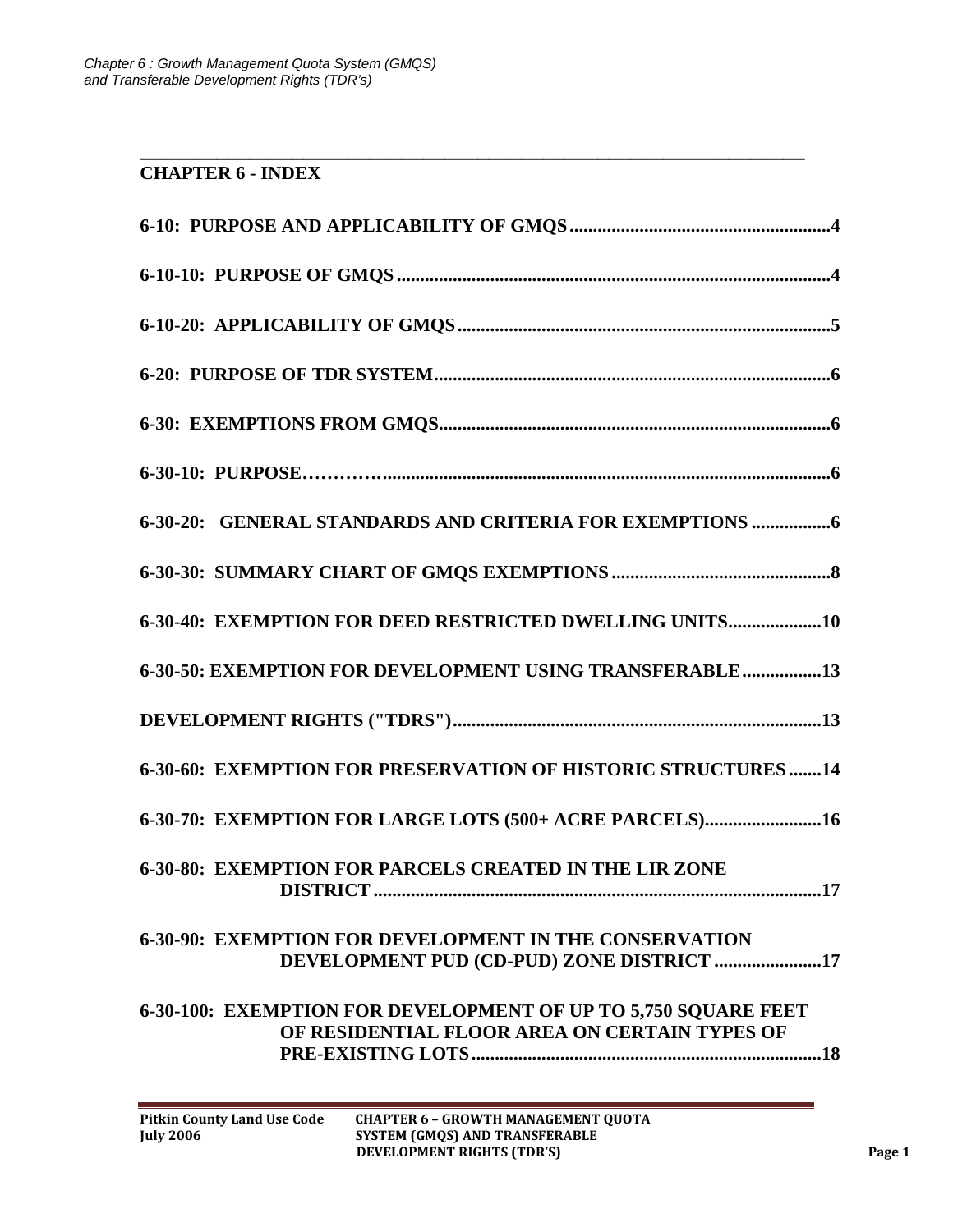| 6-30-110: EXEMPTION FOR REMODELING AND REPLACEMENT 22                                                              |  |
|--------------------------------------------------------------------------------------------------------------------|--|
| 6-30-120: EXEMPTION FOR CIVIC AND INSTITUTIONAL USES26                                                             |  |
| 6-30-130: EXEMPTION FOR NEW LOTS CREATED WITHIN THE VILLAGE<br><b>COMMERCIAL (VC) AND VILLAGE RESIDENTIAL (VR)</b> |  |
| 6-30-140: EXEMPTION FOR ACCESSIBLE (ANSI) RESIDENCES 27                                                            |  |
| 6-30-150: COMMERCIAL AND TOURIST ACCOMMODATIONS<br>DEVELOPMENTS WITH INSUBSTANTIAL GROWTH                          |  |
|                                                                                                                    |  |
|                                                                                                                    |  |
|                                                                                                                    |  |
| 6-40-20: GENERAL STANDARDS FOR ALLOTMENTS AND COMPETITION32                                                        |  |
| 6-40-30: ESTABLISHMENT OF ANNUAL ALLOTMENT CEILINGS33                                                              |  |
|                                                                                                                    |  |
| 6-40-50: ANNUAL DEADLINES FOR SUBMISSION OF APPLICATIONS35                                                         |  |
|                                                                                                                    |  |
| 6-50-10: GENERAL35                                                                                                 |  |
| 6-50-20: STANDARDS FOR SCORING APPLICATIONS FOR RESIDENTIAL                                                        |  |
| 6-60: COMMERCIAL/TOURIST ACCOMMODATIONS COMPETITION                                                                |  |
|                                                                                                                    |  |

**[6-60-10: GENERAL45](#page-44-1)**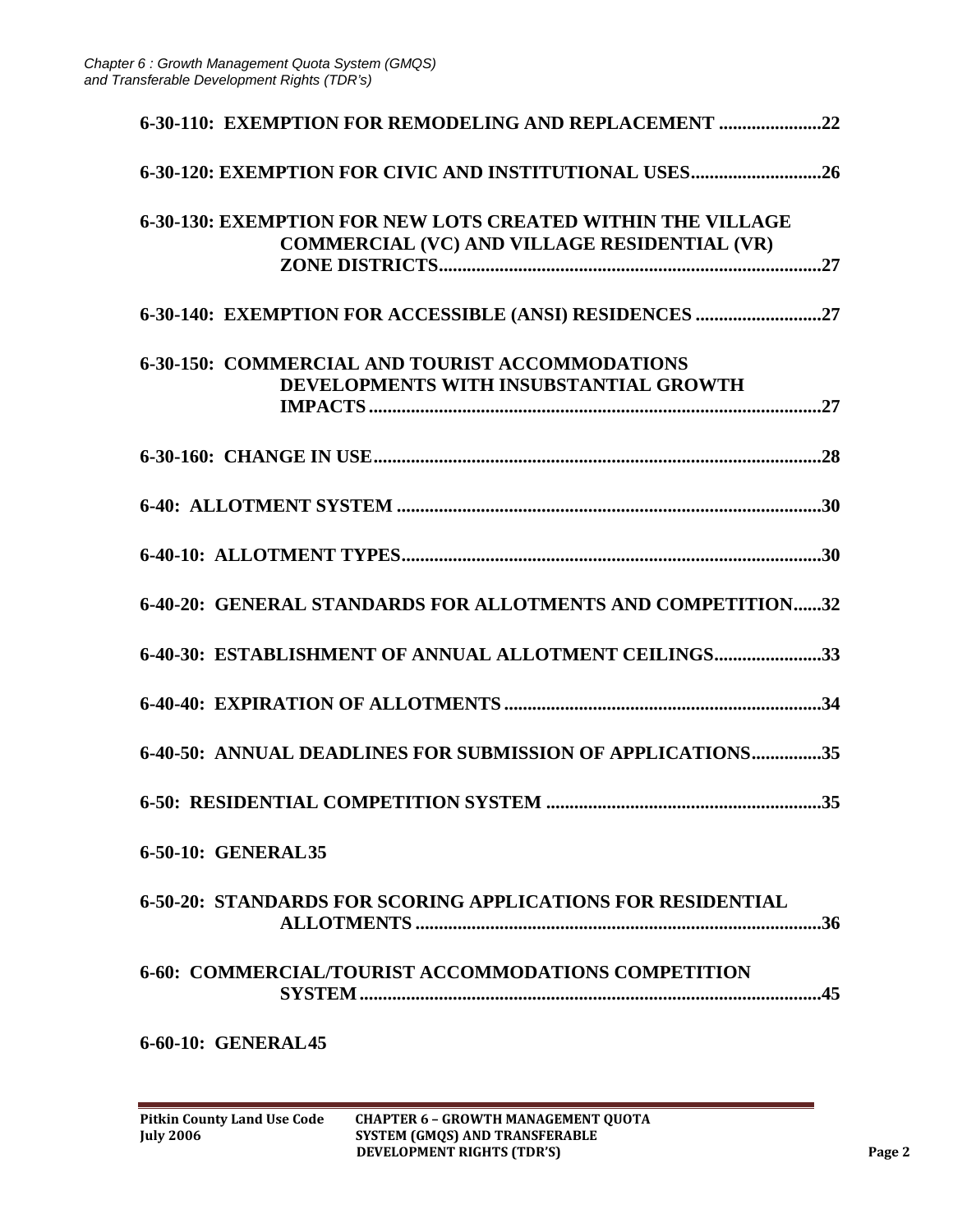| <b>6-60-20: STANDARDS FOR SCORING APPLICATIONS FOR COMMERCIAL</b> |  |
|-------------------------------------------------------------------|--|
| AND TOURIST ACCOMMODATIONS ALLOTMENTS45                           |  |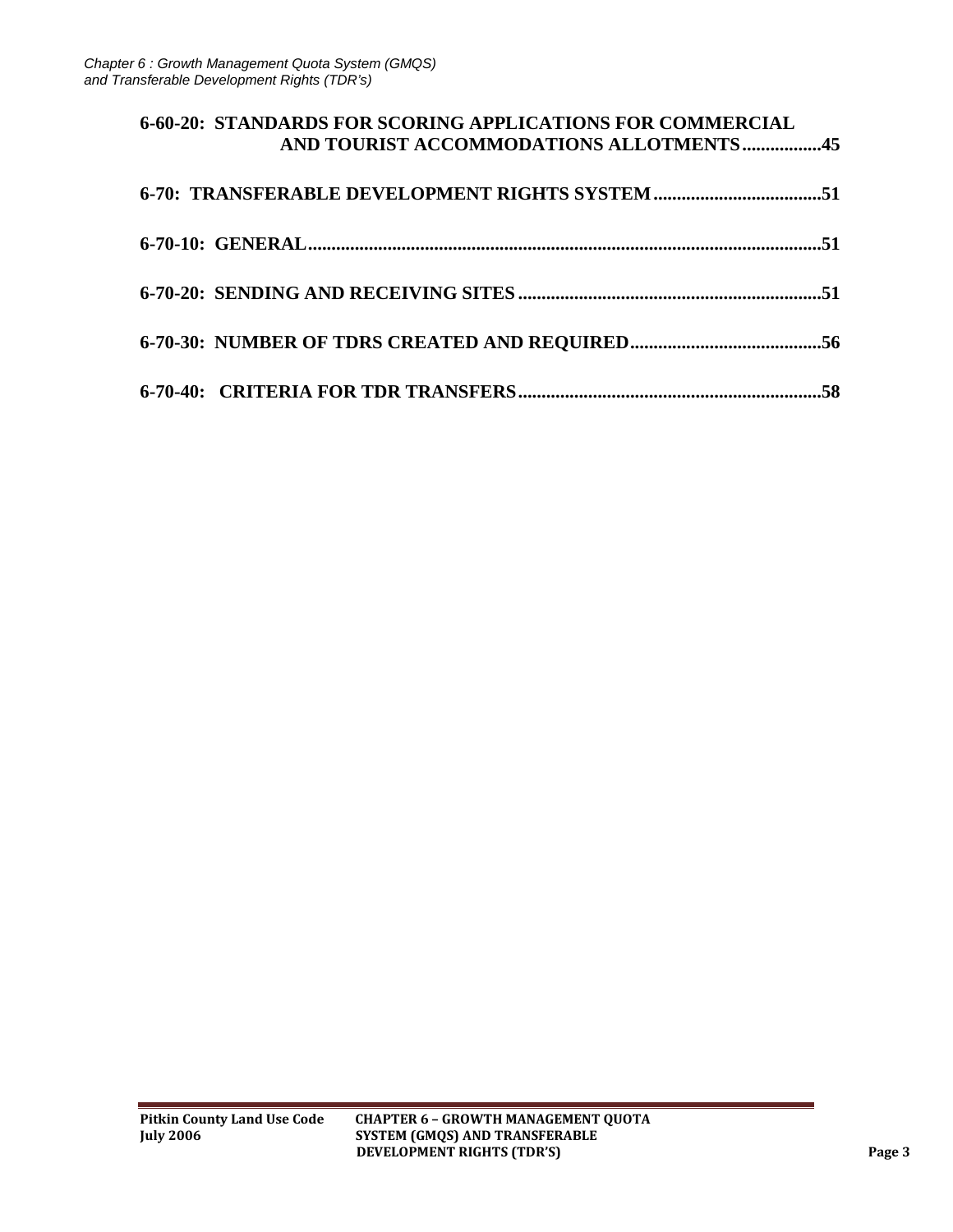# **CHAPTER 6: GROWTH MANAGEMENT QUOTA SYSTEM (GMQS) AND TRANSFERABLE DEVELOPMENT RIGHTS (TDRS)**

## <span id="page-3-0"></span>**6-10: PURPOSE AND APPLICABILITY OF GMQS**

#### <span id="page-3-1"></span>**6-10-10: PURPOSE OF GMQS**

The purpose of the Growth Management Quota System (GMQS) is to manage the rate, type, location, quality, and ultimate quantity of growth within the Rural and Urban Areas of unincorporated Pitkin County to ensure:

(a) A means of managing change that results in a controlled, paced growth rate for residential, commercial, and tourist accommodations development;

(b) A type of growth in the Rural Area that is consistent with the existing rural character of the area, and helps to maintain a distinction between the Rural Area and the Urban Areas of Aspen, Basalt, Carbondale, and Snowmass;

(c) A means of directing growth into appropriate locations that is containable and will not promote sprawl;

(d) A quality and quantity of growth that preserves and is compatible with the existing character of the Urban and Rural Areas; manages population growth, including the number of permanent residents, visitors, and the total number of Pitkin County jobs; encourages growth in appropriate locations within the Aspen Urban Growth Boundary; and prevents incremental urbanization of the Rural Area;

(e) An orderly manner of growth that does not exceed the available capacity of existing facilities and allows for the orderly provision of public services;

(f) That incentives are given to certain types of growth that represent the type of development desired in the Urban and Rural Areas;

(g) The provision of limited affordable housing opportunities in appropriate locations;

(h) The preservation of historic structures;

(i) The preservation of existing agricultural and open space lands and a unique rural character and quality of life;

- (j) The preservation of important rural and backcountry lands;
- (k) The protection of air and water quality; and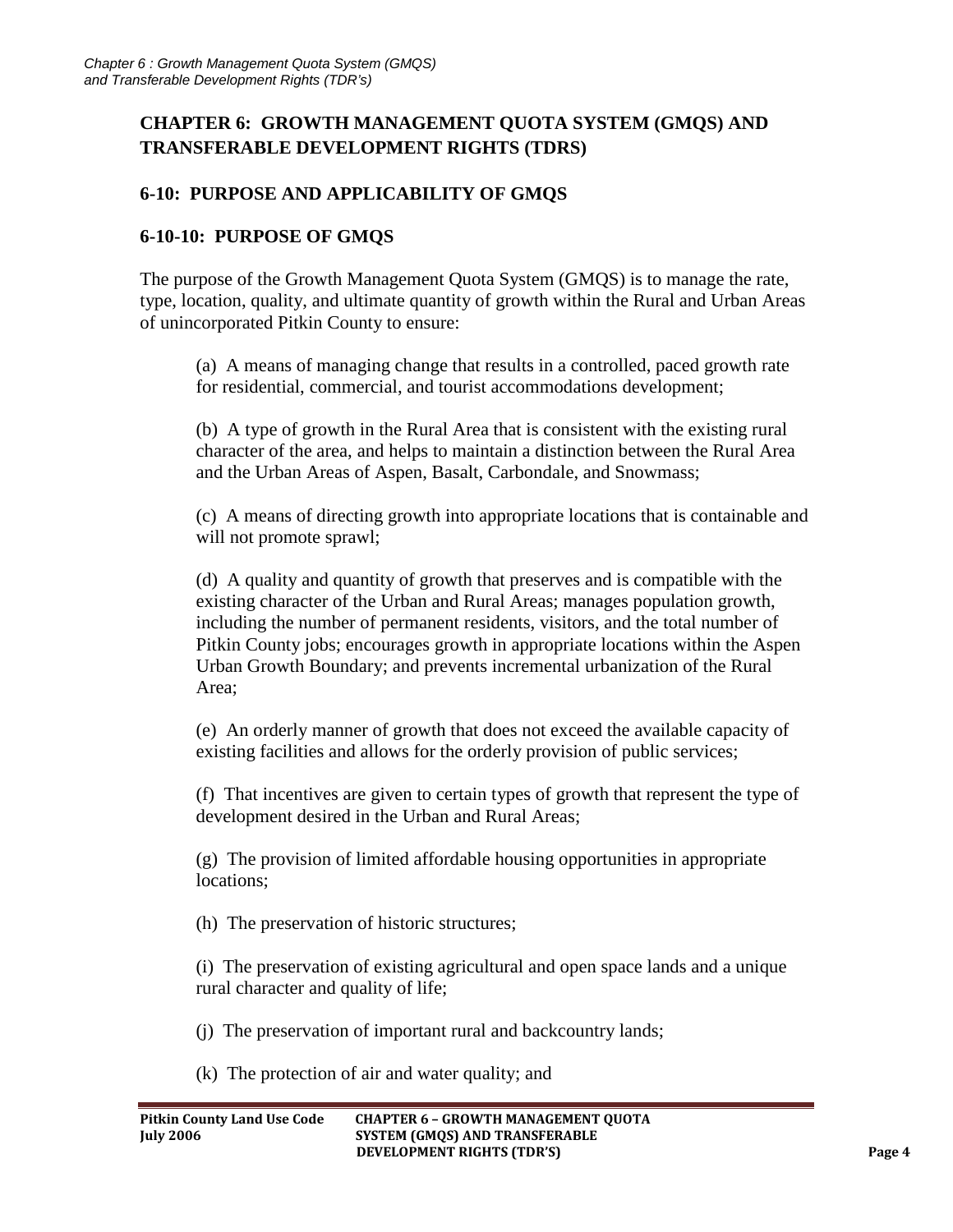(l) The conservation of natural resources and wildlife habitat.

## <span id="page-4-0"></span>**6-10-20: APPLICABILITY OF GMQS**

All growth within the unincorporated areas of Pitkin County is regulated by this GMQS and shall require a Growth Management allotment or shall qualify for and receive a Growth Management exemption. For purposes of this Chapter, growth includes:

(a) Residential Development

Any development of a new or re-development of an existing residential dwelling unit that requires a building permit, including all new structures, any remodeled structures, any additions to existing structures, and any replacement structures. As used herein, the term "residential development" is intended to address not only the principal residential structure, but also any other accessory structures, such as garages, sheds, and other structures that count as floor area pursuant to this Land Use Code, and, if the lot or parcel of land is less than twenty (20) acres in size, all agricultural structures.

(b) Commercial Development

Any development of a new commercial structure or re-development of an existing commercial structure that requires a building permit, including all new structures, any remodeled structures, any additions to existing structures, and any replacement structures. As used herein, commercial development includes uses listed under the commercial and industrial use category in the use table in Chapter 4, and any other buildings designed or intended for the development of commercial businesses.

(c) Tourist Accommodations Development

Any development of a new tourist accommodation unit or re-development of an existing tourist accommodation unit that requires a building permit, including all new structures, any remodeled structures, any additions to existing structures, and any replacement structures. As used herein, tourist accommodation development includes hotels, lodges, motels, bed and breakfast, resort cabins, and guest ranches. For projects with flexible unit configurations, also known as "lock-off units", each separate "key" or potentially rentable division shall constitute a unit.

(d) Civic and Institutional Uses

Any development of a new or re-development of an existing civic and institutional use (as such uses are listed in the use table in Chapter 4) that requires a building permit, including all new structures, any remodeled structures, any additions to existing structures, and any replacement structures.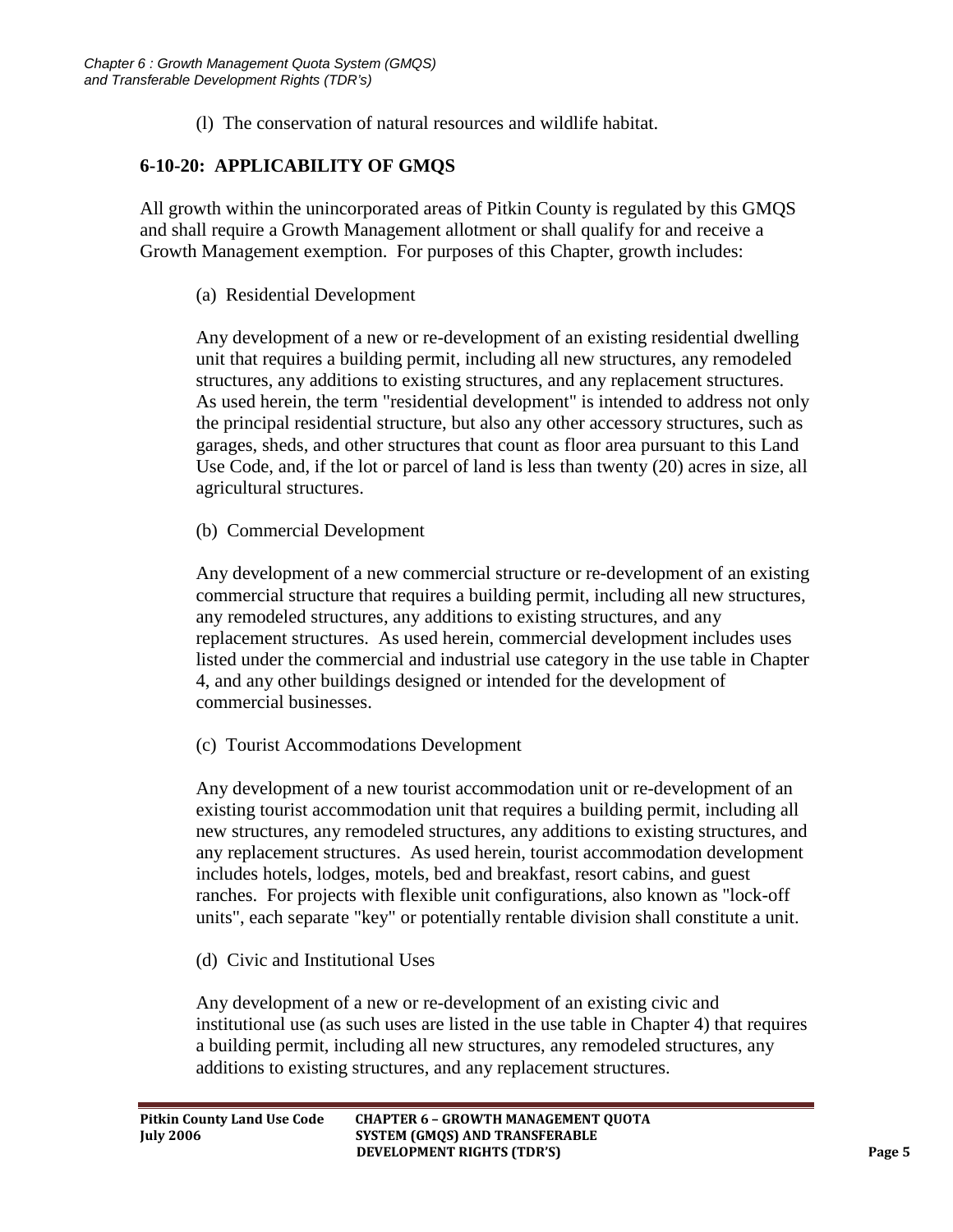## <span id="page-5-0"></span>**6-20: PURPOSE OF TDR SYSTEM**

The Pitkin County transferable development rights (TDR) system is intended to provide additional tools to implement the Pitkin County Comprehensive Plan and to offer applicants an alternative to the requirement for a GMQS allocation as a prerequisite to development approval. By offering an alternative to the GMQS, the TDR system is intended to increase flexibility by allowing applicants a second, voluntary, way to obtain development approvals in a manner that promotes implementation of Pitkin County Comprehensive Plan goals. The TDR system is designed to protect certain lands in defined Sending Sites from development, to provide the owners of property within those Sending Sites with an additional economically beneficial use of their property, while ensuring that development potential from such properties is instead used in Receiving Sites within the Urban Areas or to permit additional floor area in the Rural and Urban Areas.

## <span id="page-5-1"></span>**6-30: EXEMPTIONS FROM GMQS**

## <span id="page-5-2"></span>**6-30-10: PURPOSE**

Growth Management is applicable to all development activity that requires a building permit, which means that most development must either compete through the GMQS or be eligible for an exemption from competition. The purpose of this section is to create a number of discretionary exemptions from Growth Management within Pitkin County that allow certain types of growth to proceed without competing for and obtaining a growth management allotment.

The exemptions set forth in this section include growth that would normally be included within growth management, but because of some overriding public benefit related to the type of growth, an exemption is created. Exemptions are provided to promote the development type, character, location, and quality goals of the County, to continue an historical practice, and to ensure fairness in the system.

## <span id="page-5-3"></span>**6-30-20: GENERAL STANDARDS AND CRITERIA FOR EXEMPTIONS**

(a) Exemptions Discretionary

The exemptions from growth management set forth in this section are granted through the procedures set forth in Chapter 2 only upon demonstration by the applicant of compliance with the standards for the particular exemption.

(b) Compliance with Code Requirements

To be eligible for any exemption, the proposed development must comply with all requirements of the Pitkin County Code.

(c) Consideration of Comprehensive Plan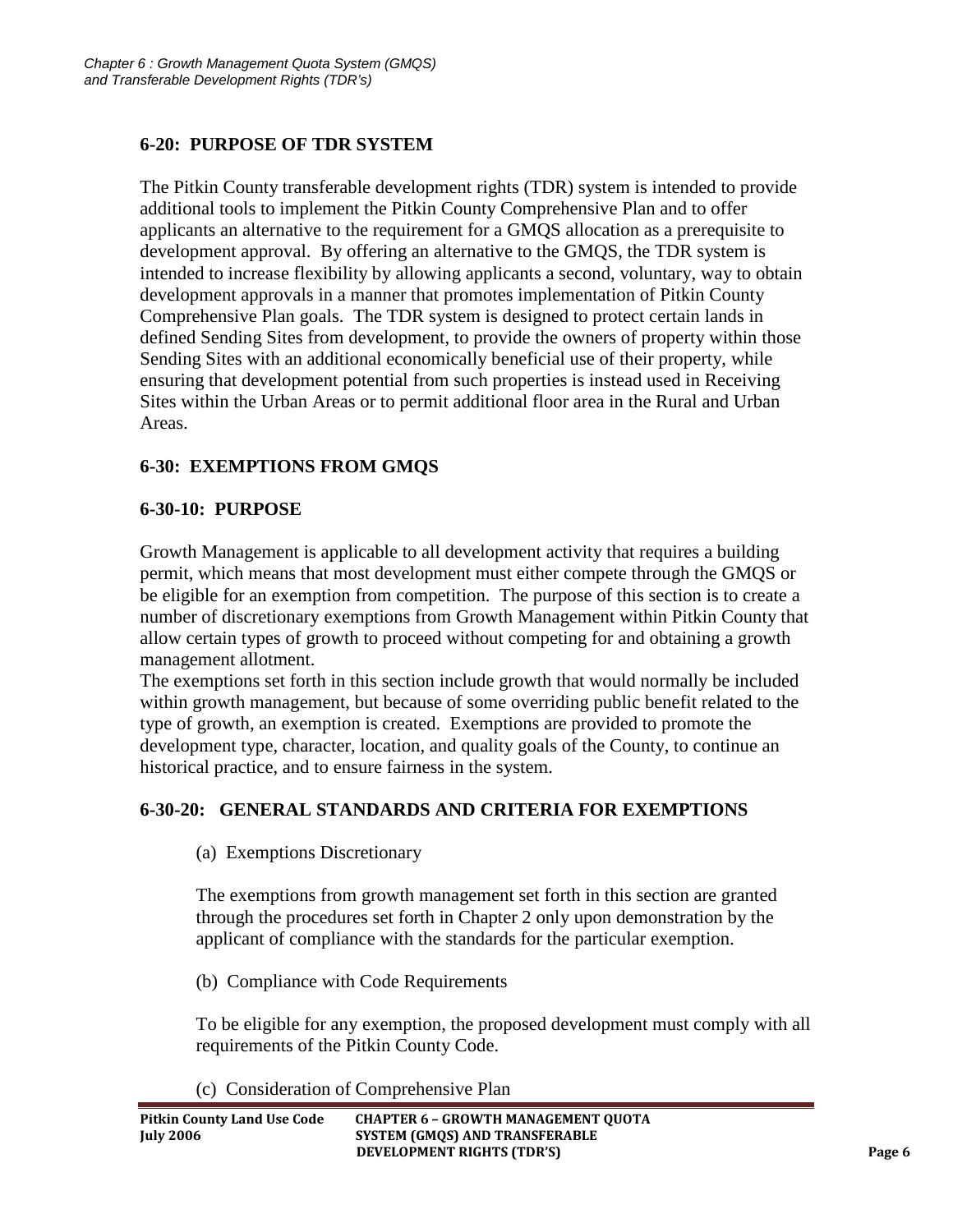Eligibility for any exemption shall consider the Comprehensive Plan, including adopted plans for the incorporated areas of Aspen, Basalt, Carbondale, and Snowmass, and the Pitkin County Comprehensive Plan.

(d) Exemptions Subject to Development Exactions and Impact Fees

GMQS exempt development approved as exempt from GMQS competition shall be subject to development exactions and impact fees pursuant to Chapter 8, except as specifically exempted in that Chapter.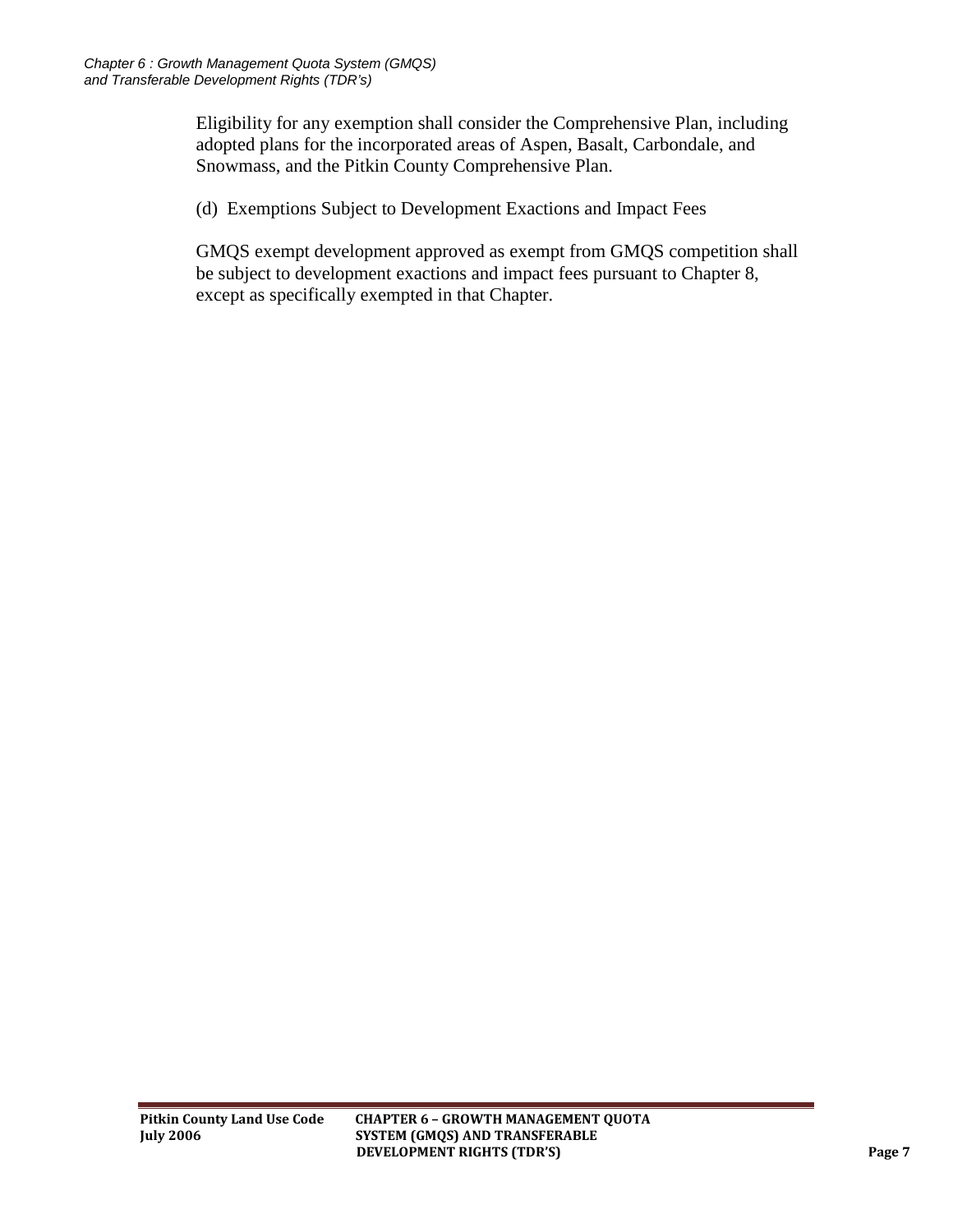<span id="page-7-0"></span>

|  |  |  |  | <b>6-30-30: SUMMARY CHART OF GMQS EXEMPTIONS</b> |
|--|--|--|--|--------------------------------------------------|
|--|--|--|--|--------------------------------------------------|

| <b>TABLE 6-1: Summary of Exemptions</b> |                                      |                          |  |
|-----------------------------------------|--------------------------------------|--------------------------|--|
| Exemption                               | Specific Categories, If              | <b>Section Reference</b> |  |
|                                         | Applicable                           |                          |  |
| Deed Restricted Dwelling                | <b>Deed Restricted Category</b>      | Sec. $6-30-40(a)$        |  |
| Units                                   | <b>Affordable Housing Sale Units</b> |                          |  |
|                                         | <b>Deed Restricted Resident</b>      | Sec. $6-30-40(b)$        |  |
|                                         | Occupied Housing Units               |                          |  |
|                                         | <b>Caretaker Dwelling Units</b>      | Sec. $6-30-40(c)$        |  |
| Development Utilizing                   | New Dwelling Units                   | Sec. $6-30-50(a)$        |  |
| TDR's                                   | <b>Additional Floor Area</b>         | Sec. $6-30-50(b)$        |  |
| Preservation of Historic                |                                      | Sec. 6-30-60             |  |
| <b>Structures</b>                       |                                      |                          |  |
| Large Lots                              | 500+ Acre Parcels                    | Sec. $6-30-70(a)$        |  |
| Parcels Created in the LIR              |                                      | Sec. 6-30-80             |  |
| Zone Pursuant to the                    |                                      |                          |  |
| <b>Cluster Option</b>                   |                                      |                          |  |
| Conservation                            |                                      | Sec. 6-30-90             |  |
| Development PUD (CD-                    |                                      |                          |  |
| PUD)                                    |                                      |                          |  |
| Development of Up to                    | Any Lot or Parcel Which Was          | Sec. $6-30-100(a)$       |  |
| 5,750 sq. ft. of Residential            | Legally Created Before June 12,      |                          |  |
| Floor Area on Certain                   | 1978                                 |                          |  |
| Types of Pre-Existing                   | Board Approved Subdivisions,         | Sec. $6-30-100(b)$       |  |
| Lots                                    | <b>Fully Developed Land</b>          |                          |  |
|                                         | Subdivision Exemptions, and          |                          |  |
|                                         | 35 Acre Parcels Created P:rior       |                          |  |
|                                         | to January 10, 2000 and              |                          |  |
|                                         | Located within the Crystal           |                          |  |
|                                         | River or Frying Pan Areas            |                          |  |
| Remodels and                            | Remodeling                           | Sec. $6-30-110(b)$       |  |
| Replacement                             | Replacement                          | Sec. 6-30-110(c) & (d)   |  |
| Civic and Institutional                 |                                      | Sec. 6-30-120            |  |
| Uses                                    |                                      |                          |  |
| New Lots Crated within                  |                                      | Sec. 6-30-130            |  |
| the VR and VC Zone                      |                                      |                          |  |
| <b>Districts</b>                        |                                      |                          |  |
| <b>Accessible ANSI</b>                  |                                      | Sec. 6-30-140            |  |
| Residences                              |                                      |                          |  |
| <b>Commercial and Tourist</b>           | Commercial                           | Sec. 6-30-150            |  |
| Accommodations                          | <b>Tourist Accommodations</b>        |                          |  |
| Developments with                       |                                      |                          |  |
| <b>Insubstantial Growth</b>             |                                      |                          |  |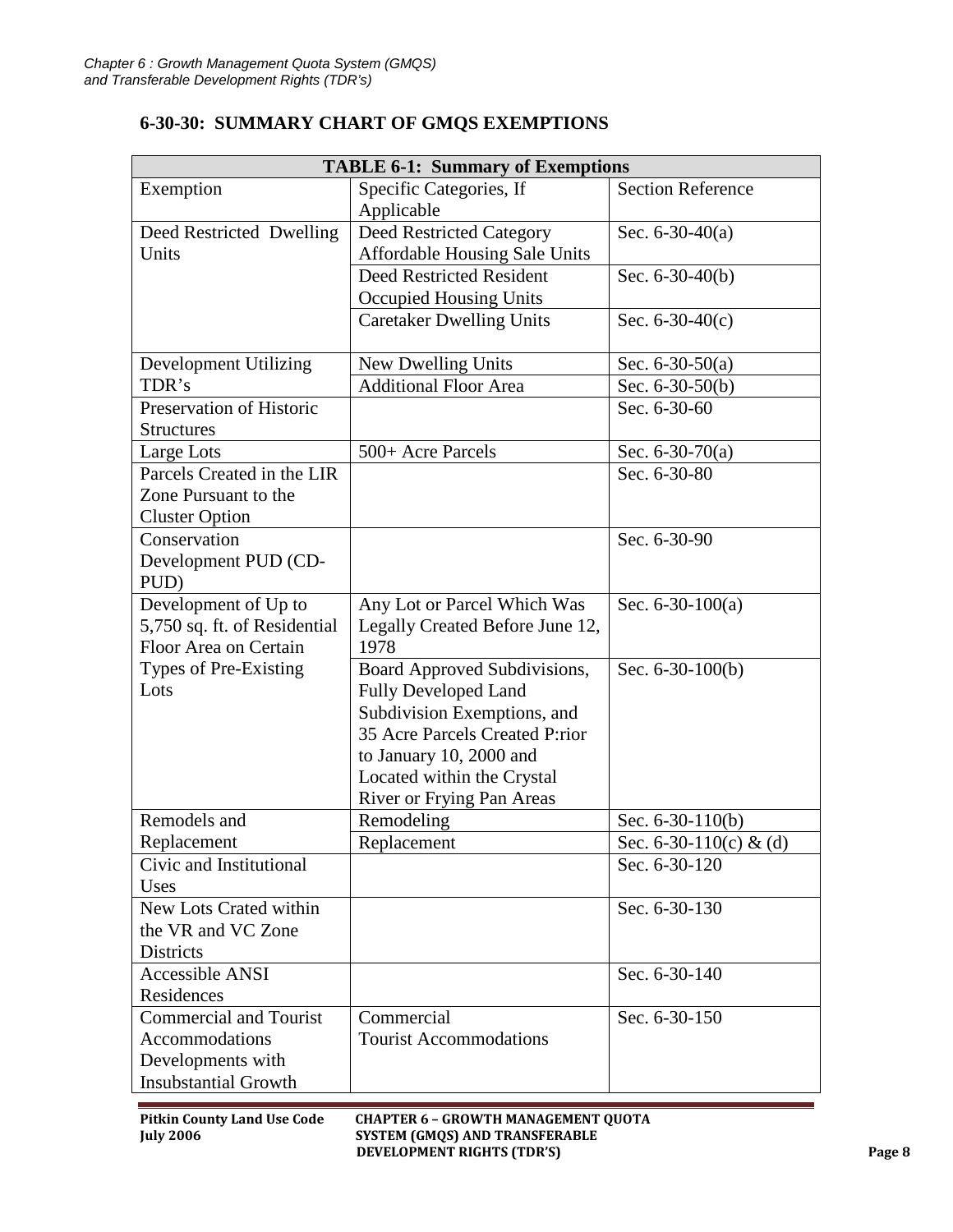| Impacts                      |                              |                 |
|------------------------------|------------------------------|-----------------|
|                              |                              |                 |
| Change in Use                | Residential                  | Sec. $6-30-160$ |
|                              | Commercial                   | Sec. 6-30-160   |
|                              | <b>Tourist Accommodation</b> | Sec. 6-30-160   |
| Minor Expansion of a         |                              | Sec. 6-30-170   |
| <b>Multi-Family Dwelling</b> |                              |                 |
| Unit in the RMF Zone         |                              |                 |
| District                     |                              |                 |
| Greenhouses that are not     |                              | Sec. 6-30-170   |
| Customarily Accessory to     |                              |                 |
| a Principal Residential      |                              |                 |
| Use                          |                              |                 |

*(Code Revised (all sections) Ord. No. 14-D, 2006, 07-05-06; Table 6-1 (part) amended by [Ord. 21-2007, 07-24-07;](http://pitkincounty.com/DocumentCenter/View/8248) [Ord. 029-2012, 10-24-2012;](http://pitkincounty.com/DocumentCenter/View/12801) [Ord. 038-2012, 12-19-12;](http://pitkincounty.com/DocumentCenter/View/8272) [Ord.](http://pitkincounty.com/DocumentCenter/View/8280)  [031-2013, 12-18-2013](http://pitkincounty.com/DocumentCenter/View/8280)*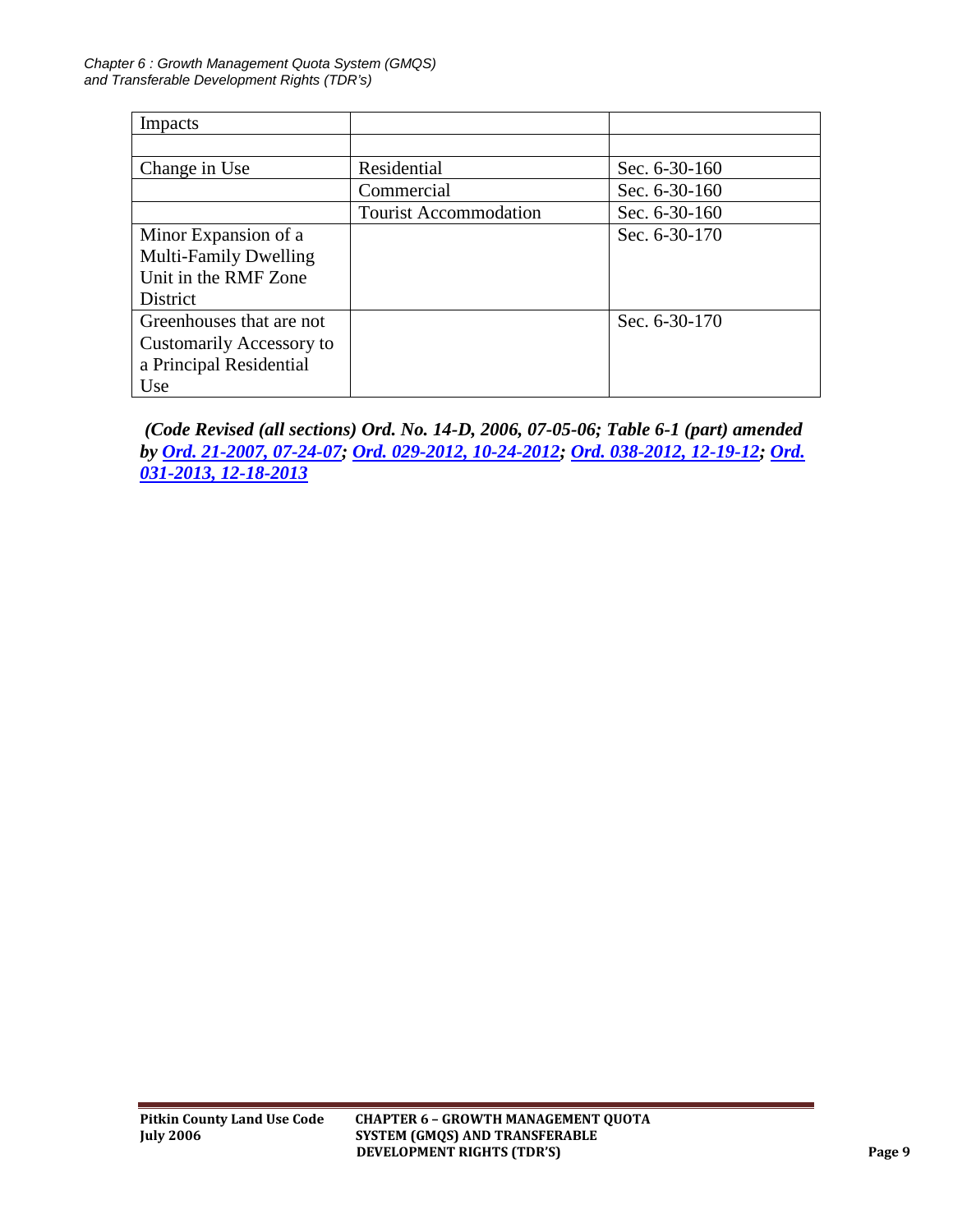#### <span id="page-9-0"></span>**6-30-40: EXEMPTION FOR DEED RESTRICTED DWELLING UNITS**

There are three types of deed restricted dwelling units that may be exempted from Growth Management:

> (1) Deed restricted Category affordable housing sale units and publicly owned Category affordable housing rental units;

(2) Resident Occupied ("RO") deed restricted sale units and publicly owned RO rental units; and

(3) Deed restricted caretaker dwelling units ("CDUs").

(4) [Reserved]

There is no exemption provided for privately owned deed restricted rental units. Publicly owned Category and RO rental units are eligible for exemption.

(a) Deed Restricted Category Affordable Housing Sale Units

Deed restricted Category affordable housing sale units in any zone district where these units are allowed may be exempted from Growth Management. Publicly owned Category affordable housing rental units may also be exempted from Growth Management. Two exemptions for the development of Category affordable housing units are provided through Growth Management as follows:

(1) 70/30 Development Projects in the AH/PUD Zone

The development of projects containing a minimum specified mix of seventy (70) percent deed restricted Category and RO sale housing and a maximum of thirty (30) percent free market housing may be exempted from Growth Management to create an incentive for the production of deed restricted category affordable housing. Where the project is publicly owned, the Category and RO units may be rental units. All 70/30 development projects shall satisfy the following minimum criteria to qualify for a Growth Management exemption:

(a) AH/PUD Zoning Required

70/30 development project shall only occur in the AH/PUD zone.

(b) Compliance with Housing Designee Goals and Deed Restrictions Required

A 70/30 development project shall contribute to the annual housing production goal and unit mix established by the Aspen/Pitkin Housing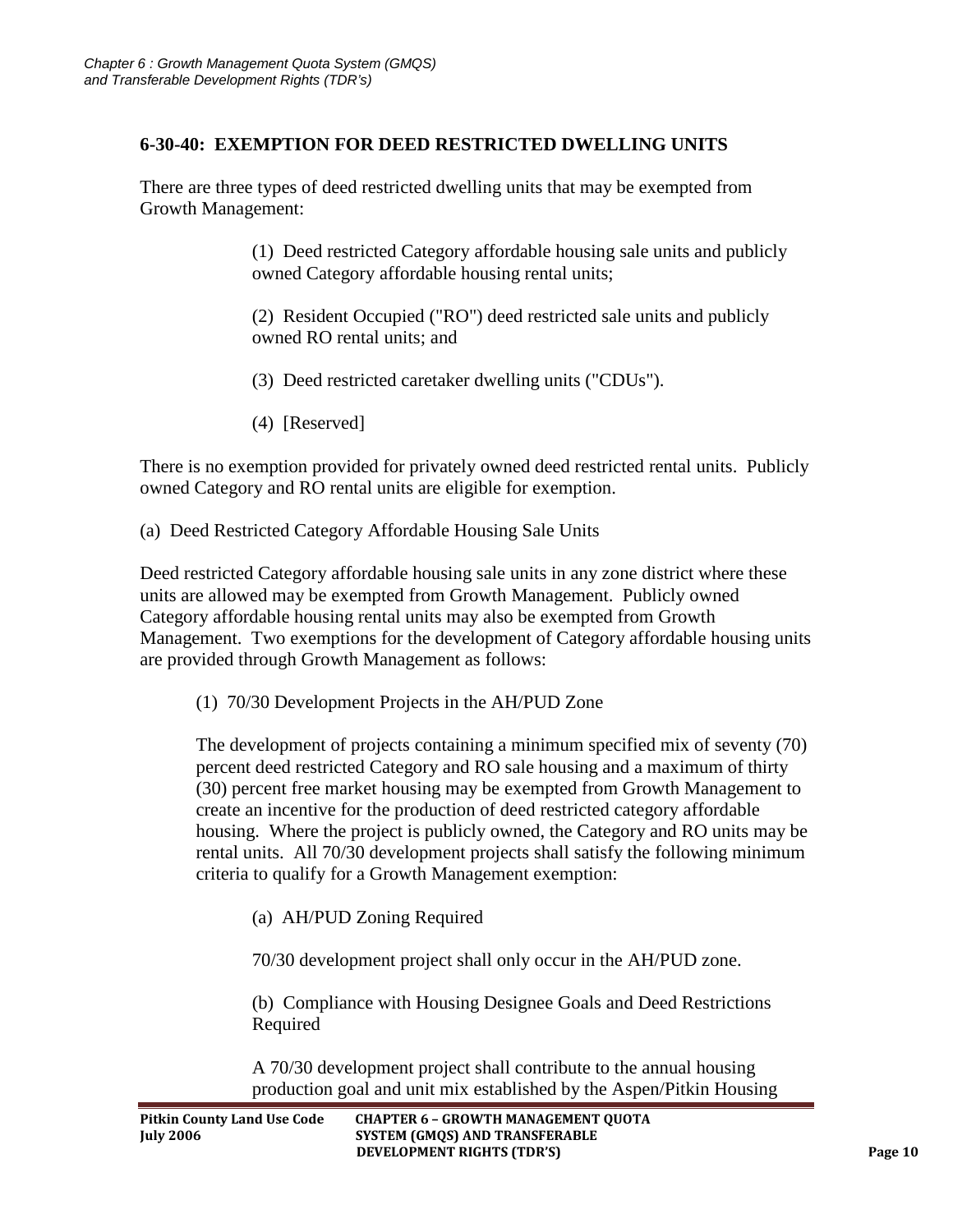Authority for sale units (or rental units, if the project is publicly owned); and shall comply with the deed restrictions required by the Aspen/Pitkin Housing Authority for Category and RO sale units (or rental units, if the project is publicly owned).

## (c) Minimum Specified Dwelling Unit Mix

A 70/30 development project shall comply with the following minimum specified dwelling unit mix:

| TABLE 6-2: Summary of Affordable Housing Standards                                                                               |                                                                                                                                                                                                                                                                                                                                                                                                                                                                                                                                                                                                |                                                                                                                                                                                                                                                                                                                                                                                                                                                                                                                                                 |  |
|----------------------------------------------------------------------------------------------------------------------------------|------------------------------------------------------------------------------------------------------------------------------------------------------------------------------------------------------------------------------------------------------------------------------------------------------------------------------------------------------------------------------------------------------------------------------------------------------------------------------------------------------------------------------------------------------------------------------------------------|-------------------------------------------------------------------------------------------------------------------------------------------------------------------------------------------------------------------------------------------------------------------------------------------------------------------------------------------------------------------------------------------------------------------------------------------------------------------------------------------------------------------------------------------------|--|
| Type of Dwelling Units by<br>Overall Percentage of<br>Development                                                                | Required Breakdown of Unit Mix<br>Within 70% and 30% Categories                                                                                                                                                                                                                                                                                                                                                                                                                                                                                                                                | Options                                                                                                                                                                                                                                                                                                                                                                                                                                                                                                                                         |  |
| 70% Deed Restricted<br>Category Affordable Housing<br>Units and RO Housing Sale<br>Units (or Rental Units, if<br>publicly owned) | 40% minimum for Category sale<br>units (or rental units, if publicly<br>owned) (Category units and RO sale<br>units must comprise at least 60% of<br>the total bedrooms mix in the<br>project)<br>30% maximum for RO sale units (or<br>rental units, if publicly owned) (if<br>the project has free market units,<br>limited to an overall total of 40% of<br>the project's total number of<br>bedrooms including free market<br>bedrooms)<br>Category sale units and RO sale<br>units must comprise at least 60% of<br>the bedroom mix of the project (or<br>rental units, if publicly owned) | If there is no free market development,<br>the limitation to 40% of the project's<br>total number of bedrooms does not<br>apply to the RO sale units (or rental<br>units, if publicly owned)<br>Units may be comprised of the types of<br>units permitted or approved by special<br>review under the applicable zone<br>district (e.g., single-family, duplex,<br>multi-family)<br>All deed restricted Category units and<br>RO housing units are required to be<br>sale units, unless publicly owned in<br>which case they may be rental units |  |
| 30% Free Market Dwelling<br>Units                                                                                                | Free market and RO sale units are<br>limited to an overall total of 40% of<br>the project's total number of<br>bedrooms (or rental units, if publicly<br>owned)                                                                                                                                                                                                                                                                                                                                                                                                                                | Free market units are optional, and are<br>not required<br>Free market units may be comprised of<br>the types of units permitted or<br>approved by special review under the<br>applicable zone district (e.g., single-<br>family, duplex, multi-family)<br>Free market units may be rental units if<br>permitted in the underlying zone<br>district                                                                                                                                                                                             |  |

## (d) Minimum Design and Locational Criteria

70/30 development projects shall comply with the following minimum design and locational criteria:

> (1) The construction quality of the deed restricted sale units (or rental units, if publicly owned) shall be maximized;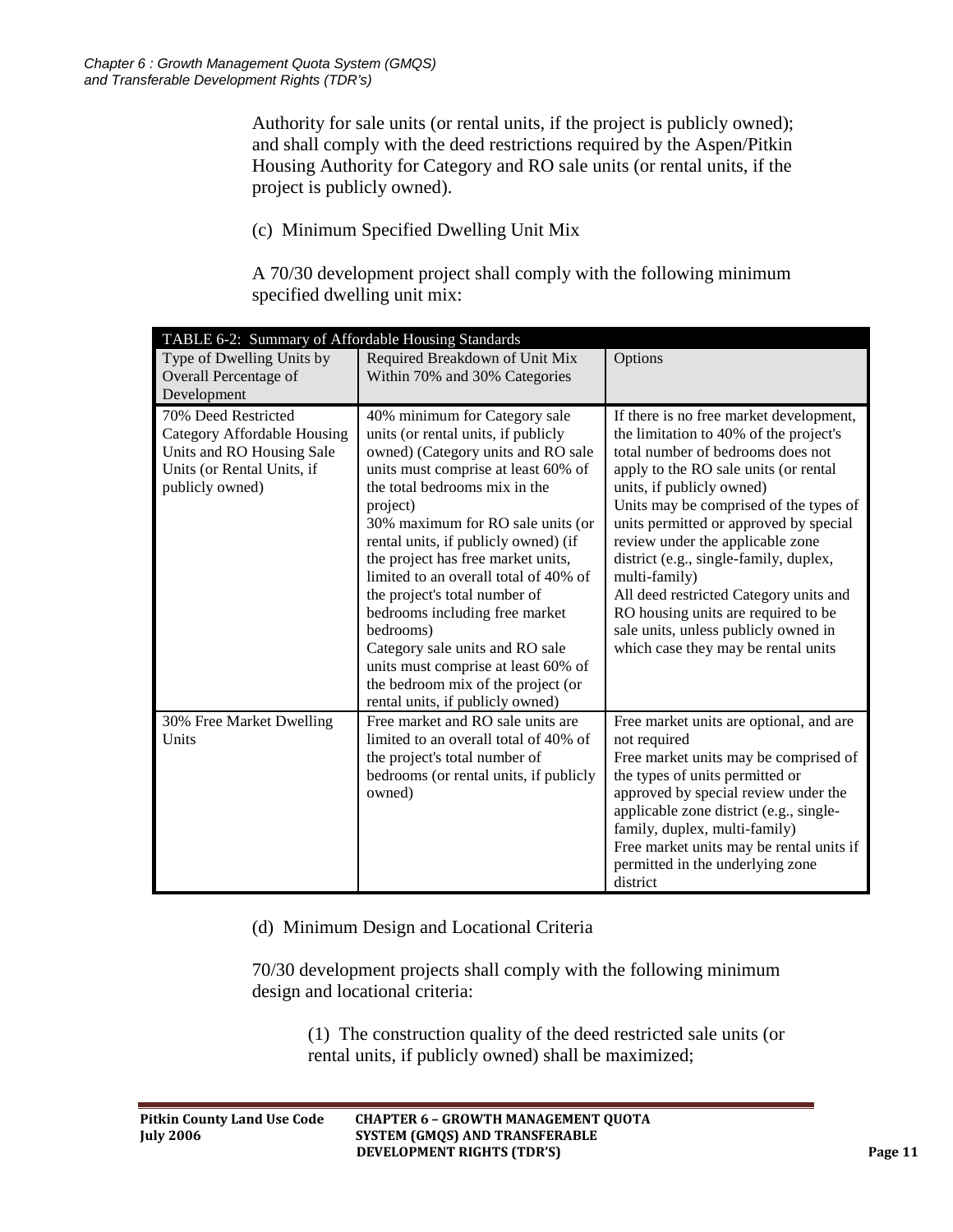(2) The size of the deed restricted sale units (or rental units, if publicly owned) shall be maximized considering the economics of the project, including the likely profit on any free market units and the restrictions on the pricing of the deed restricted sale units;

(3) The development project shall be located considering the criteria contained in the Citizen Housing Plan; and

(4) The development project shall be located within one-half (1/2) mile walking distance (measured from the closest residential structure) from either an existing mass transit stop or an agency approved planned mass transit stop that will be available prior to the issuance of any Certificates of Occupancy for the project.

(2) Deed Restricted Category Sale Housing Located Outside of the AH Zone Districts

Deed restricted Category sale housing (or rental housing, if publicly owned) in all zone districts may be exempted from Growth Management. No exemption is provided for deed restricted Category rental units, unless publicly owned. As an additional incentive, the greater of one additional dwelling unit or the total number of units necessary for any mitigation approved pursuant to Sec. 8-30 may be exempted from Growth Management on any lot or parcel located outside of the AH zone districts. The exemption is subject to special review approval pursuant to the criteria of Sec. 2-30-30(h)(2) and consideration of the Citizen Housing Plan. The additional Category sale units (or rental units, if publicly owned) may be allowed even if the lot or parcel is substandard in size and the resulting development on the lot or parcel would not conform with the underlying zone district's minimum parcel size for each dwelling unit.

(b) Deed Restricted Resident Occupied ("RO") Housing Units Deed restricted Resident Occupied sale units (or rental units, if publicly owned) in any zone district may be exempted from Growth Management, subject to compliance with the provisions of the underlying zone district. No exemption is provided for deed restricted RO rental units, unless publicly owned.

(c) Caretaker Dwelling Units ("CDUs")

One (1) Caretaker Dwelling Unit ("CDU") may be exempted from Growth Management on any lot or parcel located in a zone district in which a CDU is an allowed use, a use allowed by special review, or a use allowed as part of a master plan, as shown in Table 4-1. The CDU may be allowed even if the lot or parcel is substandard in size and the resulting development on the lot or parcel would not conform to the underlying zone district's minimum parcel size for each dwelling unit, subject to the standards in Sec. 4-30-50(e). The CDU may be either attached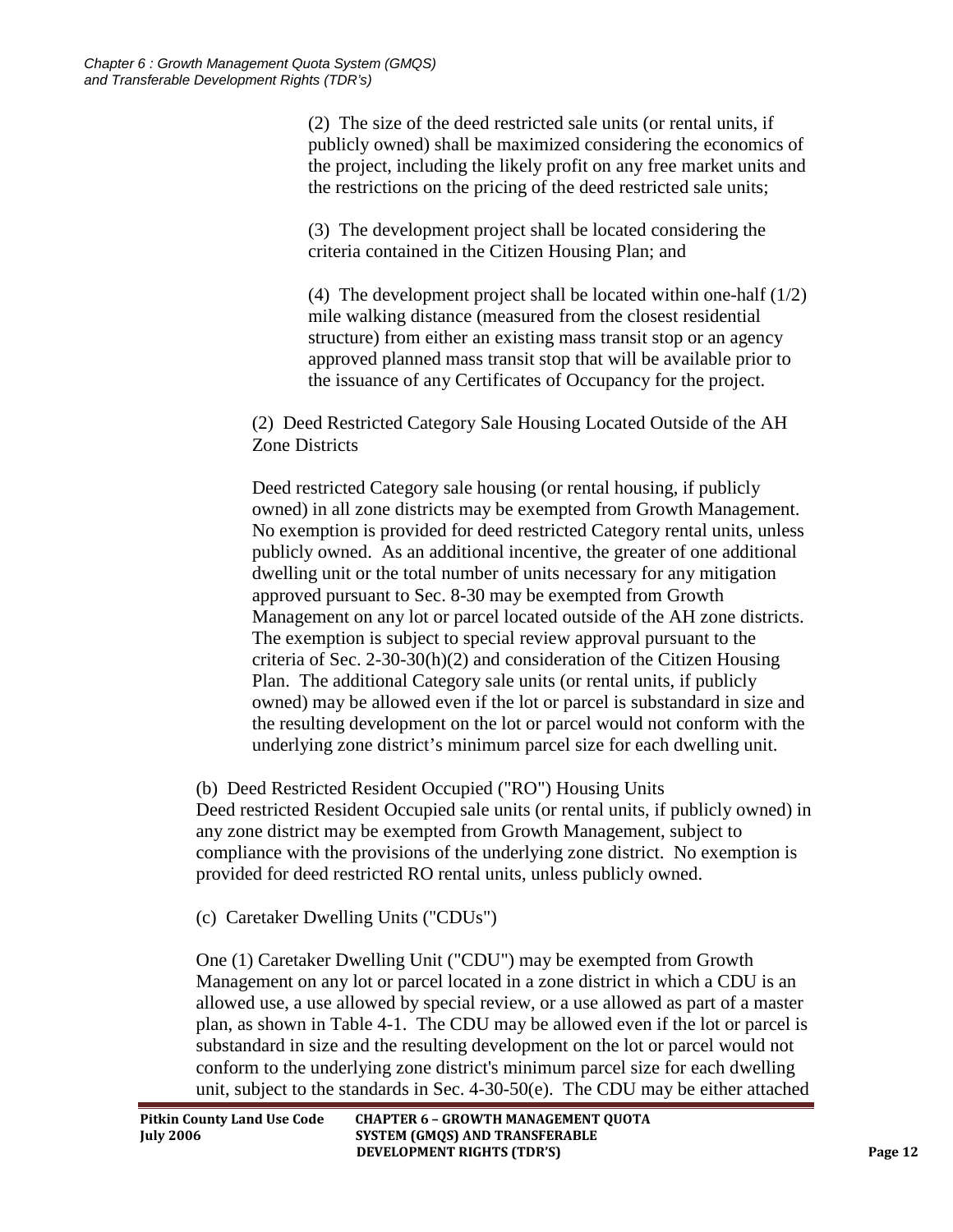to a single-family dwelling unit ("principal dwelling") or other use or may be detached from the principal dwelling or other allowed use if it complies with the standards in Sec. 4-30-50(e).

(d) Employee Dwelling Units ("EDU"s)

[Reserved]

## <span id="page-12-1"></span><span id="page-12-0"></span>**6-30-50: EXEMPTION FOR DEVELOPMENT USING TRANSFERABLE DEVELOPMENT RIGHTS ("TDRS")**

The transfer of development rights (TDRs) from Sending Sites identified in Sec. 6-70-20 may provide an exemption from GMQS subject to compliance with the standards of this section. Specific forms of exemption are listed below:

(a) New Dwelling Units

A new dwelling unit located within the Aspen Urban Growth Boundary may be exempted from GMQS through the use of TDRs as provided in Sec. 6-70-40(b) and subject to special review approval pursuant to the criteria in Sec. 2-30- 30(h)(2). A new dwelling unit located outside the Aspen Urban Growth Boundary may not be exempted from GMQS through the use of TDRs.

- (b) Additional Floor Area for Lots/Parcels
	- (1) Aspen Urban Growth Boundary

Additional floor area up to the final maximum size permitted by Table 5-1 (including base floor area), on a lot/parcel within the Urban Growth Boundary, may be exempted from GMQS without special review through the use of TDRs as provided in Sec. 6-70-40(b).

(2) Rural Area

(a) Additional floor area, up to the final maximum size permitted by Table 5-1 (including base floor area), on a lot in the following subdivisions within the Rural Area may be exempted from GMQS without special review through the use of TDRs as provided in Sec. 6-70-040(b): Starwood, Starwood Ranch, Owl Creek Ranch, East Owl Creek, Eagle Pines, Castle Creek Valley Ranch, White Star Ranch, Star Mesa and Aspen Valley Downs.

(b) Additional floor area, up to the final maximum size permitted by Table 5-1 (including base floor area), on a lot/parcel within the Rural Area not included in (a) above may be exempted from GMQS through the use of TDRs as provided in Sec. 6-70-40(b)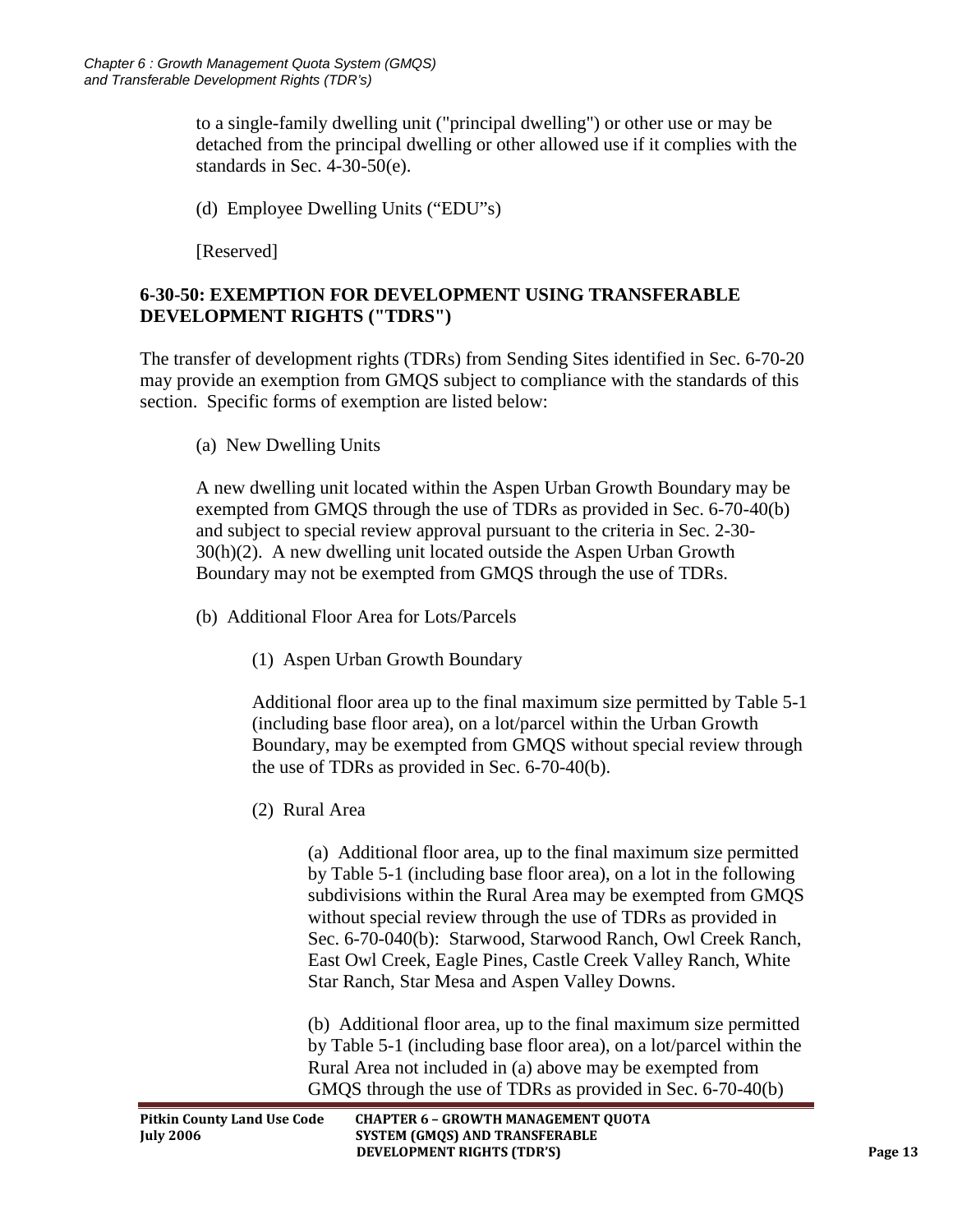and subject to special review approval pursuant to the criteria in sec. 2-30-30(h)(2).

(3) Additional Floor Area for Properties with Development Rights Approved through Growth Management (Urban Growth boundary and rural area)

Additional floor area, up to the final maximum size permitted by Table 5- 1 (including base floor area), for a lot or a parcel with development rights that have been awarded base square footage allotments through the County's GMQS scoring and competition procedures may be exempt from GMQS through the use of TDRs subject to special review approval pursuant to the criteria in Sec. 2-30-30(h)(2), but such exemption shall be limited to the maximum square footage specified in the GMQS competition.

(c) TDR Approvals

If a parcel has been approved as a TDR receiver site for new development and/or additional floor area, a GMQS allotment may not be applied for to replace the use of the TDR(s).

In cases of approved TDR Receiver Sites identified in sections 6-30-50(b)(1) and  $6-30-50(b)(2)(a)$ , use of a TDR shall be defined as the surrender of a TDR certificate at the time of building permit submittal.

## *(Code Revised (all sections) by Ord. No. 014-D, 2006, 07-05-06; § 6-30-50 (part) amended by [Ord. 024, 10-28-09\)](http://pitkincounty.com/DocumentCenter/View/8259)*

# <span id="page-13-0"></span>**6-30-60: EXEMPTION FOR PRESERVATION OF HISTORIC STRUCTURES**

One additional single-family dwelling unit may be allowed on a property designated to the Pitkin County Historic Register, subject to special review approval pursuant to the criteria in Sec.  $2-30-30(h)(2)$  and the following:

(a) One Additional Single-Family Dwelling Unit and Historic Structure(s) Exempt

The additional single-family dwelling unit may be exempt from GMQS up to the base maximum size permitted by Table 5-1, subject to special review approval pursuant to the criteria in Sec. 2-30-30(h)(2), unless the Board of County Commissioners determines that a smaller dwelling unit size is necessary to avoid visually overwhelming the historic resource(s) on the property, in which case the lower maximum dwelling unit size established by the Board of County Commissioners shall apply. Only one (1) single-family dwelling unit per parcel as it was configured on June 12, 1978, is permitted in addition to the historic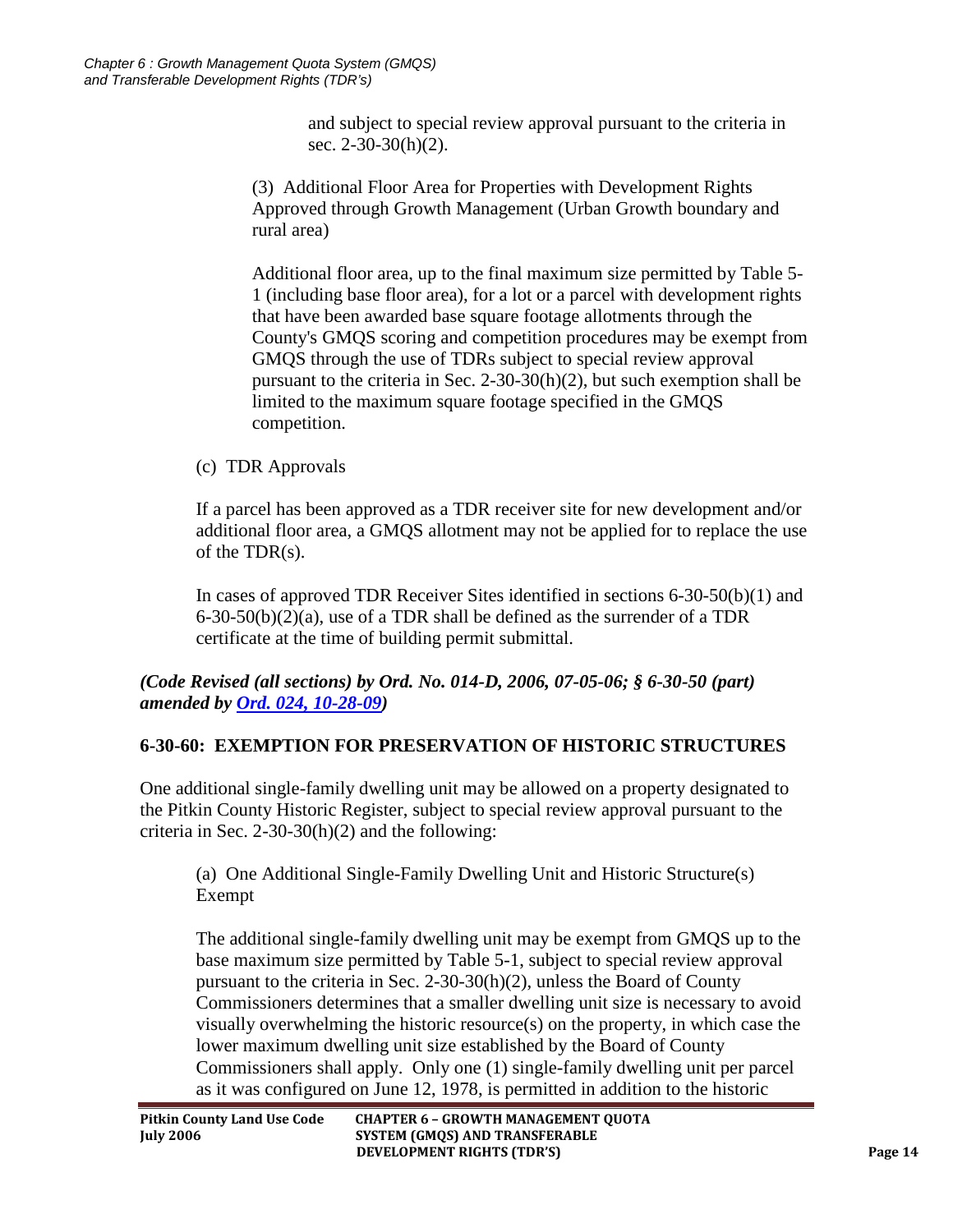structure(s), regardless of the number of historic structures on the parcel and/or the availability of an exemption pursuant to this Sec. 6-30-60. This exemption for an additional single family dwelling unit shall not be available to properties with existing, non-historic single-family dwelling units. The retention of the historic structure(s) is exempt from GMQS and the minimum lot area per dwelling unit requirement of the underlying zone district.

(b) Listing of Historic Structure(s)

The property must be designated to the Pitkin County Historic Register as provided in Sec. 7-20-100 to be eligible for this exemption.

(c) Relocation of Historic Structure

The Board of County Commissioners may grant a GMQS exemption if the historic structure has been moved from its original parcel/lot or is proposed to be moved to another parcel/lot, subject to special review approval pursuant to the criteria in Sec. 2-30-30(h)(2).

(d) Transfer of Exemption

The Board of County Commissioners may approve the transfer of the GMQS exemption available through this provision from the parcel/lot where the historic structure is located to another parcel/lot, subject to special review approval pursuant to the criteria in Sec. 2-30-30(h)(2).

(e) Change in Use

The Board of County Commissioners may approve a change in use of an historic structure, subject to special review approval pursuant to the criteria in Sec. 2-30-  $30(h)(2)$ .

(f) "Fathering Parcel" Retains Exemption Even if Reconfigured After June 12, 1978

An original "fathering parcel" that was legally configured as of June 12, 1978, retains one (1) GMQS exemption subject to the limitations of this section, notwithstanding any reconfiguration of the parcel after June 12, 1978. The exemption shall be granted to the parcel that is designated in the subdivision or division of the original fathering parcel, or if no such parcel is designated then to the parcel that seeks the exemption first in time.

(g) Calculation of Floor Area for Historic Structure(s) If the lot or parcel on which an additional dwelling unit is proposed is located in a zone district that does not have a floor area ratio (FAR), the floor area of the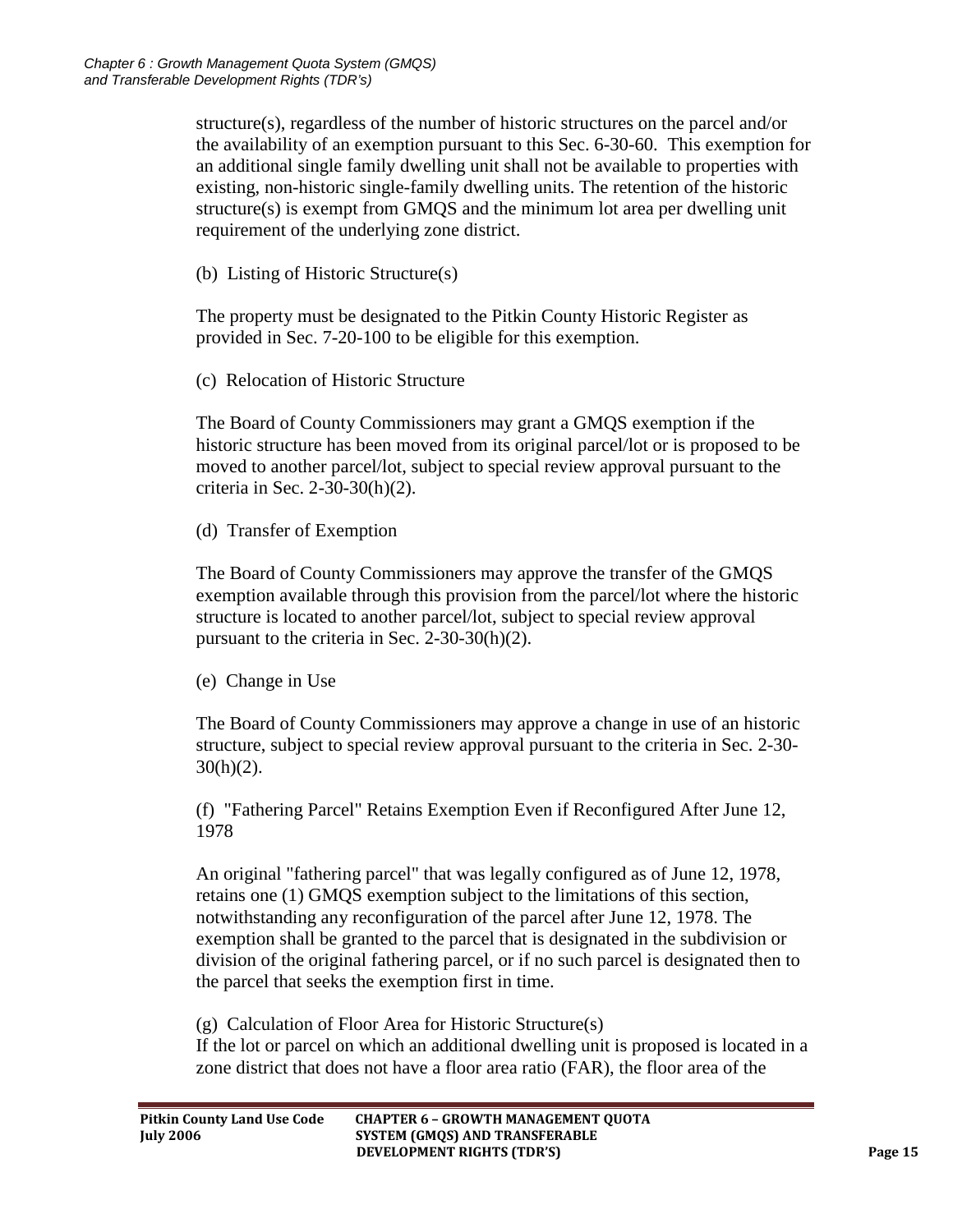historic structure(s) shall be exempt from the calculation of floor area for the lot or parcel.

(1) If the lot or parcel on which an additional dwelling unit is proposed is located in a zone district that has a floor area ratio (FAR), a floor area bonus of the lesser of twenty-five (25) percent of the allowable floor area for the lot or parcel or the size of the historic structure(s) shall be provided for the historic structure(s). However, this bonus shall not be available to properties in the VC and VR zone districts.

# <span id="page-15-0"></span>**6-30-70: EXEMPTION FOR LARGE LOTS (500+ ACRE PARCELS)**

A GMQS exemption is provided to create an incentive for owners to maintain land in large lots as follows:

(a) 500+ Acre Parcels

One single-family dwelling unit up to fifteen thousand (15,000) square feet of floor area shall be exempt from GMQS on any parcel of five hundred (500) acres or more in size, (except where codified Caucus floor area limitations exist, they shall apply), subject to compliance with the following standards:

(1) Deed Restriction against Further Subdivision

Prior to or concurrent with recordation of any final approval of a Site Plan, the land must be deed restricted against further subdivision or development of other than:

(a) One single family dwelling unit;

(b) Preservation and expansion of historic dwelling units or structures;

(c) Accessory dwelling units or structures, including agricultural buildings; and

(d) Infrastructure associated with the approved site specific development plan.

(2) Affect of Reconfiguration

If the parcel that is subject to the deed restriction is subsequently reconfigured, then the area of the parcel as it existed at the time of recordation of the deed restriction shall not be utilized to provide an additional exemption from GMQS for a newly created lot or parcel.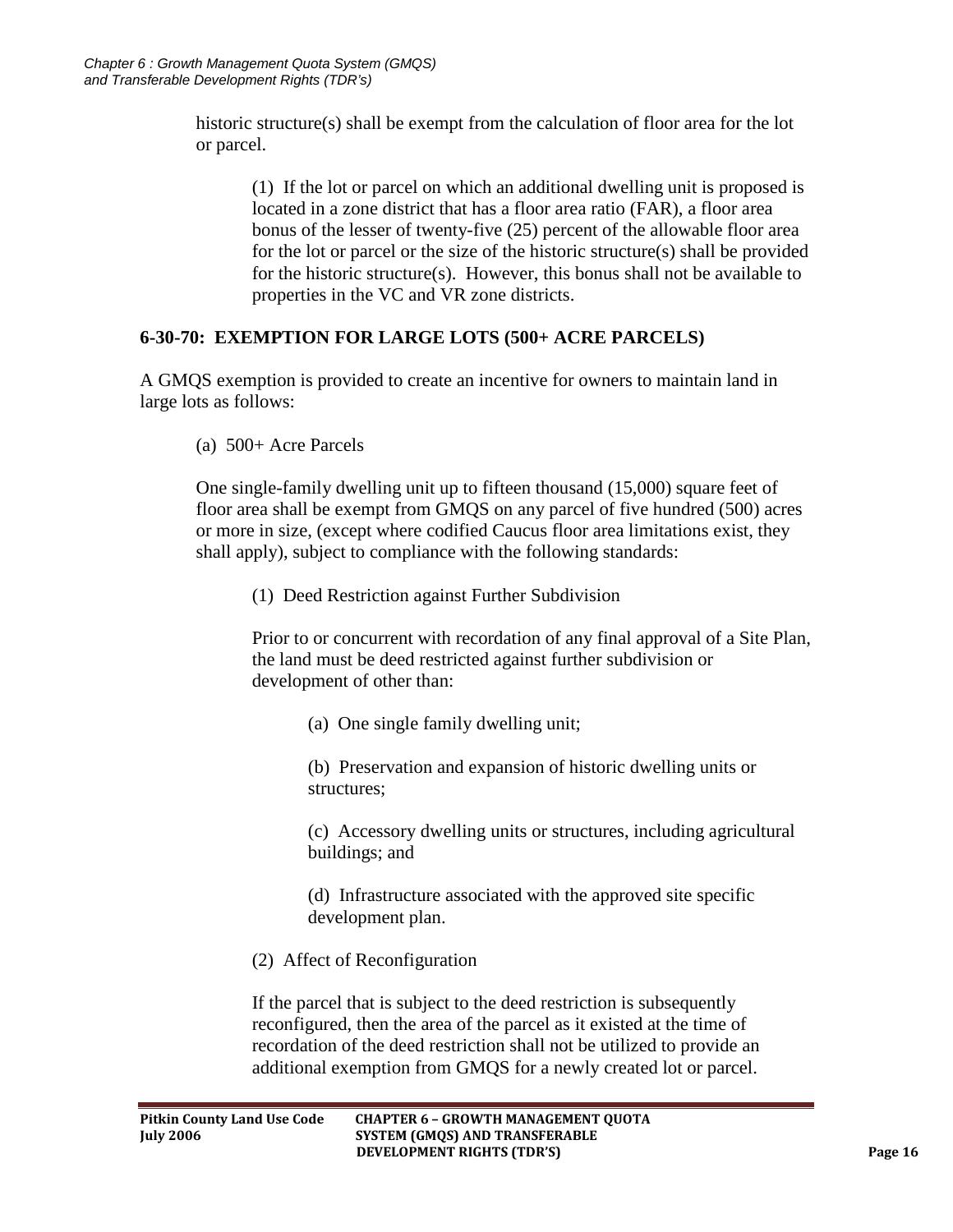(3) Previous Approvals

On properties which received a five hundred (500) acre growth management exemption approval prior to July 5, 2006, one (1) single family dwelling unit of up to fifteen thousand (15,000) square feet of floor area (or up to floor area granted in previous approval, if less than fifteen thousand (15,000) square feet) shall be exempt from GMQS, regardless of codified Caucus floor area limitations.

(b) Two-Year Review

Codified Caucus floor area limitations (within the Exemption for Large Lots provisions only) shall be reviewed by the Board of County Commissioners after two (2) years from October 11, 2006. The purpose of the review will be to determine whether the Caucus floor area limitations within the provisions shall be retained, modified or repealed. Exemption for Parcels Created in the Low Impact Residential (LIR) Zone District Pursuant to the Cluster Option

## <span id="page-16-0"></span>**6-30-80: EXEMPTION FOR PARCELS CREATED IN THE LIR ZONE DISTRICT**

An exemption is provided for one (1) single-family dwelling unit containing up to eight thousand two hundred and fifty (8,250) square feet of floor area on a parcel created in the Low Impact Residential (LIR) zone district pursuant to the cluster option specified in Sec. 3-40-50(d).

*(Code Revised (all sections) by Ord. No. 014-D, 2006, 07-05-06; § 6-30-70 (part) amended by Ord. [030, 10-11-06;](http://pitkincounty.com/DocumentCenter/View/8290) Ord. [021-07, 07-24-07\)](http://pitkincounty.com/DocumentCenter/View/8248)*

## <span id="page-16-1"></span>**6-30-90: EXEMPTION FOR DEVELOPMENT IN THE CONSERVATION DEVE LOPMENT PUD (CD-PUD) ZONE DISTRICT**

An exemption is provided for development in the Conservation Development PUD (CD-PUD) zone district as specified in Sec. 3-70-40(h)(3) for the Residential Development Option 1, Sec. 3-70-40(i)(4) for the Commercial Agricultural Development Option 2, and Sec. 3-70-40(j)(4) for the Residential/Agricultural Development Option 3. In addition, an associated exemption is provided for aggregation of development rights from an adjacent parcel into a CD-PUD as specified below in Sec. 6-30-100(a)(9) for the Residential/Agricultural Development Option 3.

An PUD) zone district as specified in Sec. 3-70-40(g)(3) for the Residential Development Option and Sec. 3-70-40(h)(4) for the Commercial Agricultural Option. Exemption is provided for development in the Conservation Development PUD (CD-

The existing structures on the lot or parcel may also be replaced, subject to compliance with Sec. 6-30-110(c).

| <b>Pitkin County Land Use Code</b> | <b>CHAPTER 6 - GROWTH MANAGEMENT OUOTA</b> |         |
|------------------------------------|--------------------------------------------|---------|
| <b>July 2006</b>                   | SYSTEM (GMQS) AND TRANSFERABLE             |         |
|                                    | DEVELOPMENT RIGHTS (TDR'S)                 | Page 17 |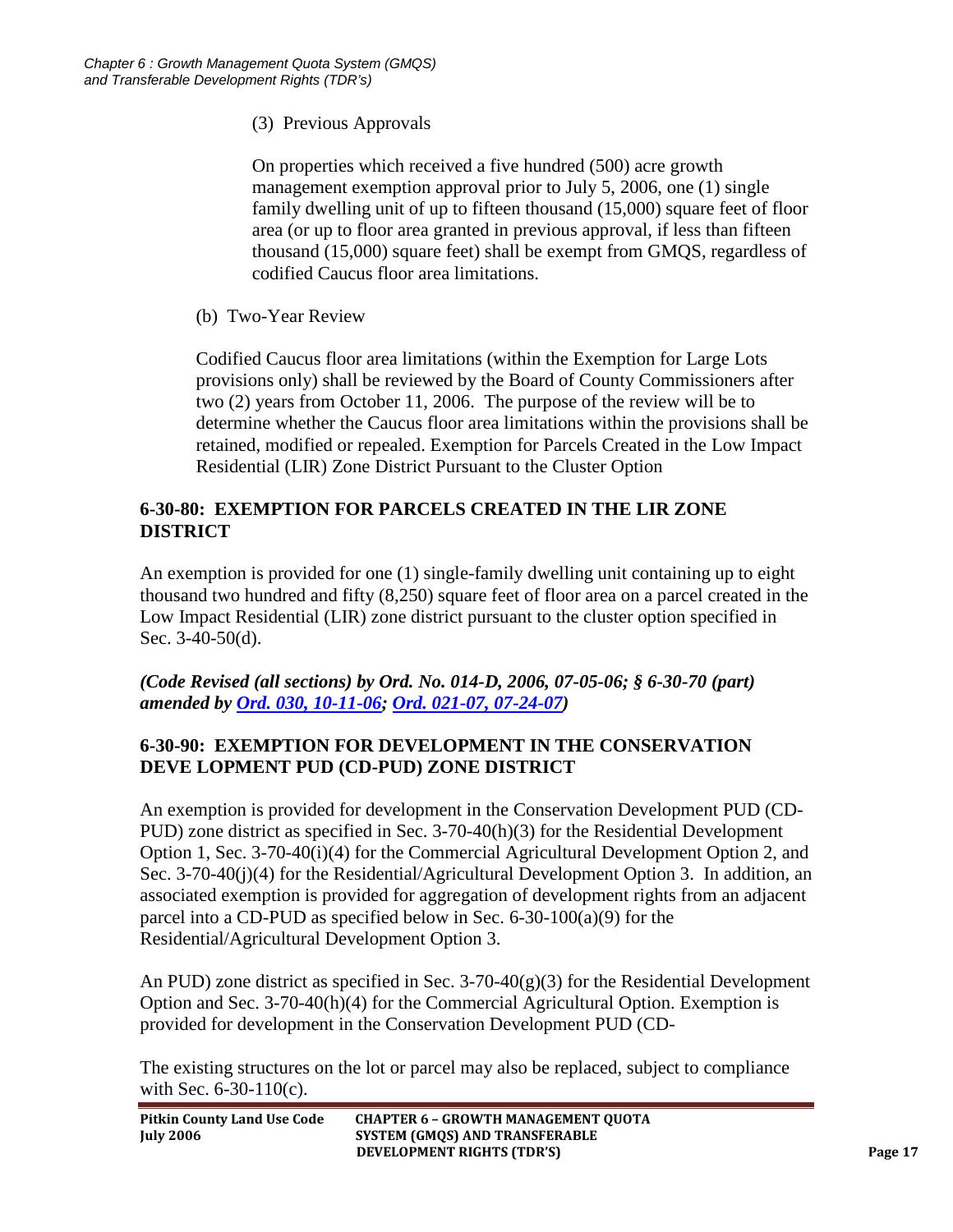(*Code repealed and reenacted (all sections) by Ord. 014-D-2006, 07-05-06; § 6-30-90 amended (part [Ord. 030-2016, 12-21-2016\)](http://pitkincounty.com/DocumentCenter/View/12806) [Ord. 019-2009, 06-24-2009](http://pitkincounty.com/DocumentCenter/View/8261)*

## <span id="page-17-0"></span>**6-30-100: EXEMPTION FOR DEVELOPMENT OF UP TO 5,750 SQUARE FEET OF RESIDENTIAL FLOOR AREA ON CERTAIN TYPES OF PRE-EXISTING LOTS**

A GMQS exemption is provided for the development of residential floor area in the following situations, subject to compliance with the standards in this section.

(a) Exemption for any Lot or Parcel that was Legally Created Before June 12, 1978

The development of residential floor area on a lot or parcel legally created before June 12, 1978, may be exempted from Growth Management. This GMQS exemption may be used to develop one single-family dwelling unit and accessory structures that count as floor area, subject to compliance with all other applicable provisions of this Land Use Code and the following additional standards:

(1) Without Existing Structures

If the lot or parcel is not improved with any structures that count as floor area, then the applicant may develop up to the base maximum size permitted by Table 5-1 on the lot or parcel that is exempt from Growth Management.

(2) With Existing Structures Under 5,750 Square Feet

If there are existing structures on the lot or parcel that count as floor area, then the applicant may expand the structures or develop a new structure(s), up to a cumulative limit equal to the base maximum size permitted by Table 5-1 on the lot or parcel. If there is already an existing single-family dwelling unit on the lot or parcel, then the applicant may not use the remaining square footage to create an additional dwelling unit of density.

(3) With Existing Structures of 5,750 Square Feet or More

If the existing structures on the lot or parcel already contain floor area equal to or greater than the base maximum size permitted by Table 5-1, then the applicant cannot obtain additional floor area via this exemption. The applicant may obtain additional floor area by utilizing transferable development rights to obtain an exemption from GMQS or by competing for an allotment in the Residential GMQS.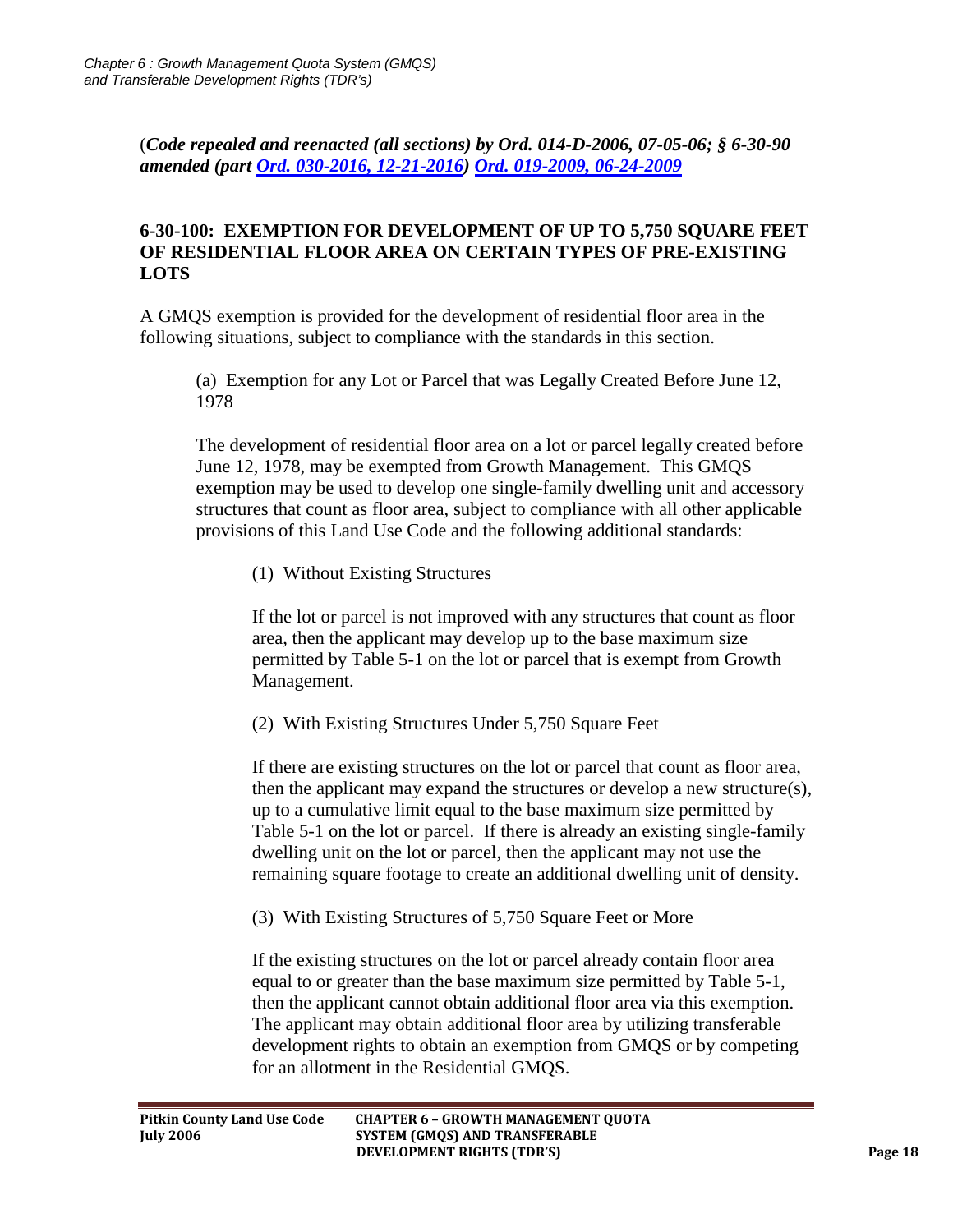(4) Replacement of Existing Structures

The existing structures on the lot or parcel may also be replaced, subject to compliance with Sec. 6-30-110(c).

(5) Limitation on Additions

A new dwelling unit created through this exemption may be expanded at any time by utilizing transferable development rights to obtain an exemption from GMQS or by competing for an allotment in the Residential GMQS.

(6) Floor Area Reserved

Development constructed pursuant to this exemption that results in less floor area than the base maximum size permitted by Table 5-1 on the lot or parcel shall be entitled to expand up to the base maximum size permitted by Table 5-1 in any future development at any future date.

(7) Governmental Lands Not qualified

Lands owned or controlled by any governmental entity or division on or before June 12, 1978, do not qualify for this exemption.

(8) "Fathering Parcel" Retains Exemption Even if Reconfigured After June 12, 1978

An original "fathering parcel" that was legally configured as of June 12, 1978, retains one GMQS exemption subject to the limitations of this section, notwithstanding any reconfiguration of the parcel after June 12, 1978. The exemption shall be granted to the parcel that seeks the exemption first in time, or designated in the subdivision or division of the original fathering parcel.

(9) Use of Growth Management Exemption on Adjacent Parcel

The growth management exemption may be used on a contiguous parcel under separate ownership or an adjacent parcel under the same ownership that is separated from the fathering parcel by a public road or other rightof-way, subject to Special Review and the following additional standards:

- (a) The use of the growth management exemption shall:
	- (1) Promote the clustering of buildings and uses;
	- (2) Promote the preservation of open space, agricultural lands and/or wildlife habitat areas;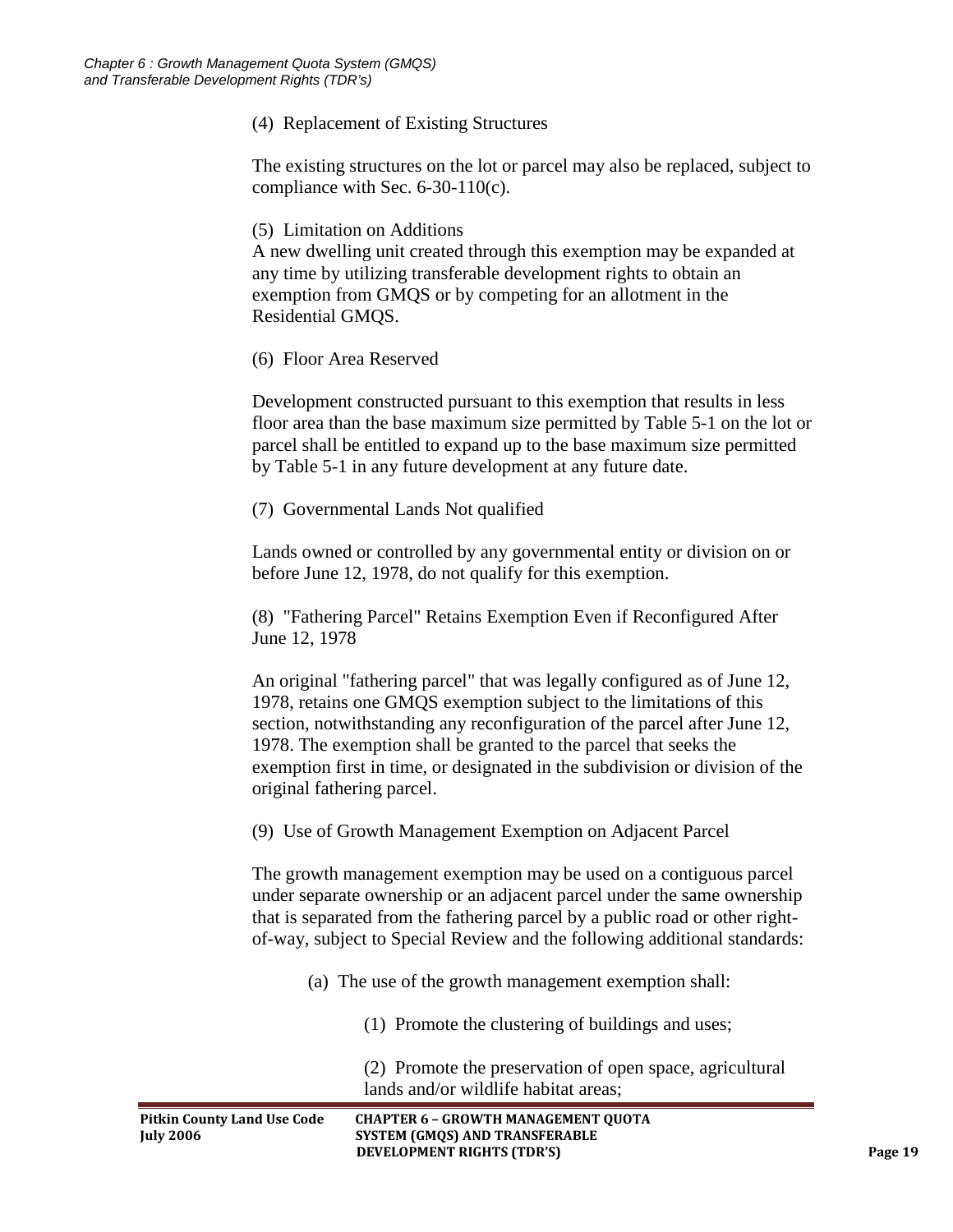(3) Take advantage of a site's unique natural resources and scenic features, and avoid or mitigate any hazardous areas.

(b) The receiving parcel shall contain a minimum of two (2) times the minimum lot area in the zone district to be eligible to receive the growth management exemption;

(c) When this growth management exemption is used in conjunction with a CD-PUD Residential Agricultural Development Option 3, the fathering parcel shall contain a minimum of 35 acres or an aggregation of smaller, contiguous parcels that combine for a minimum of 35 acres, and the aggregated development rights (floor area) may be clustered into one or two principal dwellings such that the density of units is reduced. For example, where a CD-PUD allows two principal dwellings and the adjacent parcel being added to the CD-PUD allowed another dwelling, the transferred floor area shall be used in a total either one principal dwelling or two clustered dwellings. In no event can the resulting development exceed applicable floor area limitations of the zone district.

(d) A deed restriction shall be recorded against the fathering parcel to memorialize the extinguishment of growth management exemption on the fathering parcel and the use of the growth management exemption on the receiving parcel, prior to the approval of the Site Plan, subdivision plat or other development approval for the receiving parcel.

(b) Growth Management Exemption For Board-Approved Subdivisions, Fully Developed Land Subdivision Exemptions, and 35 Acre Parcels Created Prior to January 10, 2000 and Located Within the Crystal River or Frying Pan Areas

(1) The development of residential floor area on a lot or parcel in the following situations is exempt from GMQS, subject to compliance with the standards in this section:

> (a) A subdivision within the Rural Area approved by the Board of County Commissioners prior to June 19, 2000, and a subdivision within the Aspen Urban Growth Boundary approved by the Board prior to the 5th of July, 2006;

(b) A low impact subdivision approved by the Board;

(c) A lot split approved by the Board prior to June 19, 2000;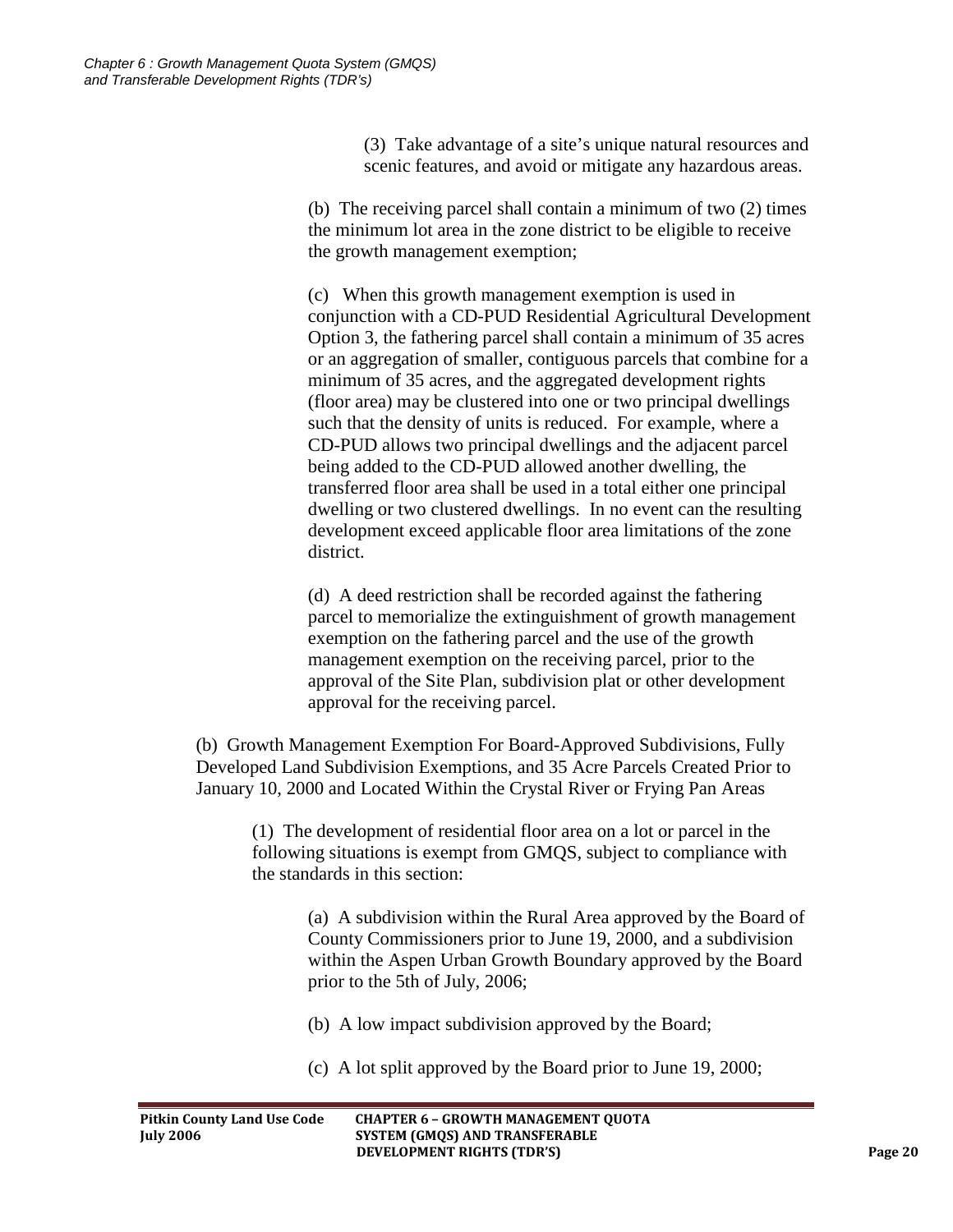(d) A lot in a pre-1989 fully developed lands subdivision exemption approved by the Board; and

(e) A parcel of thirty-five (35) or more acres created prior to January 10, 2000 and Located within the Crystal River or Frying Pan Areas.

(f) Substandard sized lots separated by action of the Board of County Commissioners pursuant to Sec. 9-20-30.

(2) This GMQS exemption may be used to develop one (1) single-family dwelling unit and accessory structures that count as floor area, subject to compliance with all other applicable provisions of this Land Use Code and the standards in subsections (a) through (f) below.

(a) Without Existing Structures

If the lot or parcel is not improved with any structures that count as floor area, then the applicant may develop a dwelling unit up to the base maximum size permitted by Table 5-1 on the lot or parcel that is exempt from Growth Management.

(b) With Existing Structures Under 5,750 Square Feet

If there are existing structures on the lot or parcel that count as floor area, then the applicant may expand the structures or develop a new structure(s), up to the cumulative limit that the base maximum size permitted by Table 5-1 on the lot or parcel. If there is already an existing single-family dwelling unit on the lot or parcel, then the applicant may not use the remaining square footage to create an additional dwelling unit of density.

(c) With Existing Structures of 5,750 Square Feet or More

If the existing structures on the lot or parcel already contain a dwelling unit of up to the base maximum size permitted by Table 5-1, then the applicant cannot obtain additional floor area via this exemption. The applicant may obtain additional floor area by utilizing transferable development rights to obtain an exemption from GMQS or by competing for an allotment in the Residential GMQS.

(d) Replacement of Existing Structures

The existing structures on the lot or parcel may also be replaced, subject to compliance with Sec. 6-30-110(c).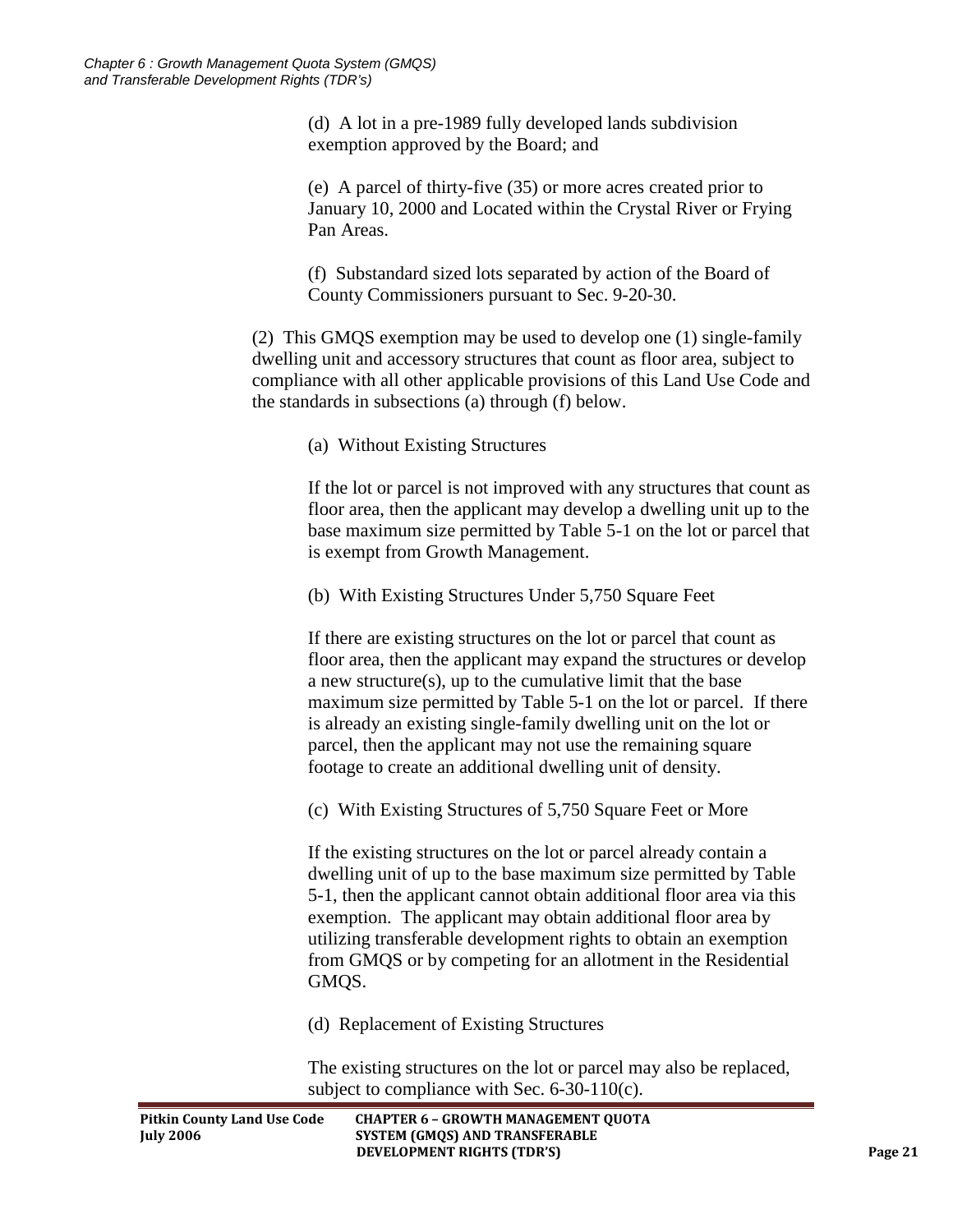#### (e) Limitation on Additions

A new dwelling unit created through this exemption may be expanded at any time by utilizing transferable development rights to obtain an exemption from GMQS or by competing for an allotment in the Residential GMQS.

(f) Floor Area Reserved

Development constructed pursuant to this exemption that results in a dwelling unit smaller than the base maximum house size permitted by Table 5-1 on the lot or parcel shall be entitled to expand up to the base maximum size permitted by Table 5-1 in any future development at any future date.

(3) Pursuant to BOCC Ordinance 02-2013 and Resolution 99-124, the development of residential Floor Area on a lot in the Meadowood Subdivision is exempt from GMQS up to 5,750 sf of Gross Floor area OR the total of the amount allowed by multiplying .13 of the Lot Area PLUS the amount of Floor Area allowed pursuant to BOCC Resolution 99-124, OR 5,750 sf of gross floor area, whichever is greater, (and which may exceed 5,750 sf total).

BOCC Resolution 99-124 allows Lots 3 and 4, Block 1, Filing 1, .13 of Lot Area plus an additional 4,400 sf of floor area. All other lots in the Meadowood Subdivision are allowed 0.13 of Lot Area plus an additional 2,528 sf of Floor Area.

(4) Pursuant to a 1984 Agreement recorded at Reception No. 468382, between the BOCC and Bradford, Inc., Brattleboro, Inc., Lotawana, Inc., Penobscott, Inc., Rondelay, Inc., and Westcliffe, Inc., the parcels known as Star Mesa are each allowed 15,000 sf of Gross Floor Area without GMQS Allocation or TDR purchase (Base Floor Area).

(5) Lots in the Eagle Pines Subdivision are each allowed 11,500 sf of Gross Floor Area exempt from Growth Management without GMQS allotment or TDR purchase. The 11,500 sf exemption is based on court decisions and subsequent legal determinations.

*(Code Revised (all sections) by Ord. No. 014-D, 2006, 07-05-06; § 6-30-100 (part) amended by [Ord. 002.2013, 01-23-13;](http://pitkincounty.com/DocumentCenter/View/8276) Ord. 030.16, 12-21-2016; [Ord. 011-2022,](https://pitkincounty.com/DocumentCenter/View/28808/boccord0112022-recorded) 02-23- 2022*

#### <span id="page-21-0"></span>**6-30-110: EXEMPTION FOR REMODELING AND REPLACEMENT**

| Pitkin County Land Use Code | <b>CHAPTER 6 - GROWTH MANAGEMENT QUOTA</b> |         |
|-----------------------------|--------------------------------------------|---------|
| <b>July 2006</b>            | SYSTEM (GMQS) AND TRANSFERABLE             |         |
|                             | DEVELOPMENT RIGHTS (TDR'S)                 | Page 22 |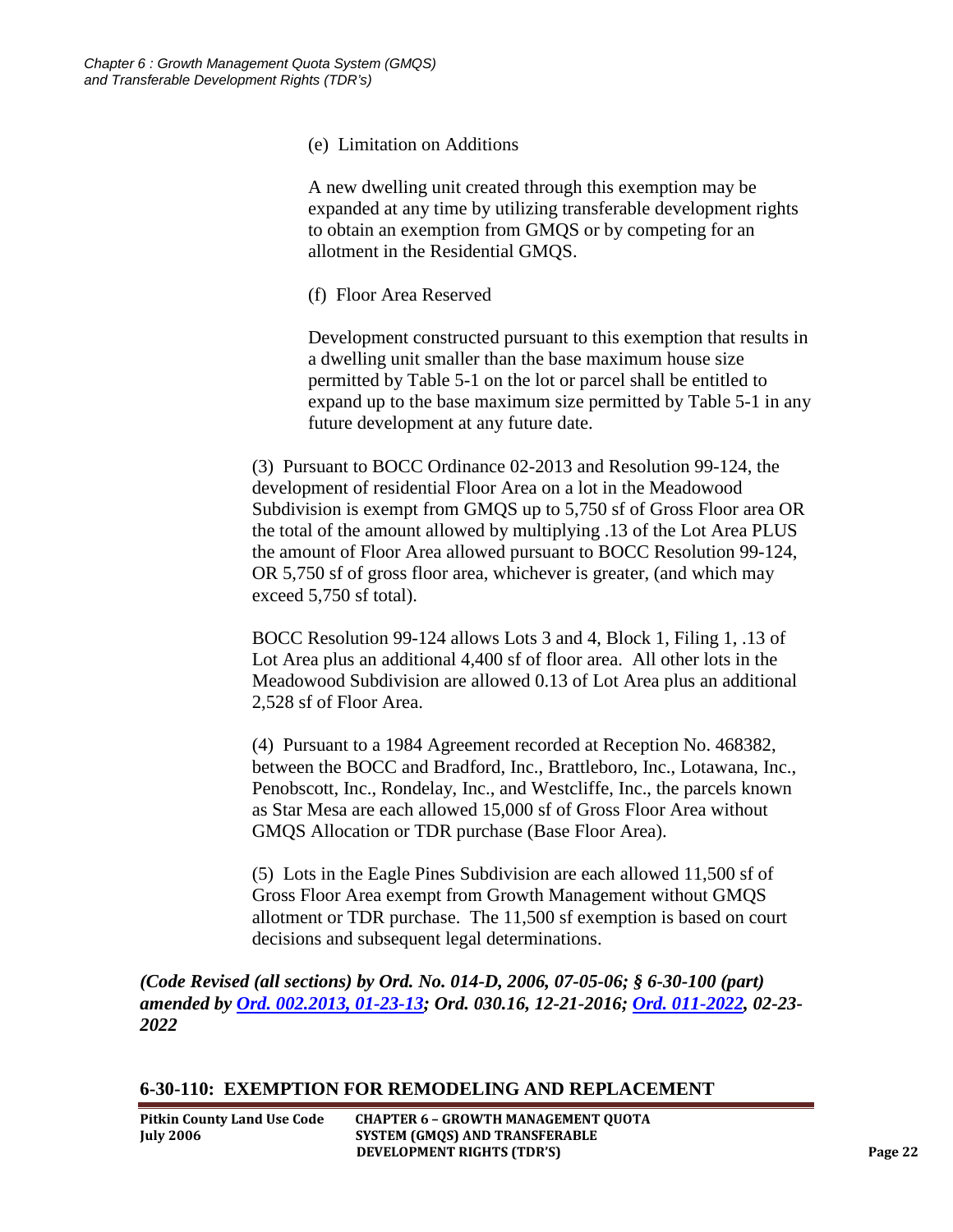A GMQS exemption is created for remodeling or replacement of existing floor area, commercial structures and tourist accommodation units, as follows:

#### (a) General Standards

An exemption for remodeling, replacement, and additions shall comply with all other applicable provisions of this Land Use Code and the following standards:

(1) Legally Created Structure

The applicant shall demonstrate that the structure proposed for remodel or replacement was legally created by producing a valid copy of the building permit for the structure. In the event a valid building permit for a structure cannot be provided, remodeling or replacement may occur if the applicant demonstrates that the structure was built prior to the issuance of County building permits.

(2) Non-Conforming Structures

The remodeling, replacement, or addition to a non-conforming structure shall comply with the standards of Sec. 9-40 as applicable.

(3) No Change of Use

The use of the structure shall not be changed as part of the exemption for the remodel or replacement. The provisions of Sec. 6-30-160 shall be used to determine whether a proposed development is considered to be a change in use.

(4) Location

The remodeling or replacement shall occur on the same lot or parcel on which the existing structure is located, but shall not be limited to the same footprint as the structure being remodeled or replaced.

- (b) Exemption for Remodeling
	- (1) Residential Structures

Remodeling of residential structures may be exempted from Growth Management, provided that the floor area of the structure shall not be increased, unless additional floor area is obtained by utilizing transferable development rights or by competing for an allotment in the Residential competition system.

(2) Commercial Structures and Tourist Accommodation Units

| <b>Pitkin County Land Use Code</b> | <b>CHAPTER 6 - GROWTH MANAGEMENT OUOTA</b> |         |
|------------------------------------|--------------------------------------------|---------|
| <b>July 2006</b>                   | SYSTEM (GMQS) AND TRANSFERABLE             |         |
|                                    | DEVELOPMENT RIGHTS (TDR'S)                 | Page 23 |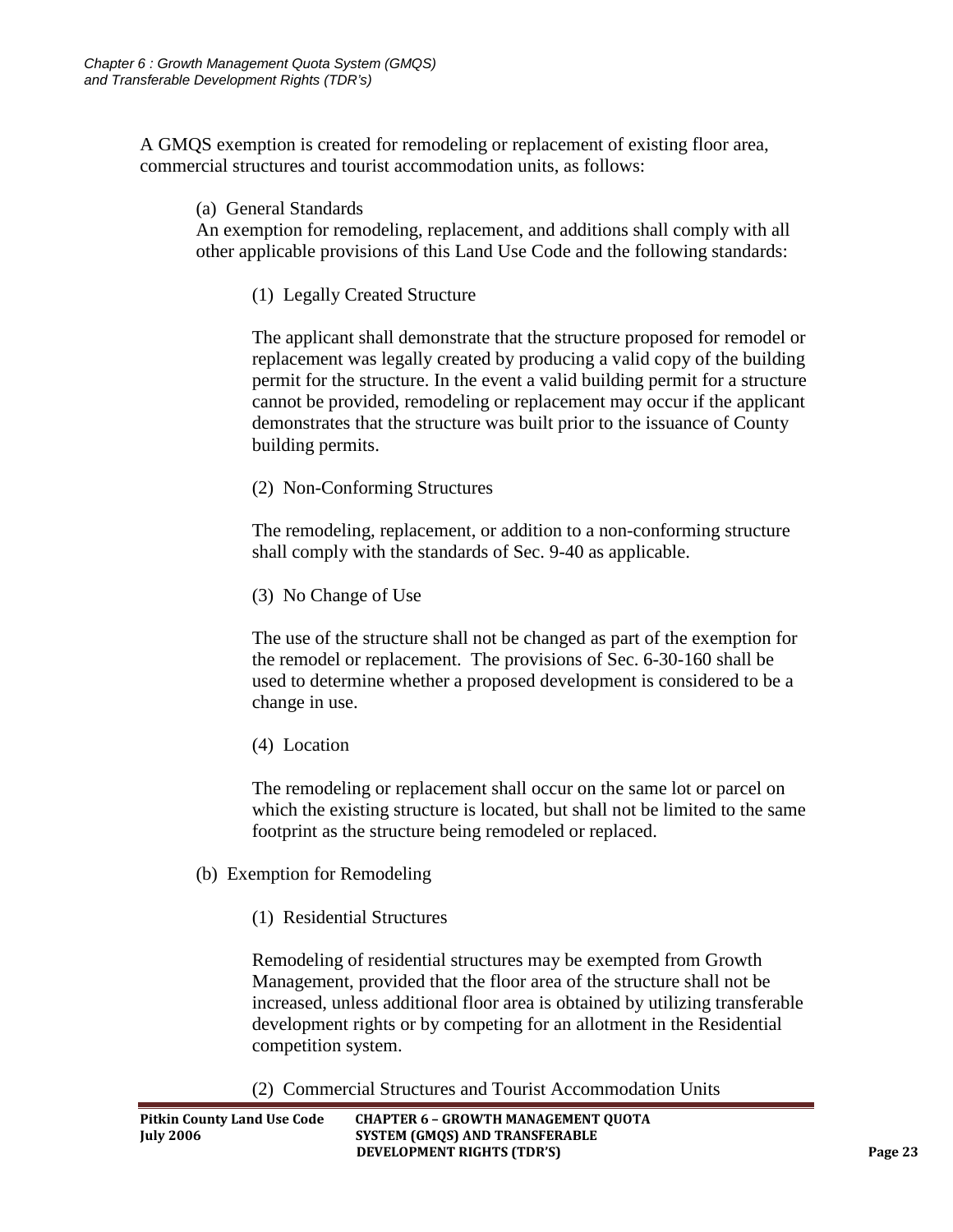The remodeling of a commercial structure or tourist accommodation unit may be exempted from Growth Management, provided that the existing commercial floor area shall not be expanded and the number of tourist accommodation units shall not be increased unless an exemption is obtained pursuant to Sec. 6-30-150 or an allotment is obtained by competing in the Commercial/Tourist Accommodations competition system.

(c) Exemption for Replacement of Residential Floor Area

The replacement of legally established residential floor area on a lot or parcel in a Board-approved subdivision, on a lot or parcel legally created and configured prior to June 12, 1978, or on a thirty-five (35) or more acre parcel legally created prior to January 10, 2000, and located within the Crystal River or Frying Pan areas may be exempted from Growth Management, subject to the following:

(1) Replacement Size Limited

(a) If the total size of the structure(s) on the lot or parcel is less than or equal to the base maximum size permitted by Table 5-1, then the existing structure(s) can be replaced and can be expanded, up to a total of the base maximum size permitted by Table 5-1 on the lot or parcel.

(b) If the total size of the structure(s) on the lot or parcel is more than the base maximum size permitted by Table 5-1, then the existing structure(s) may be replaced, but these structures may not be expanded without obtaining either a GMQS allotment or transferable development rights.

(c) Demolished square footage of structures not attached to the principal dwelling unit may not be combined with the replacement square footage of the principal dwelling unit to develop a replacement dwelling unit that is larger than the existing unit, except that up to seven hundred fifty (750) square feet of detached garage area may be replaced with the same number of square feet in an attached garage.

(2) Relocation May Be Required

The County may require the replaced dwelling unit to be relocated within the same lot or parcel, if such relocation would result in the replaced structure avoiding a Constrained Area (as defined in Sec. 7-10-50 or would result in a less severe impact from development upon a Constrained Area.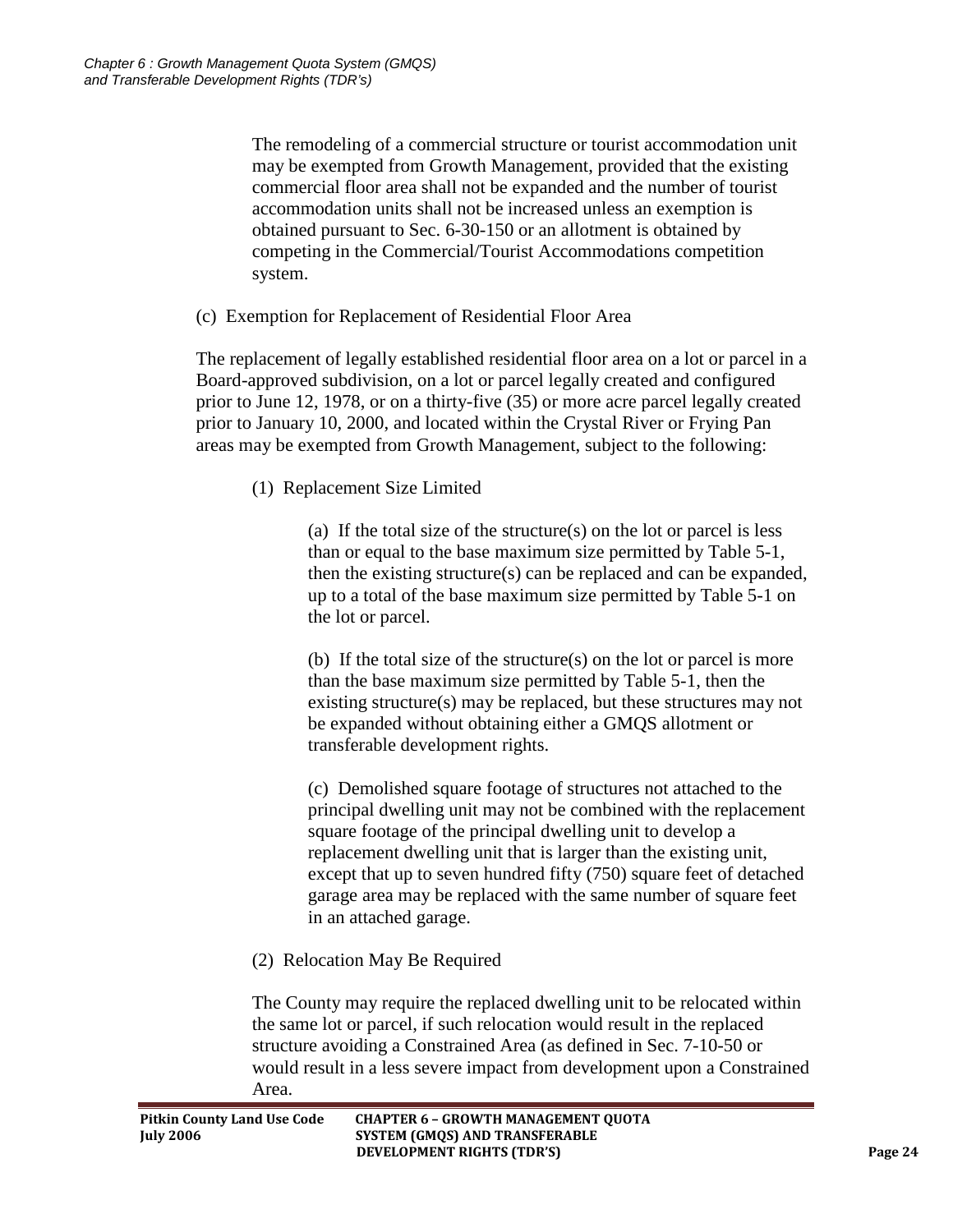(3) Replacement Required Within Two (2) Years of Demolition

An applicant who has received an exemption to replace existing floor area shall be required to obtain a building permit for the replacement floor area no more than two (2) years after the date of having received the exemption. Failure to obtain the building permit within the two (2) year period shall render the replacement exemption null and void for the lot or parcel.

(4) Fathering Parcel Retains Exemption Even if Reconfigured After June 12, 1978

If the parcel is reconfigured and results in the creation of more than one parcel, the original "fathering parcel" that was legally configured as of June 12, 1978, shall retain one replacement exemption as provided in Sec.  $6-30-100(d)(1)$ , subject to the limitations of this section. The exemption shall be granted to the parcel designated upon subdivision or division of the original fathering parcel, or if no parcel is so designated, then to the parcel that seeks the exemption first in time. Reconfiguration of the parcel through lot line adjustment shall not affect the availability of the replacement exemption.

(5) Limitation on Additions

A replacement dwelling unit created through this exemption may be expanded at any time by utilizing transferable development rights to obtain an exemption from GMQS or by competing for an allotment in the Residential GMQS.

(d) Exemption for Replacement of Commercial Structures and Tourist Accommodation **Units** 

The replacement of legally established commercial structures and tourist accommodation units may be exempted from Growth Management, subject to the following:

(1) The existing commercial floor area shall not be expanded and the number of tourist accommodation units shall not be increased unless an exemption is obtained pursuant to Section 6-30-150 or an allotment is obtained by competing in the Commercial/Tourist Accommodations competition system.

An applicant who has received an exemption to replace an existing commercial structure or tourist accommodations unit shall be required to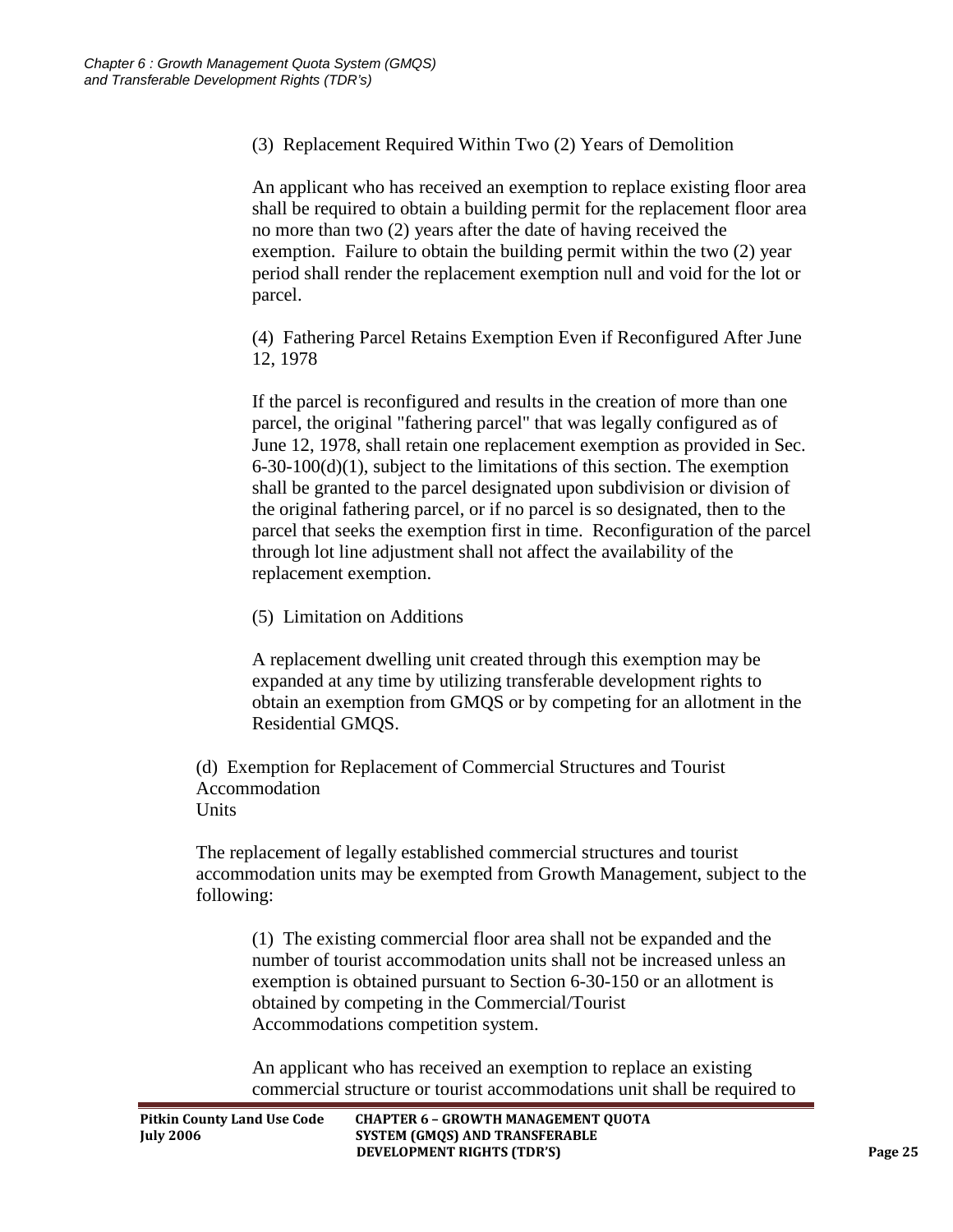obtain a building permit for the replacement structure or unit no more than two (2) years after the date of having received the exemption. Failure to obtain the building permit within the two (2) year period shall render the replacement exemption null and void for the lot or parcel.

# <span id="page-25-0"></span>**6-30-120: EXEMPTION FOR CIVIC AND INSTITUTIONAL USES**

The development of civic and institutional uses may be exempted from GMQS subject to compliance with this section.

(a) General

To be eligible for an exemption from GMQS an applicant shall demonstrate that the development:

(1) Is listed in Table 4-1 as a Civic or Institutional use, and provides a basic or fundamental public service or public amenity, will be available to the general public or will be held for the public's benefit, serves primarily the local community, provides facilities in response to growth, and is not itself a growth generator; or

(2) Is a necessary facility of a non-profit institution whose mission is consistent with the purposes of this Land Use Code and with the goals and policies of the Comprehensive Plan.

(b) Employee Mitigation

The applicant shall agree to mitigate any employees that are generated by the proposed development, as specified in Sec. 8-30.

(c) Parking

The applicant shall accommodate the parking necessary on-site or in another appropriate location to serve the proposed development.

(d) Facilities

The applicant shall agree to provide any improvements to water supply, sewage treatment, drainage control, fire and police protection, roads, transit, trails schools, library, hospital, and parks that are necessitated by the proposed development.

(e) Environmental and Visual Resources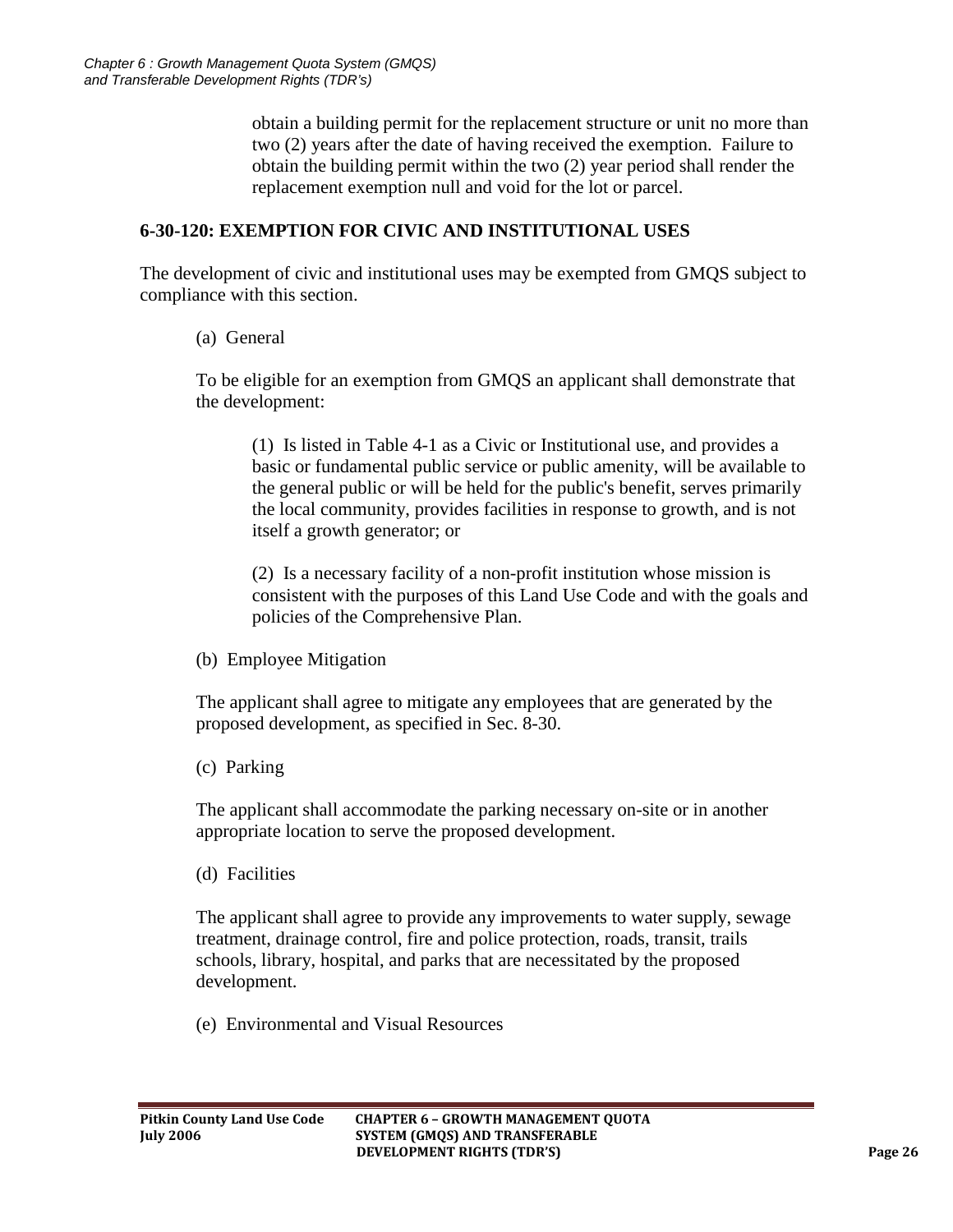The applicant shall mitigate any adverse impacts on the community's air, water, land, and other natural resources and any adverse visual impacts on surrounding properties that are caused by the proposed development.

## <span id="page-26-0"></span>**6-30-130: EXEMPTION FOR NEW LOTS CREATED WITHIN THE VILLAGE COMMERCIAL (VC) AND VILLAGE RESIDENTIAL (VR) ZONE DISTRICTS**

A GMQS exemption for each single family dwelling unit is provided for new lots created within the VC and VR zone districts pursuant to the provisions of Sec. 2-30-30 as follows:

(a) Dwelling Units Limited in Size

The single family dwelling units exempted from GMQS shall be limited to the maximum floor area permitted in the applicable zone district.

(b) Fathering Parcel Retains Exemption

The original fathering parcel retains one (1) GMQS exemption, which shall be designated in the subdivision of the original fathering parcel.

(c) Replacement Limited

An existing non-historic structure that is non-conforming in the VC or VR zone districts and is located on a lot or parcel created pursuant to the subdivision exemption in Sec. 2-30-30 may only be replaced subject to compliance with all of the dimensional standards in the applicable zone district and the Redstone Historic Preservation Guidelines.

# <span id="page-26-1"></span>**6-30-140: EXEMPTION FOR ACCESSIBLE (ANSI) RESIDENCES**

A GMQS exemption is provided for single-family residences utilizing floor area, which is exempted from floor area calculations pursuant to Section 5-20-70 (k).

# *Repealed [Ord. 011-2011-08-20-2011,](http://pitkincounty.com/DocumentCenter/View/8292) reinstated [Ord.038-2012, 12-19-2012](http://pitkincounty.com/DocumentCenter/View/8272)*

## <span id="page-26-2"></span>**6-30-150: COMMERCIAL AND TOURIST ACCOMMODATIONS DEVELOPMENTS WITH INSUBSTANTIAL GROWTH IMPACTS**

A GMQS exemption is provided for commercial development and tourist accommodations with insubstantial growth impacts. For a development to qualify for this exemption, the applicant shall demonstrate that:

(a) Size Limitation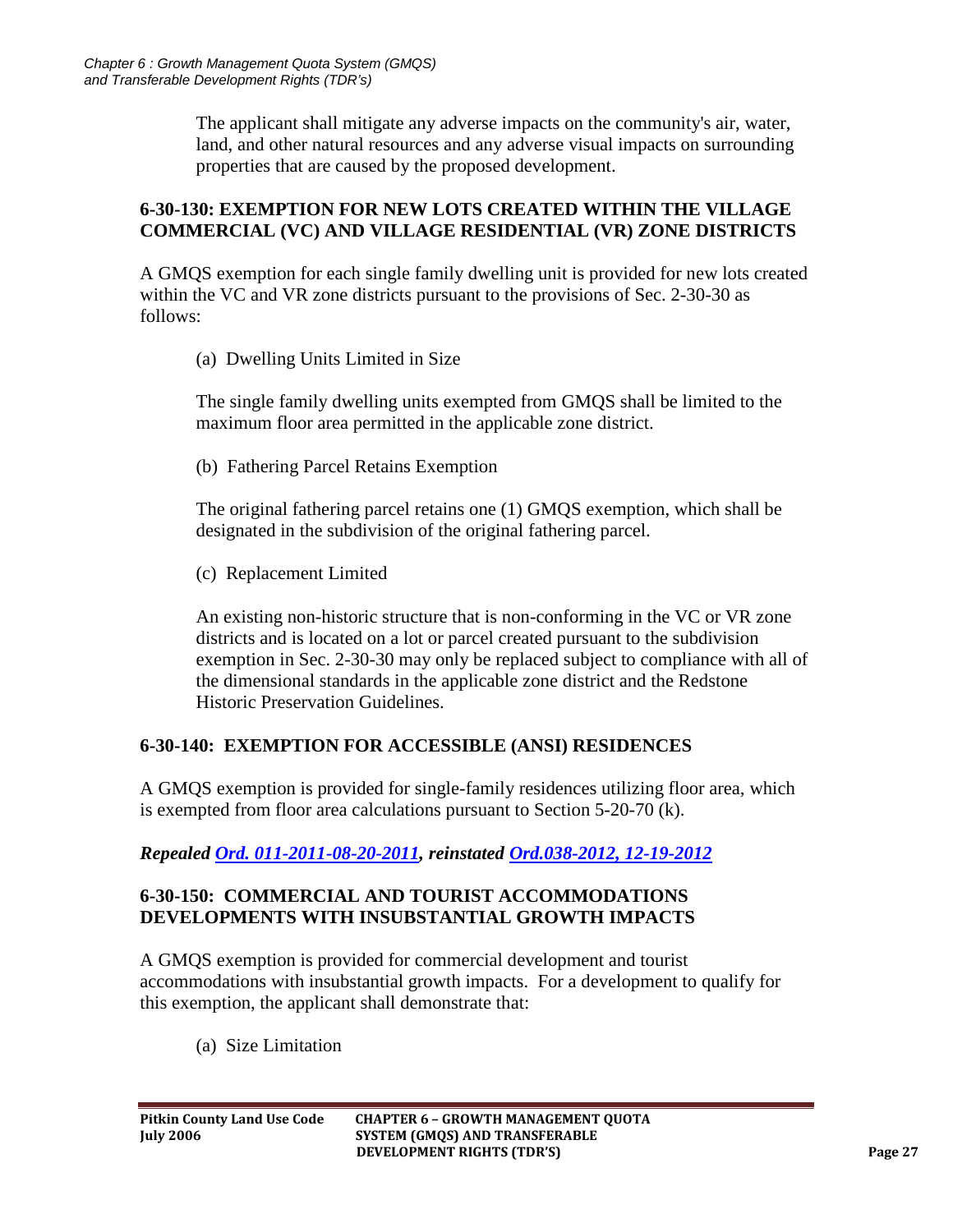The development contains no more than one thousand (1,000) square feet of new commercial floor area or no more than three (3) new tourist accommodation units.

## (b) Employee Generation

The development will generate an insubstantial number of additional employees. For purposes of this section, insubstantial shall mean that the development will generate no more than three (3) additional employees.

(c) Parking Demand

The development will generate an insubstantial demand for additional parking and the parking that is needed will be accommodated on-site or in another appropriate location. For purposes of this section, insubstantial shall mean that the development will generate the demand for no more than five (5) additional parking spaces.

(d) Facilities

The development will generate an insubstantial demand for basic governmental facilities such as water supply, sewage treatment, drainage control, fire and police protection, and roads, will place an insubstantial burden on the community's bus system, schools, library, hospital, and park/trail system. For purposes of this section insubstantial shall mean that the development will not generate the need for any new capital improvements (other than minor improvements needed to directly serve the development, such as a water service line or a driveway), and will not generate the need for any new staffing by governmental personnel. Any minor improvements that are determined to be necessary to serve the development shall be provided by the applicant.

(e) Environmental and Visual Impacts

The development will cause an insubstantial adverse impact on the community's air, water, and other natural resources and will cause negligible adverse visual impacts on surrounding properties. Any such adverse impacts that are caused by the development shall be mitigated by the applicant.

# <span id="page-27-0"></span>**6-30-160: CHANGE IN USE**

A GMQS exemption is provided for change in use of an existing structure from the residential, commercial, or tourist accommodation use categories to another such category. For example, the conversion of a residential dwelling unit into an office is considered to be a change of use for growth management purposes. The conversion of an office into a retail business is not considered a change of use for growth management purposes, though it may be considered a change of use for other purposes (such as special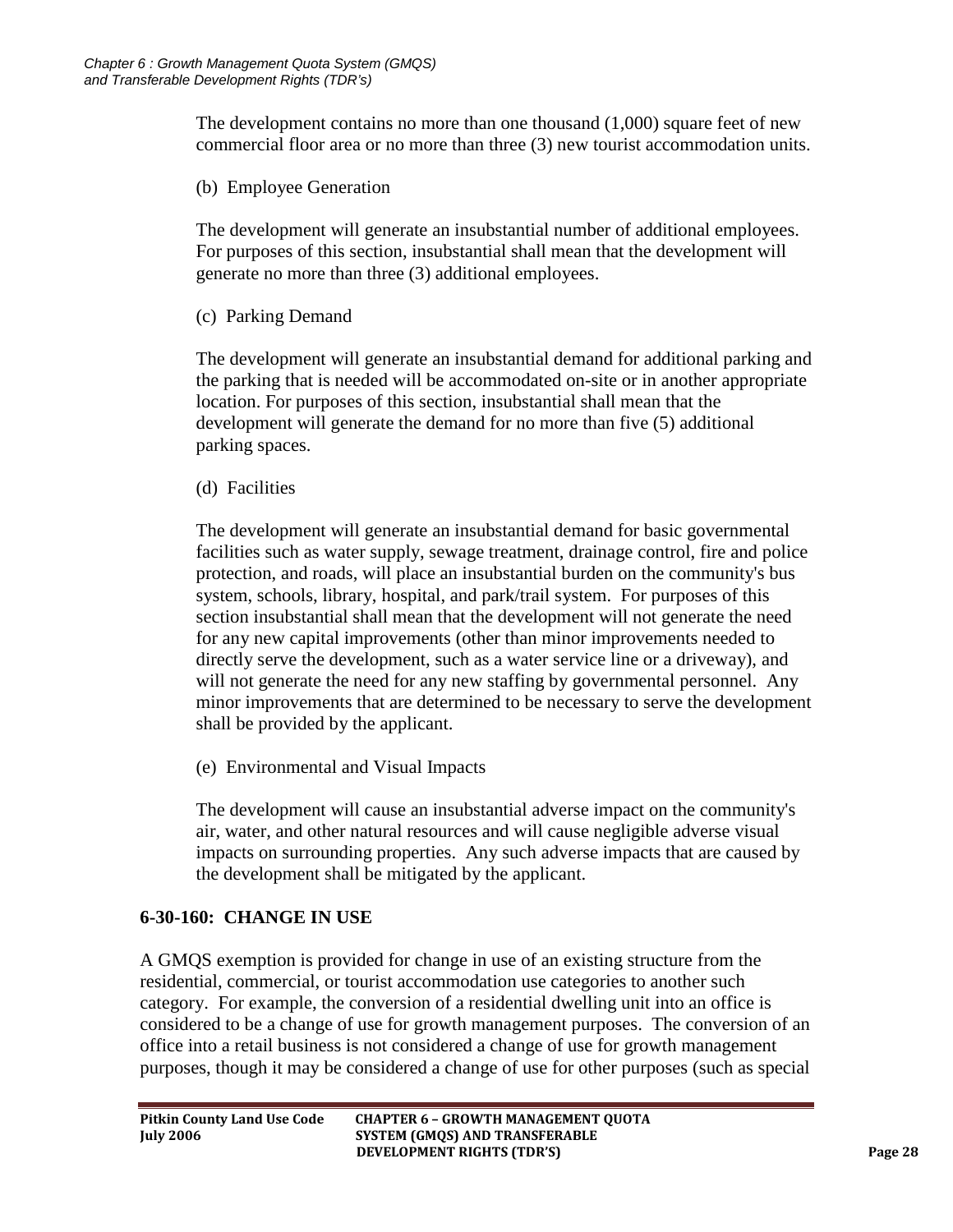review) in this Land Use Code. For a development to qualify for this exemption, the applicant shall comply with the following requirements:

(a) Legally Created

The applicant shall demonstrate that the structure in which the change in use is proposed was legally created by producing a valid copy of the building permit for the structure. In the event a valid building permit for a structure cannot be provided, the applicant shall demonstrate that the structure was built prior to the issuance of County building permits.

(b) Employee Mitigation

The applicant shall agree to mitigate any employees that are generated by the proposed change in use, as specified in Sec. 8-30.

(c) Parking

The applicant shall accommodate the additional parking needed on-site or in another appropriate location the additional parking needed to serve by the proposed change in use.

(d) Facilities

The applicant shall agree to provide any improvements to water supply, sewage treatment, drainage control, fire and police protection, roads, transit, trails schools, library, hospital, and parks that are necessitated by the proposed change in use.

(e) Environmental and Visual Impacts

The development will cause an insubstantial adverse impact on the community's air, water, and other natural resources and will cause negligible adverse visual impacts on surrounding properties. Any such adverse impacts that are caused by the development shall be mitigated by the applicant.

## **6-30-170: MINOR EXPANSION OF A MULTI-FAMILY DWELLING UNIT IN THE RMF ZONE DISTRICT**

A GMQS exemption is provided for minor expansions to a multi-family dwelling structure or individual dwelling unit in the RMF zone district. The GMQS exemption for a minor expansion to a multi-family dwelling unit is limited to construction of a subgrade floor area.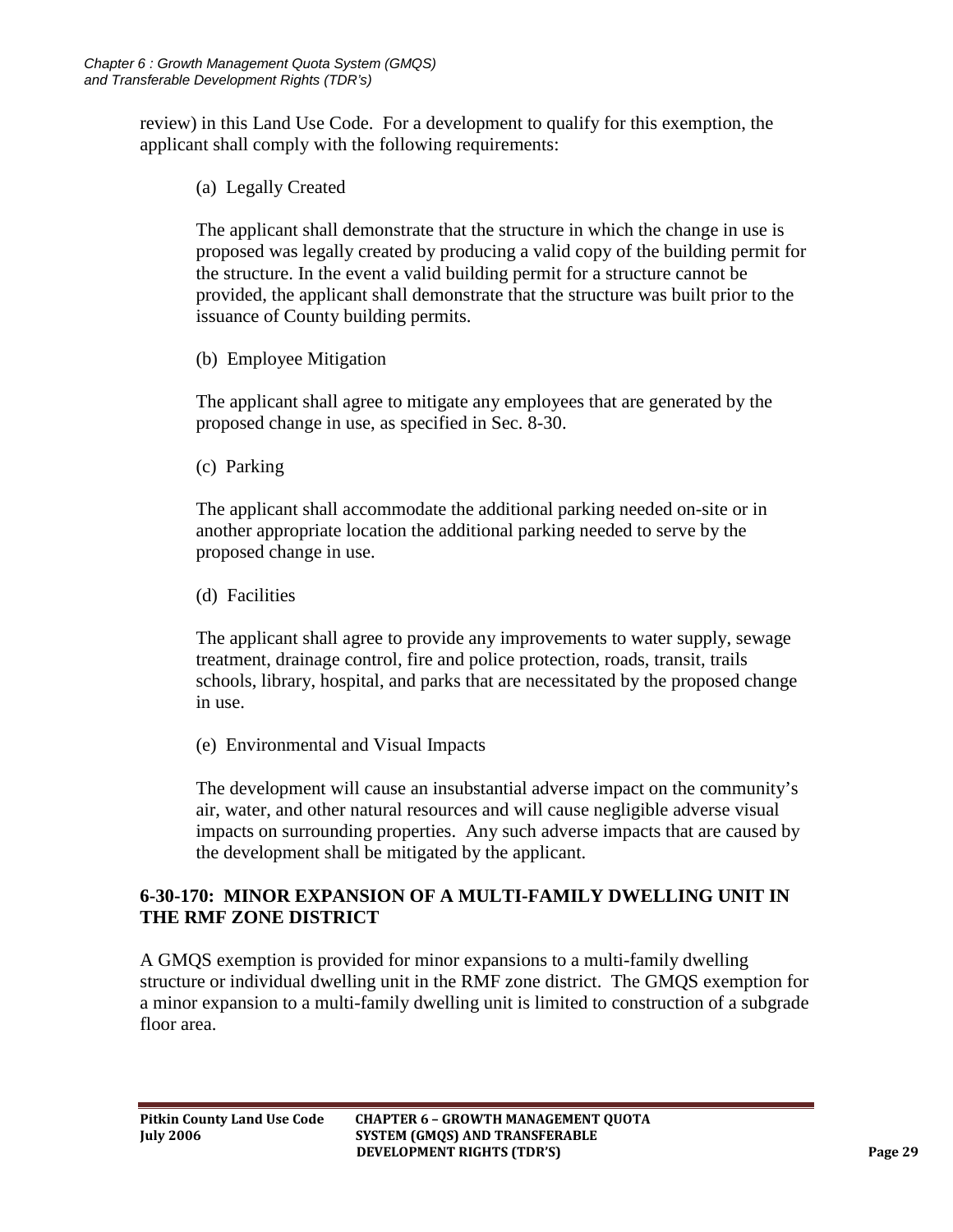*(Code Revised (all sections) by Ord. No. 014-D, 2006, 07-05-06; § 6-30-70 (part) amended by [Ord. 030, 10-11-06;](http://pitkincounty.com/DocumentCenter/View/8290) [Ord. 029-2012, 10-24-2012;](http://pitkincounty.com/DocumentCenter/View/12801) [Ord. 021-07, 07-24-07\)](http://pitkincounty.com/DocumentCenter/View/8248); [Ord. 031-2013, 12-18-2013](http://pitkincounty.com/DocumentCenter/View/8280)*

# **6-30-180: EXEMPTION FOR GREENHOUSES THAT ARE NOT CUSTOMARILY ACCESSORY TO A PRINCIPAL RESIDENTIAL USE**

A GMQS exemption is provided for greenhouses in the RS-160, RS-35, RS-30, RS-20, AR-10, AR-2, R-30 and T zone districts that are not customarily accessory to a principal residential use, if approved through Special Review pursuant to Sed.2-30-30(h)(2) and subject to compliance with the following requirements:

- a) Size/Scale: The greenhouse(s) shall be of a size and scale that relates to the size and scale of the agricultural operation on-site.
- b) Employee Generation: No mitigation is required for any employees that are not generated by a greenhouse(s).
- c) Traffic/Parking: The applicant shall limit vehicular tips and shall limit deliveries to/from the greenhouse(s) to specific hours. Adequate parking shall be provided on-site.
- d) Facilities: The applicant shall agree to provide any improvements to public facilities and services that are necessitated by the greenhouse(s).
- e) Environmental and Visual Impacts: The greenhouse(s) shall not cause a substantial adverse impact on the community's air, water and other natural resources, and shall not cause significant adverse visual impacts on surrounding properties. Any such adverse impacts that are caused by the greenhouse(s) shall be mitigated by the applicant.

# <span id="page-29-0"></span>**6-40: ALLOTMENT SYSTEM**

# <span id="page-29-1"></span>**6-40-10: ALLOTMENT TYPES**

## (a) Purpose

The purpose of this section is to establish a method of managing growth in Pitkin County whereby all development that is not eligible for an exemption, pursuant to Sec. 6-30, is managed through a competition system. The competition consists of  $(i)$  a set of annual development allotment ceilings  $(a/k/a$  "quotas") that identify the amount of growth that may occur through the competition system, and (ii) the scoring categories and standards, which establish a rational method of awarding development allotments to competing applications. Development is scored through this competitive process by the Planning and Zoning Commission and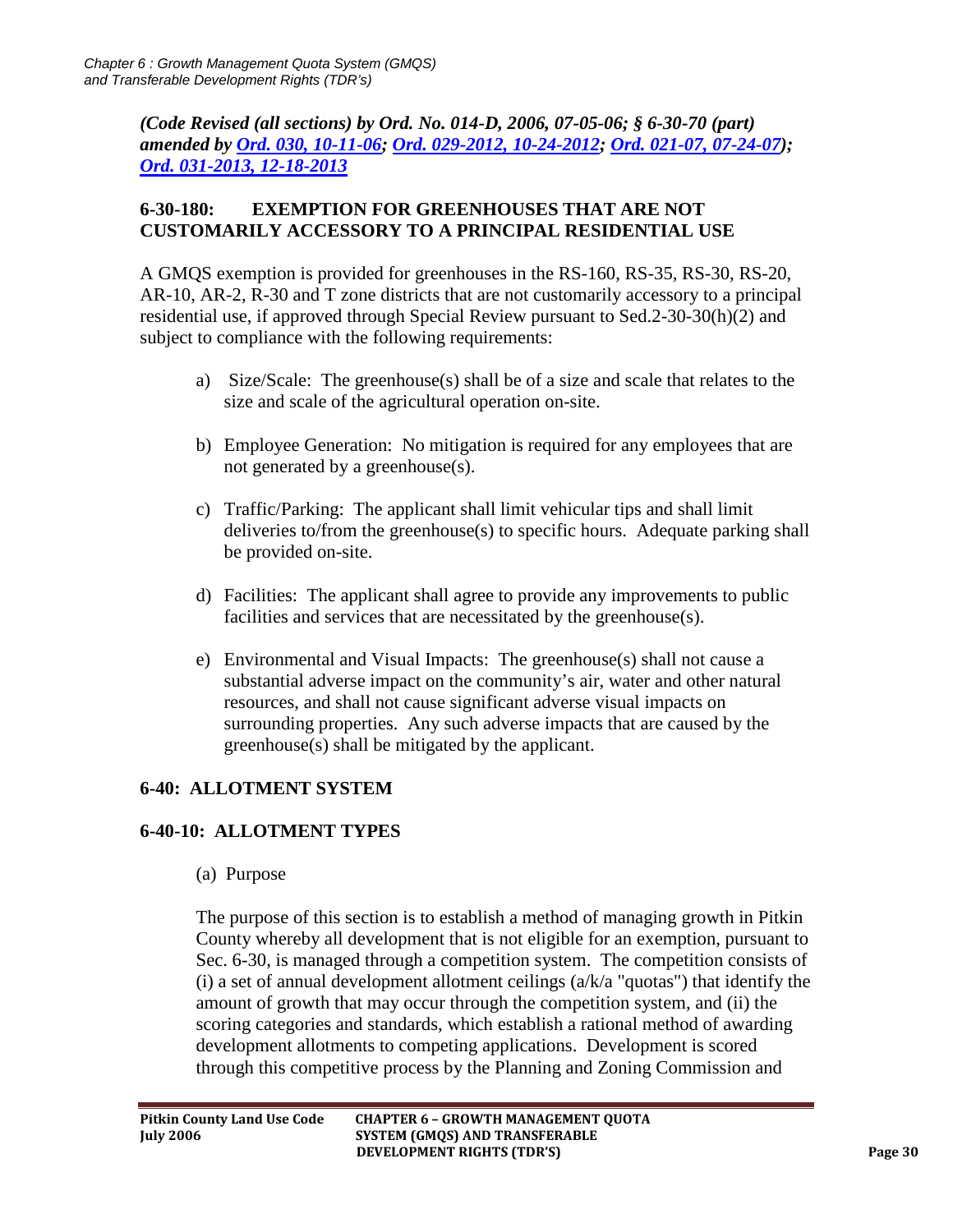allotments are awarded by the Board of County Commissioners to the highest scoring applicants. Appeals of the scoring may be taken to the Board.

(b) Allotment Types

The following types of allotments have been established:

(1) Residential Development: New Lots and Parcels

These allotments are intended to provide for the development of residential floor area on:

> (a) New subdivision lots or any other legally created lot or parcel determined not to have a development right;

(b) Thirty-five (35) acre parcels that are located within the Crystal River or Frying Pan areas and were created after January 10, 2000; and

(c) Thirty-five (35) acre parcels that are located within the remainder of unincorporated Pitkin County and were created after June 12, 1978.

(2) Residential Development: Additions

These allotments are intended to provide for the development of additional residential floor area in existing dwelling units and related accessory structures, or for additional residential floor area in approved dwelling units and related dwelling units beyond that obtained on a lot or parcel pursuant to Sec. 6-30 or Sec. 6-40-10(b)(1). See also Sec. 5-20-70.

(3) Commercial Development

These allotments are intended to provide for new commercial development and additions to existing commercial development that results in the creation of Employment Generation Units (EGUs). An Employment Generation Unit is the number of fulltime equivalent employees generated by the project, based on the following formula:

(a) Square footage of commercial development x number of full time equivalent employees generated per 1,000 square feet = EGU.

(b) The standards of Sec. 8-30 shall be used to determine the employee generation of a project.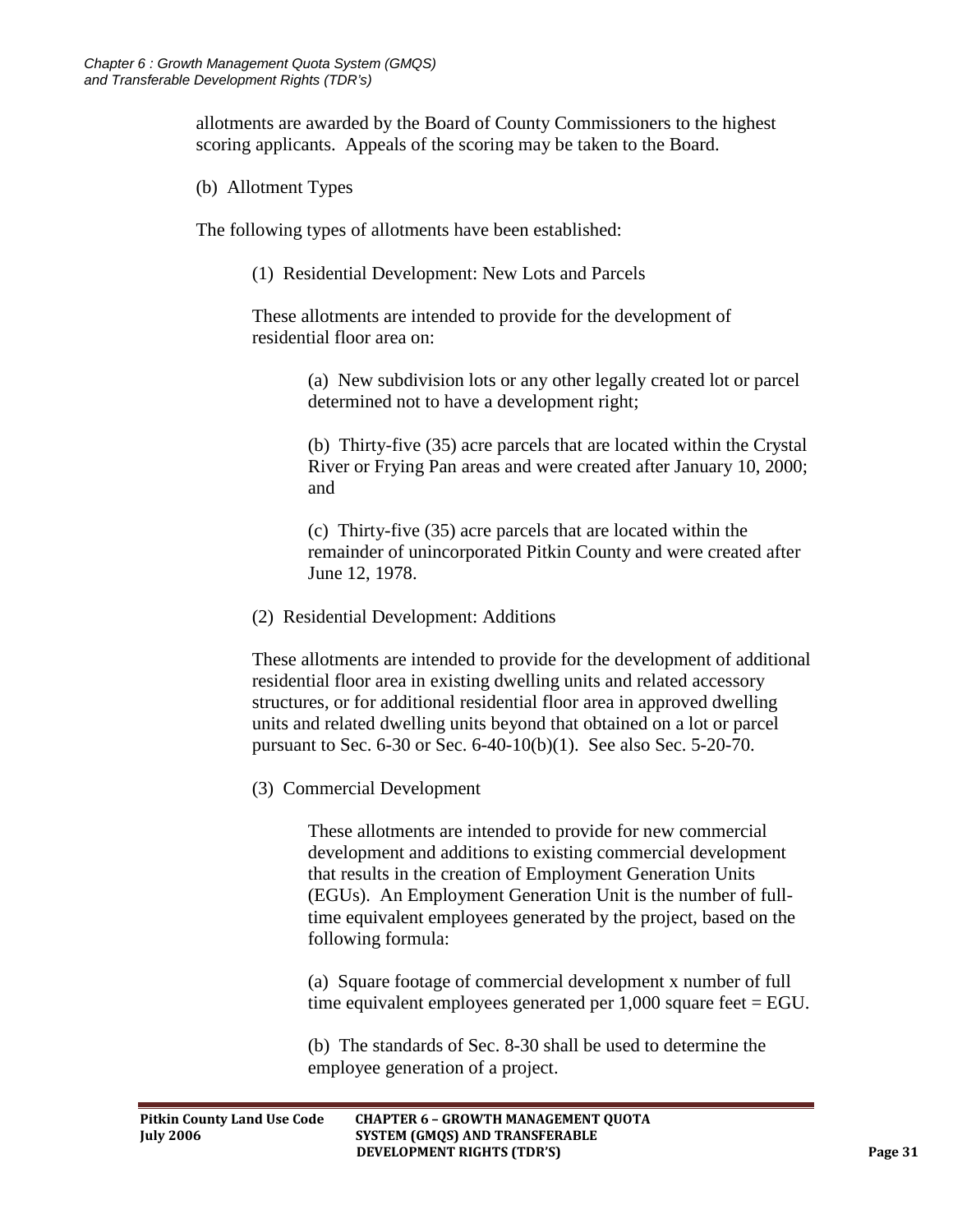(4) Tourist Accommodation Units

These allotments are intended to provide for the development of tourist accommodation units.

#### <span id="page-31-0"></span>**6-40-20: GENERAL STANDARDS FOR ALLOTMENTS AND COMPETITION**

#### (a) Compliance with Code Requirements

As a prerequisite to the award of any development allotment, the proposed development must comply with all requirements of the Pitkin County Code. No allotments shall be granted where the development proposed violates this Land Use Code.

#### (b) Allotment or Exemption Required

Receipt of an allotment or eligibility for an exemption is a pre-requisite to continuation in the land use review process. If an allocation or exemption is denied, any other land use applications that are pending for the property shall be denied as well.

#### (c) Consideration of Comprehensive Plan

The award of any development allotment shall consider the applicable Comprehensive Plans, including the Pitkin County Comprehensive Plan and the adopted plans for the incorporated areas of Aspen, Basalt, Carbondale, and Snowmass Village.

#### (d) Covenant

Any applicant who is awarded an allotment shall enter into a "GMQS Covenant" in a form provided by the County that addresses all of the commitments made in the application. The covenant shall be submitted prior to the submission of any building permit applications that would utilize the allotments that have been awarded. Following review and approval of the covenant by the Community Development Department, the covenant shall be recorded with the Pitkin County Clerk and Recorder and shall run with and be a burden upon the land. The GMQS Covenant shall be recorded by the Applicant within 180 days from the date that the BOCC awards the allotment to the Applicant following scoring by the P&Z. Failure to record the Covenant within 180 days shall void the award of the GMQS Allotment.

(e) Scoring Based on Merits of Proposed Development and Parcel Alone Scoring of individual development proposals shall be based on features and characteristics included in the proposed development and on the parcel where the proposed development would take place. Scores shall not be increased based on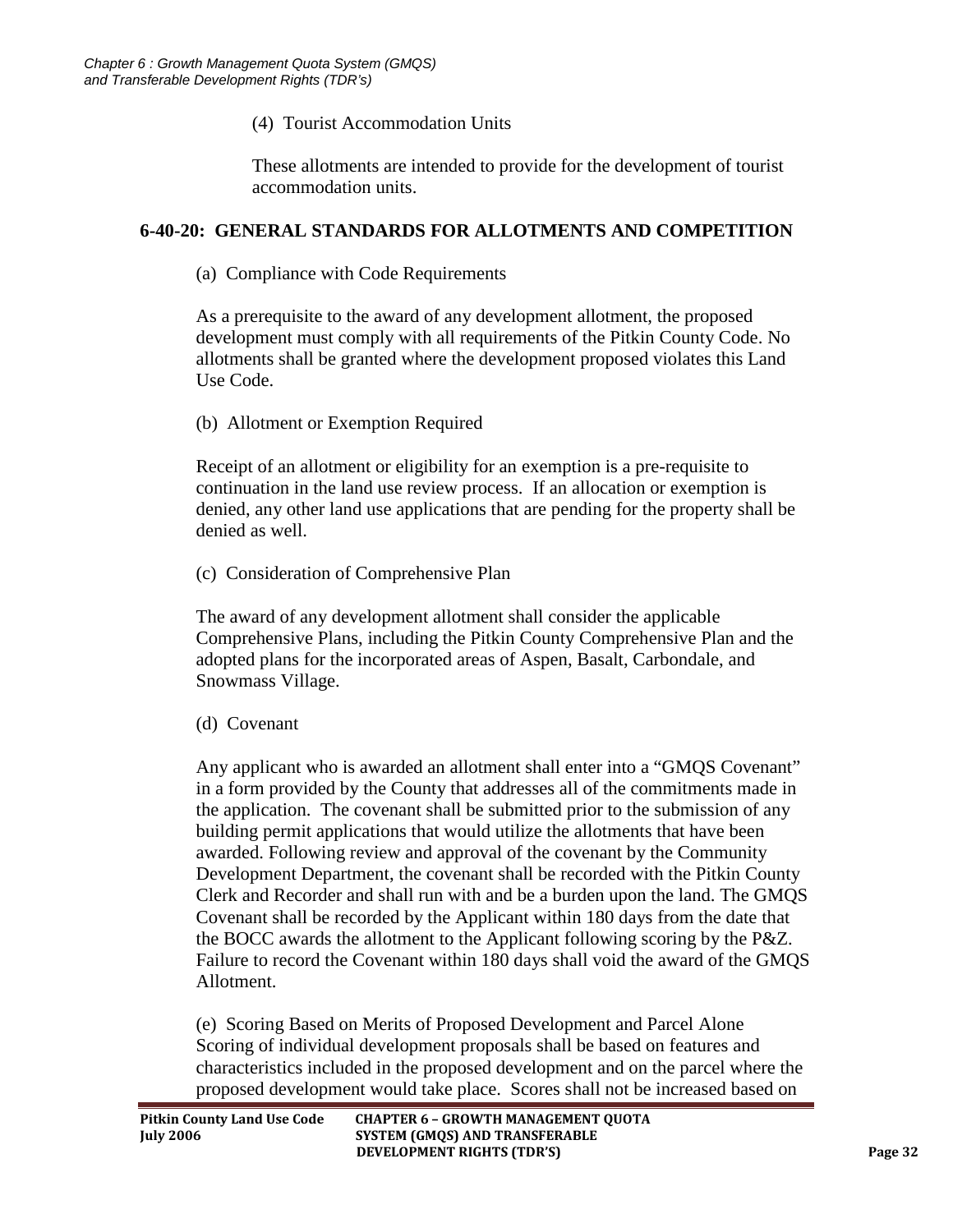features or characteristics included in any subdivision containing the lot or parcel proposed for development, unless the feature or characteristic would actually be created by the proposed development. In the event an application includes proposed development, or on more than one tract of thirty-five (35) acres or more, each proposed lot or parcel shall be considered as an individual application. Scoring for a parcel, lot, or tract, will not be increased due to proposed improvements, features or characteristics proposed for other lots or parcels.

(f) Proportionality

When scoring an application, the Planning and Zoning Commission should consider whether each commitment made by the applicant seeking points is proportional to the size of the allotment being requested. In other words, an applicant seeking an allotment for a large amount of floor area would be expected to make a proportionally greater commitment to obtain the same score as an applicant seeking a lesser amount of floor area.

(g) Site Plan Required for Allotments for Additional Floor Area

Applications for additional floor area allotments shall be filed in conjunction with an application for Site Plan demonstrating how the allotment will be utilized. Applicants may not ask for floor area allotment beyond what is depicted in the Site Plan application.

## *(Code revised (all sections) Ord. 014-D, 2006, 07-05-08; § 4-30-50 (part) amended by [Ord. 019-09, 06-24-09\)](http://pitkincounty.com/DocumentCenter/View/8261); [Ord. 019-2020, 05-13-2020](https://pitkincounty.com/DocumentCenter/View/26283/boccord0192020)*

# <span id="page-32-0"></span>**6-40-30: ESTABLISHMENT OF ANNUAL ALLOTMENT CEILINGS**

(a) The following table establishes annual allotment ceilings for residential, commercial, and tourist accommodations development.

(b) Exemptions from GMQS awarded pursuant to Sec. 6-30 shall not be subject to the annual allotment ceilings and shall not be limited on an annual basis.

| TABLE 6-4: Annual Allotment Ceilings             |                                    |  |
|--------------------------------------------------|------------------------------------|--|
| TYPE OF DEVELOPMENT                              | ANNUAL ALLOTMENT<br><b>CEILING</b> |  |
| 1. Residential Development: New Lots and Parcels |                                    |  |
| Within Aspen Urban Growth<br>Boundary            | 11,500 sq. ft.                     |  |
| Within Rural Area                                | $17,250$ sq. ft.                   |  |
| 2. Residential Development: Additions            |                                    |  |
| Within Aspen Urban Growth                        | $5,000$ sq. ft.                    |  |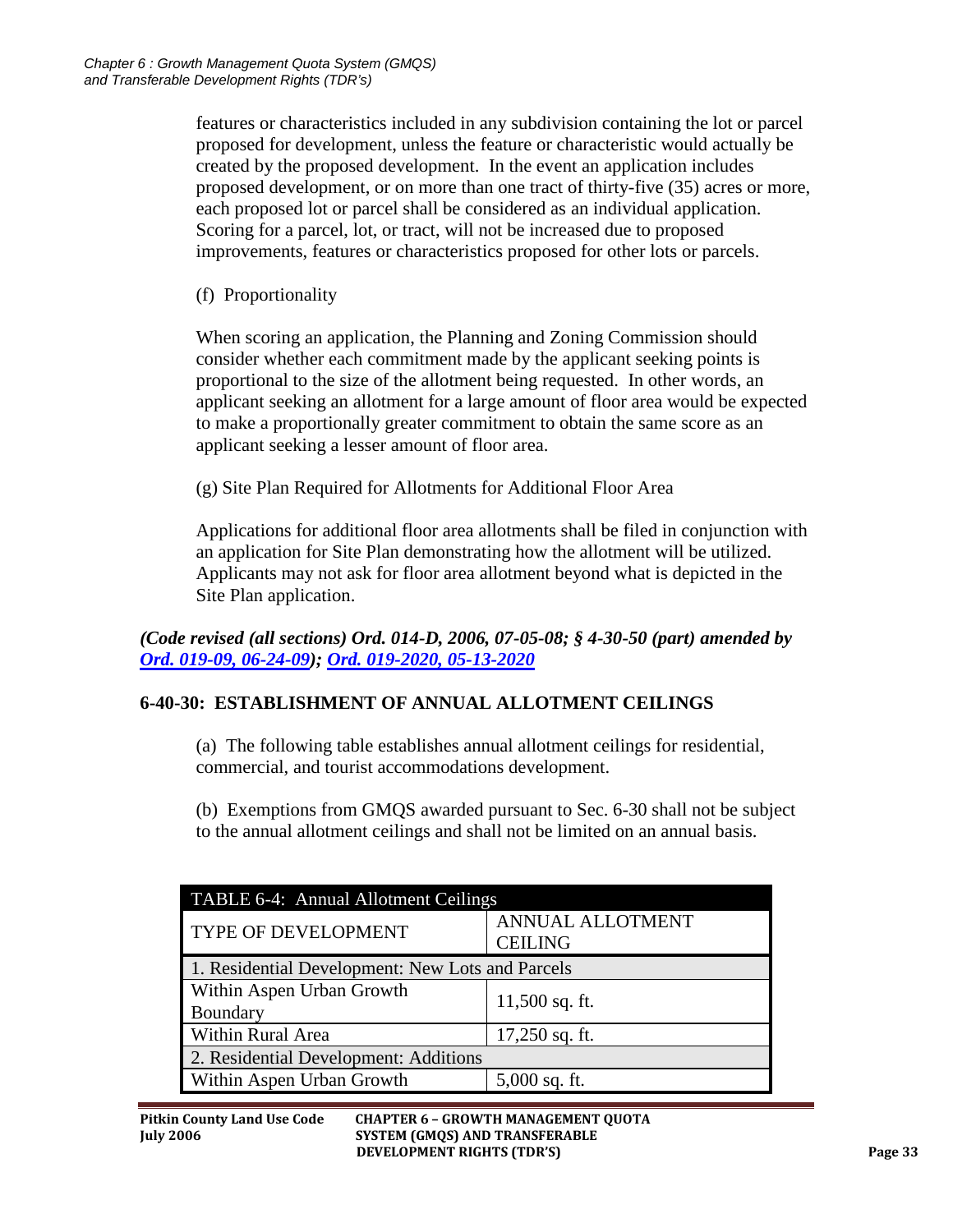| TABLE 6-4: Annual Allotment Ceilings  |                                    |  |  |  |
|---------------------------------------|------------------------------------|--|--|--|
| TYPE OF DEVELOPMENT                   | ANNUAL ALLOTMENT<br><b>CEILING</b> |  |  |  |
| Boundary                              |                                    |  |  |  |
| Within Rural Area                     | $7,000$ sq. ft.                    |  |  |  |
| 3. Commercial Development             |                                    |  |  |  |
| <b>Within Entire County</b>           | 43 EGUs                            |  |  |  |
| 4. Tourist Accommodations Development |                                    |  |  |  |
| <b>Within Entire County</b>           | 31 units                           |  |  |  |

*(Code Revised (all sections) by Ord. No. 14-d, 07\_05\_06; Table 6-4 (part) amended by [Ord. 022-08, 07-09-08\)](http://pitkincounty.com/DocumentCenter/View/8258); [Ord. 019-20, 05-23-2020](https://pitkincounty.com/DocumentCenter/View/26283/boccord0192020)*

## <span id="page-33-0"></span>**6-40-40: EXPIRATION OF ALLOTMENTS**

(a) Allocated Allotments Expire

Allocated allotments expire five (5) years from the date the allotment is awarded by the Planning and Zoning Commission except as set forth in Subsection (c) of this Section 6-40-40, unless an application for a building permit is filed with the Community Development Department. The award of a GMQS Allotment is not a site-specific development plan and shall not be vested right. Applicants may request a one time, one (1) year extension of time within which to use the allotment upon a showing of good cause supporting such an extension. Extensions shall be granted administratively by Staff, at Staff's sole discretion. The decision to grant or deny an extension shall be appealable to the BOCC.

A lot or parcel that retains a development right after the expiration of its original allotment is eligible to compete in the GMQS.

(b) Unallocated Allotments Expire Annually

Allotments that are not allocated to any applicants expire automatically and are not carried forward into successive years. The annual allotments shall expire on December 31st of each calendar year or at such time as all applications for allotments in the particular development type have been processed and the requested allotments have either been awarded or have been denied.

(c) Awarded Allotments in BOCC Approved Subdivisions:

Residential Allotments in BOCC approved subdivisions expire within five (5) years from the date the Planning and Zoning Commission awards the allotment, except that each lot or parcel in a BOCC approved subdivision whereupon a development right is established through the GMQS shall retain a development right, which shall not expire or lapse, to develop up to 5,750 sq. ft. of Residential Floor Area or such lesser amount if established by the BOCC in its subdivision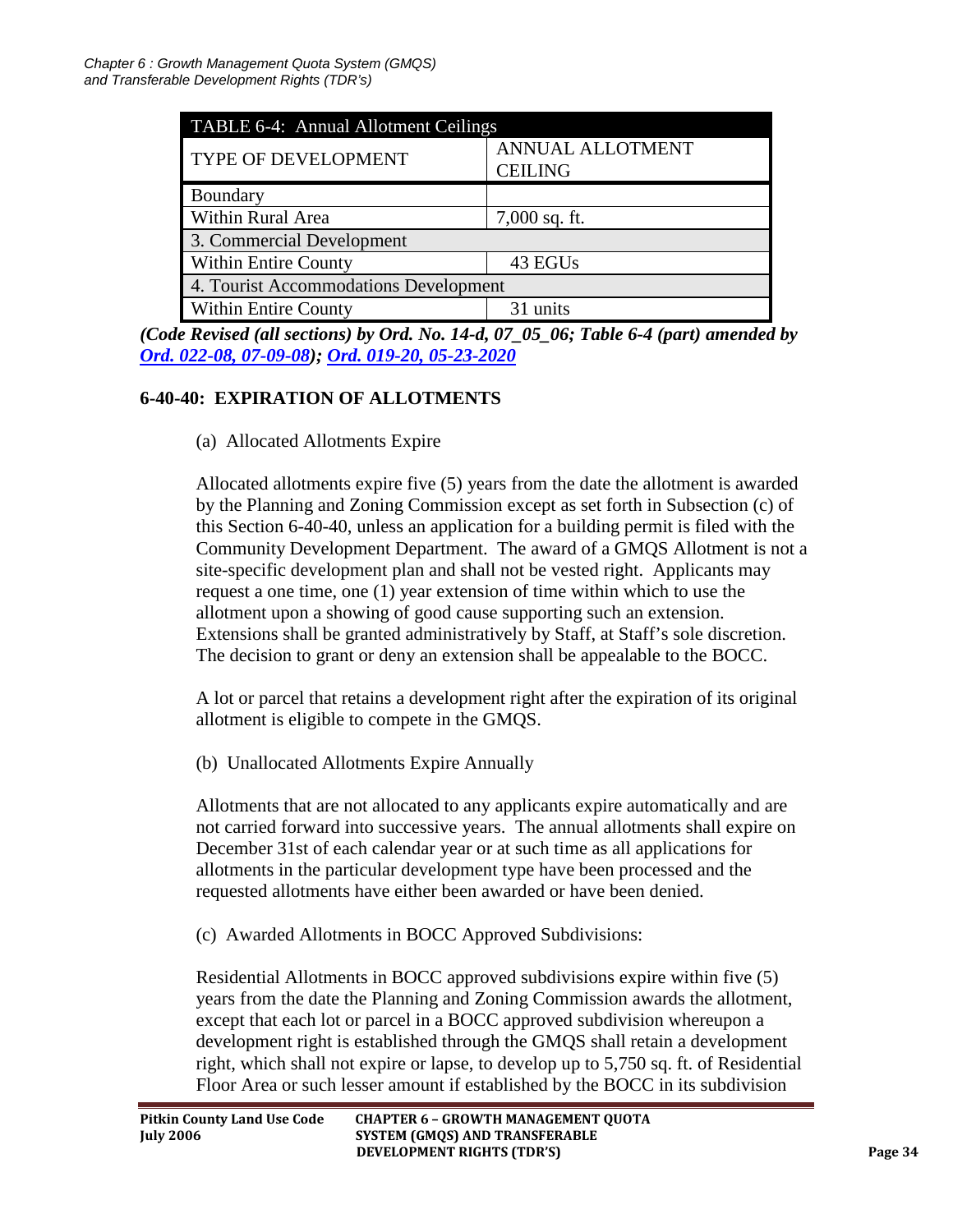approval (e.g. the subdivision approval limits residential floor area on a particular lot to 2,500 sq. ft.) and/or subsequent reduction in exempt Residential Floor Area from GMQS (e.g. if the 5,750 sq. ft. exemption from GMQS is reduced to 2,500 sq. ft.). A one (1) year extension may be sought as set forth above in Subsection (a) of this Section 6-40-40, subject to the limitations set forth therein.

A lot or parcel in a BOCC approved subdivision that retains a development right after the expiration of its original allotment is eligible to compete in the GMQS.

(d) Allotments awarded prior ro May 13, 2020 do not expire.

## <span id="page-34-0"></span>**6-40-50: ANNUAL DEADLINES FOR SUBMISSION OF APPLICATIONS**

(a) The following table establishes the annual deadlines for submission of applications for growth management allotments.

| TABLE 6-5: GMQS Application Deadlines |                          |  |
|---------------------------------------|--------------------------|--|
| TYPE OF DEVELOPMENT                   | <b>ANNUAL SUBMISSION</b> |  |
|                                       | <b>DEADLINE</b>          |  |
| <b>Residential Development:</b>       | September 1              |  |
| New Lots                              |                          |  |
| <b>Residential Development:</b>       | January 15               |  |
| Additions                             |                          |  |
| Commercial Development                | November 15              |  |
| <b>Tourist Accommodations</b>         | October 1                |  |
| Units                                 |                          |  |

(b) The procedures for submission and review of applications for GMQS allotments may be found in Sec. 2-40-40.

*(Code revised (all sections) Ord. 014-D, 2006, 07-05-08; § 6-40 (part) amended by [Ord.](https://pitkincounty.com/DocumentCenter/View/26283/boccord0192020)  [019-2020, 05-23-2020](https://pitkincounty.com/DocumentCenter/View/26283/boccord0192020)*

# <span id="page-34-1"></span>**6-50: RESIDENTIAL COMPETITION SYSTEM**

## <span id="page-34-2"></span>**6-50-10: GENERAL**

The standards and scoring system in this section are utilized to evaluate applications for residential development allotments submitted pursuant to the procedures in Sec. 2-40-40. The competitive categories, points available, and minimum competitive thresholds for residential developments are summarized in Table 6-7 (for development within the Aspen Urban Growth Boundary) and Table 6-8 (for development within the Rural Area).

(a) Method of Scoring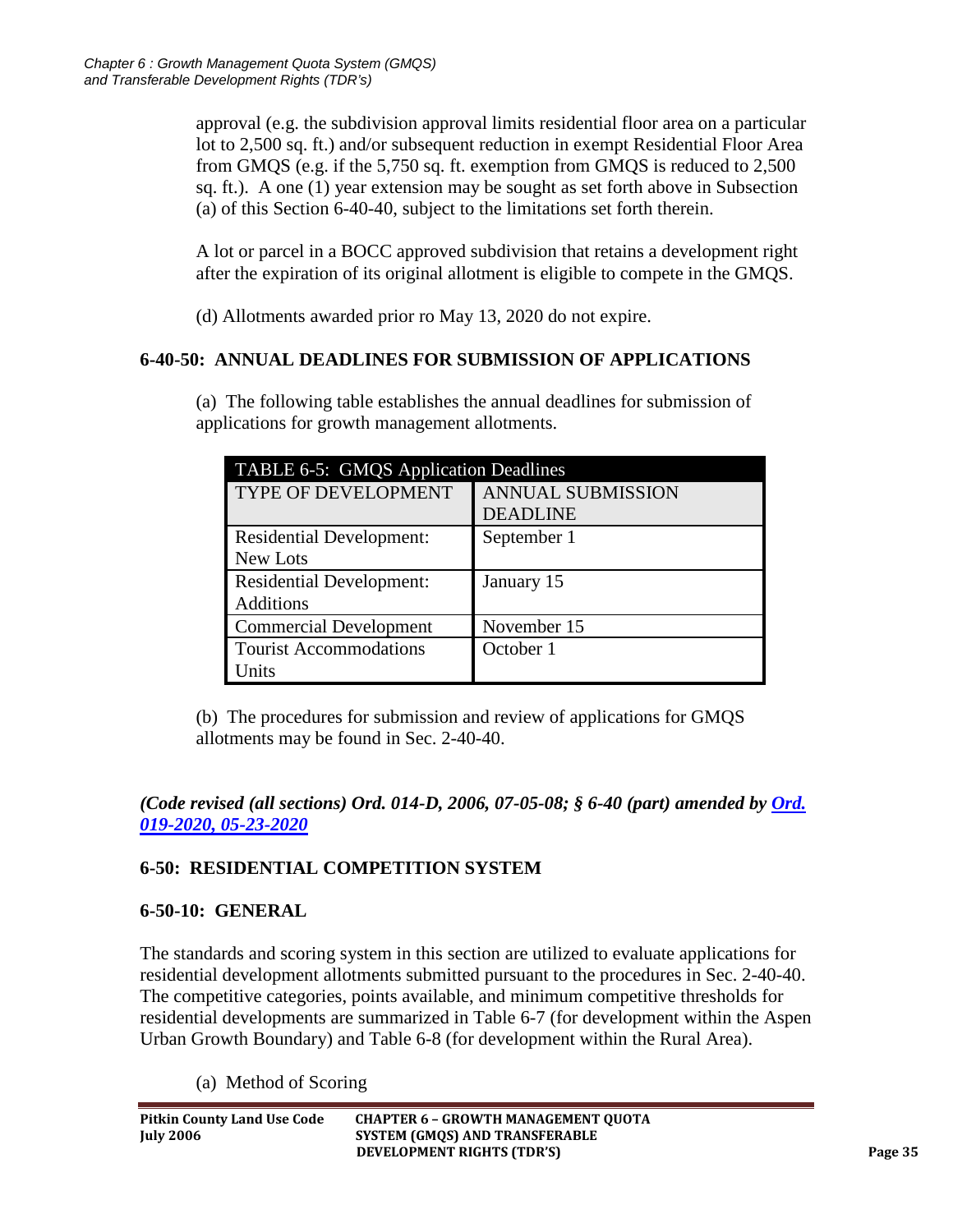Scoring shall be conducted separately for (i) new lots and parcels, and (ii) new additions. Scoring shall also be conducted separately for development within the Aspen Urban Growth Boundary and, Rural Area.

(1) Scoring of new lots and parcels consider all structures for which a GMQS allotment is being sought.

(2) If allotments are sought for more than one (1) parcel of thirty-five (35) acres or larger which was created pursuant to the state statutory exemption for such parcels, then each parcel for which an allotment is sought shall be considered a separate application for an allotment. Such parcels shall not be considered together as if they were part of a single subdivision or planned development.

(3) Scoring for additions shall consider the entire structure or structures for which the GMQS allotment is being sought

## <span id="page-35-0"></span>**6-50-20: STANDARDS FOR SCORING APPLICATIONS FOR RESIDENTIAL ALLOTMENTS**

The Planning and Zoning Commission shall consider each application with respect to the standards described below, and shall assign points according to the following schedules:

(a) Impacts on Public and Private Facilities

(1) Considering whether an applicant has provided a commitment to install those public and private facilities that are necessary to serve the development and also to install facilities that may be of benefit to the surrounding neighborhood. Points shall be awarded according to the following schedule:

> (a) Zero (0) means the proposed facilities do not comply with the County's adopted standards or do not meet the needs of the project.

(b) One (1) means the proposed facilities comply with the County's adopted standards and provide for the needs of the project, but do not improve services to the surrounding neighborhood.

(c) Two (2) means the proposed facilities comply with the County's adopted standards, provide for the needs of the project, and help to solve a problem or resolve a constraint with existing facilities, or otherwise are of benefit to the surrounding neighborhood. Any such improvements proposed must also be consistent with adopted County plans addressing such facilities and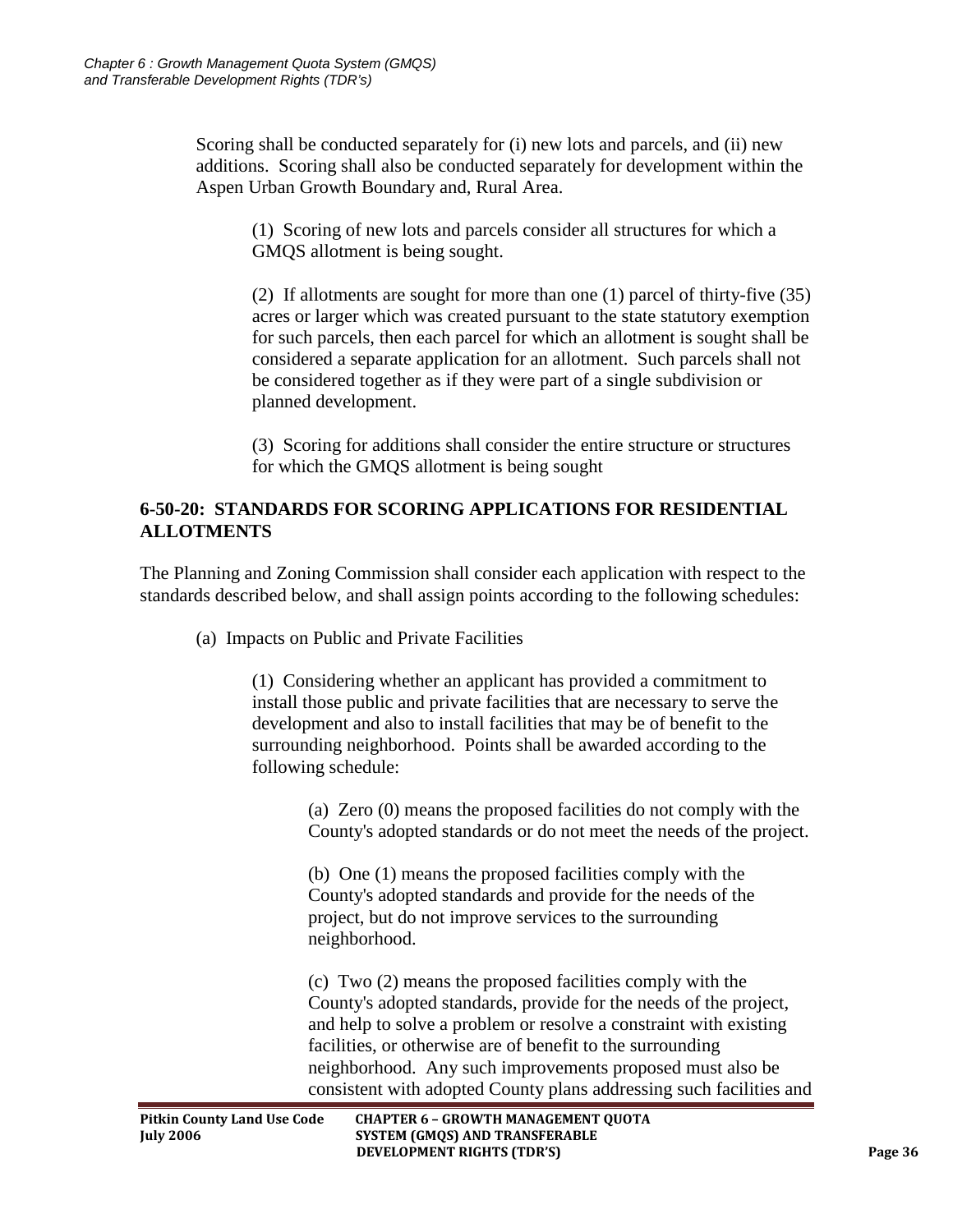must be determined to be necessary and appropriate by the referral agency charged with utilizing the facility or providing the related service.

- (2) The categories in which points shall be awarded are as follows:
	- (a) Fire Protection

(1) Capability of the appropriate fire protection district to provide fire protection according to its established response standards, including whether appropriate access has been provided to the development site, with necessary vehicle turnouts and turn-around pads;

(2) Adequacy of available water pressure and capacity for providing fire-fighting flows; and

(3) Commitment of an applicant to provide or pay for fire protection facilities that may be necessitated by the project or that may improve fire protection capabilities in the neighborhood, including but not limited to fire hydrants, water storage tanks or ponds, and fire fighting vehicles or equipment.

(b) Road System

(1) Capability of the public road network to provide for the needs of the proposed development within acceptable levels of safety, as defined in the Pitkin County Asset Management Plan; and

(2) Applicant's commitment to provide or pay for necessary road system improvements attributable to the proposed development or to improve road capacity or safety in the neighborhood.

(c) Transit and Trail Systems

(1) Whether the proposed development site is located in proximity to existing transit routes and trail systems and whether appropriate on-site connections are made to these routes and trails;

(2) Capability of the transit system to accommodate the proposed development without the need for additional equipment or route shifts;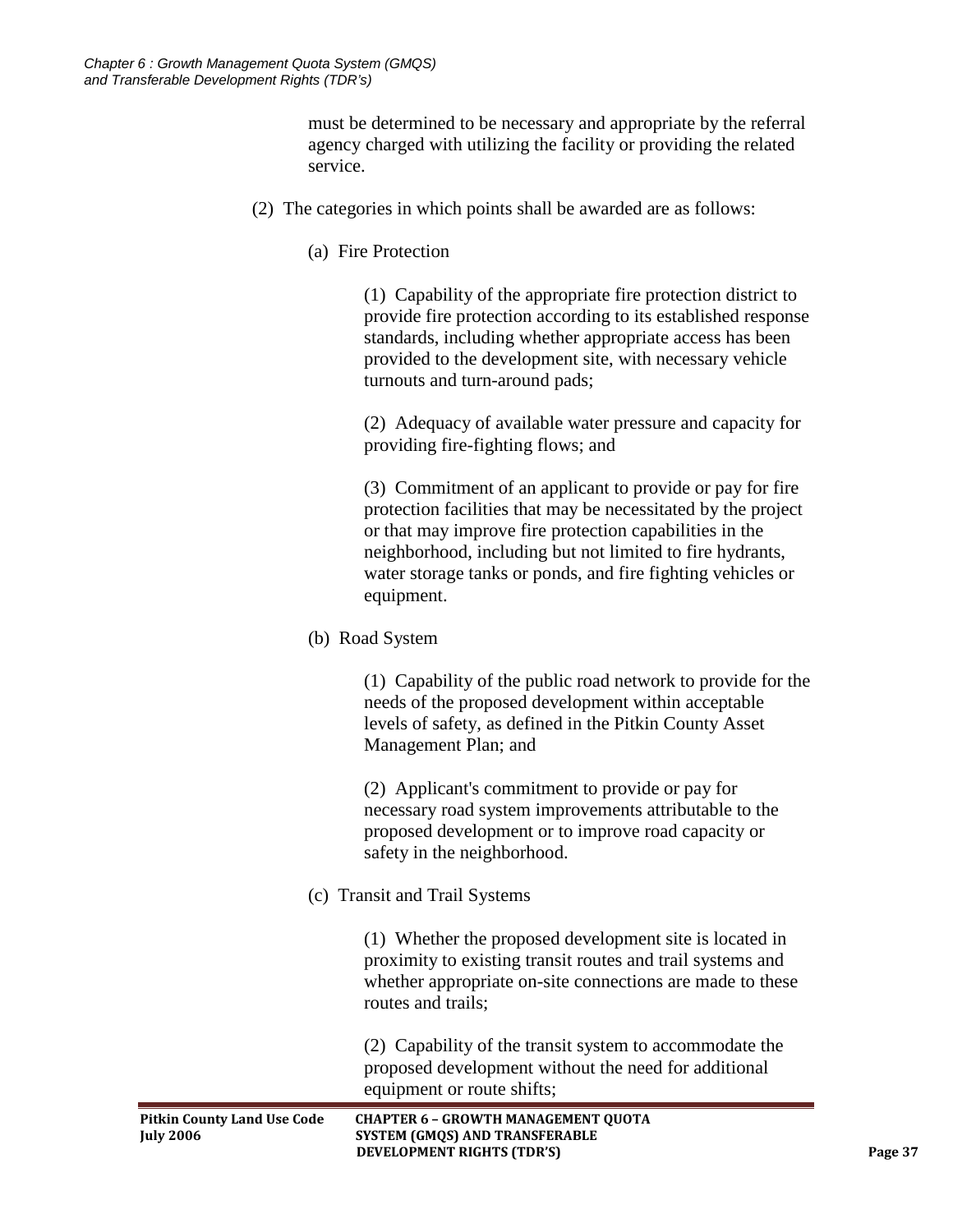(3) Commitment of the applicant to finance or provide capital improvements (such as a bus, bus shelter, or trail connection) that enhance the ability of the transit or trail system to serve the proposed development, or to provide an easement for a trail that has been identified in the Pitkin County Comprehensive Plan; and/or an easement for a trail that has generally been identified as a public access need.

(b) Effect on the Environment

(1) Considering the environmental impacts of the proposed development and whether the applicant commits to actions that will have a positive effect on the natural environment in Pitkin County, thereby achieving an overall benefit for the community. Points shall be awarded according to the following schedule:

> (a) Zero (0) means the proposed development does not comply with the applicable adopted County environmental standards.

(b) One (1) means the proposed development complies with (but does not exceed) the applicable adopted County environmental standards.

(c) Two (2) means the proposed development exceeds the applicable adopted County environmental standards, or the proposed development complies with the applicable adopted County environmental standards and helps to solve an existing environmental problem. To receive a score of 2 in any category, an applicant shall exceed an adopted standard or solve an existing problem as expressed in at least one of the standards in that category, but need not do so in all of the standards of that category.

- (2) The categories in which points shall be awarded are as follows:
	- (a) Water Resources

Considering the overall impacts of the development on local and regional water resources, including:

> (1) The extent to which the proposed development of the property will comply with or will exceed (by more than fifty (50) percent) the minimum stream setbacks and riparian and wetland buffers established in Table 5-1 and Sec. 7-20-80 of this Land Use Code.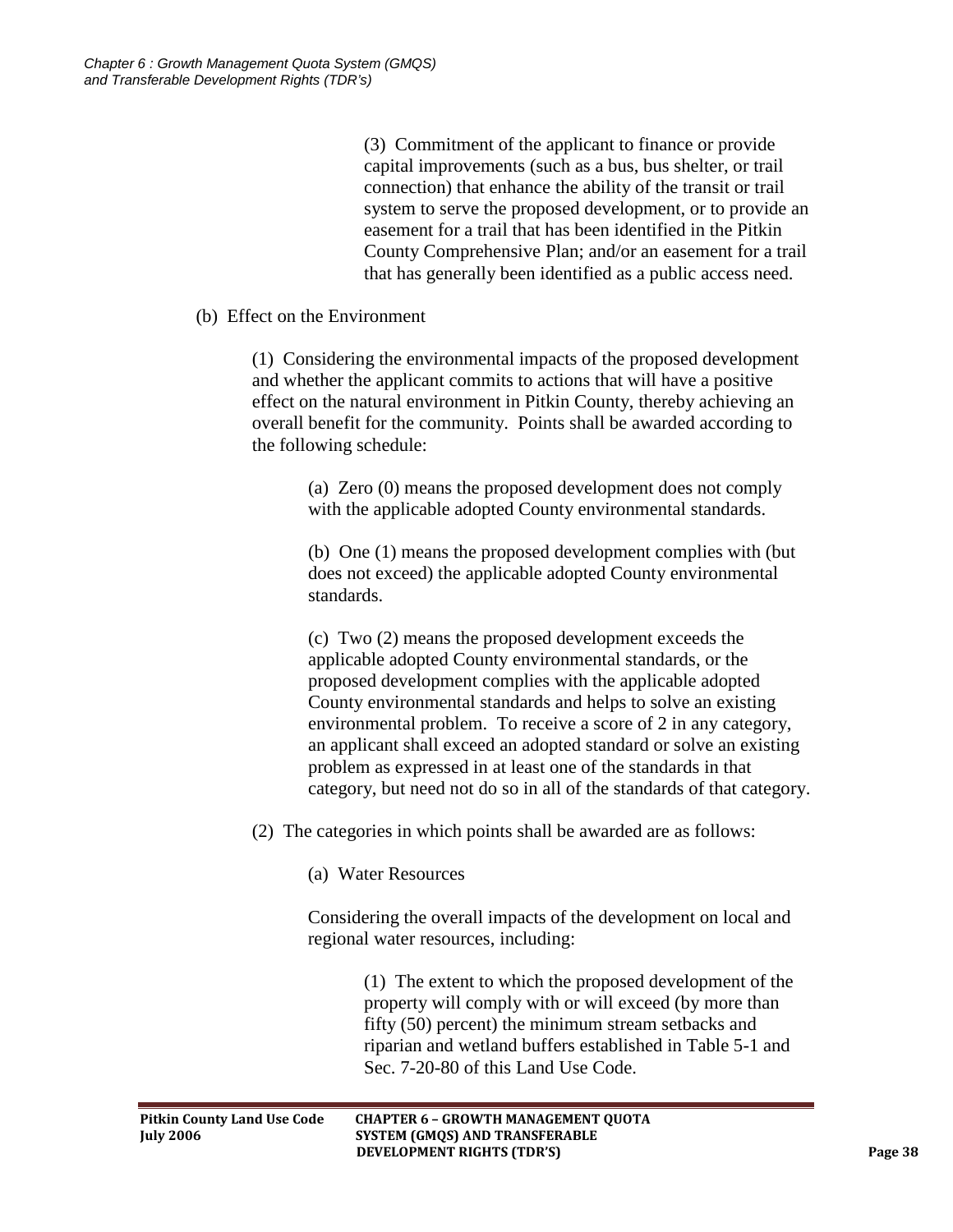(2) Whether an applicant commits to the dedication of water rights to an appropriate public agency or other actions that will contribute to the protection of minimum stream flows and address a documented need in Pitkin County.

(3) Whether an applicant commits to retain irrigation water rights with agricultural or open space lands that are part of the development.

(4) Whether an applicant commits to the implementation of techniques that will improve the efficiency of existing irrigation systems and commits to dedicate the remaining water to minimum instream flows, or increases the amount of agricultural land or protected open space that is able to be irrigated within the development.

(5) Whether an applicant proposes a water augmentation plan that will replace water that is to be used by the development with augmentation water that re-enters the stream either (i) upstream of the development, or (ii) at the same point of diversion employed by the development (that is, bringing "wet water" to the County), or (iii) downstream of the development, but still upstream of the in-stream depletion areas in Pitkin County.

(b) Wildlife Habitat Protection

Considering the extent to which the proposed development will contribute to the protection of wildlife habitat in Pitkin County by exceeding the standards of Sec. 7-20-70. The County has identified the following activity that qualifies as exceeding the adopted standards:

**Pitkin County Land Use Code CHAPTER 6 – GROWTH MANAGEMENT QUOTA SYSTEM (GMQS) AND TRANSFERABLE DEVELOPMENT RIGHTS (TDR'S) Page 39** (1) An applicant could commit to a program that would enhance or would restore native wildlife habitat that has been degraded by human or animal activity (for example, by creating or restoring wetlands and/or riparian habitat). On-site enhancement is preferred, but where there are no significant opportunities for on-site enhancement or restoration, a commitment to enhance or restore other sites in Pitkin County may be considered. (2) Applicants may also identify other innovative ways in which wildlife habitat can be protected in Pitkin County that would exceed the County's adopted wildlife standards.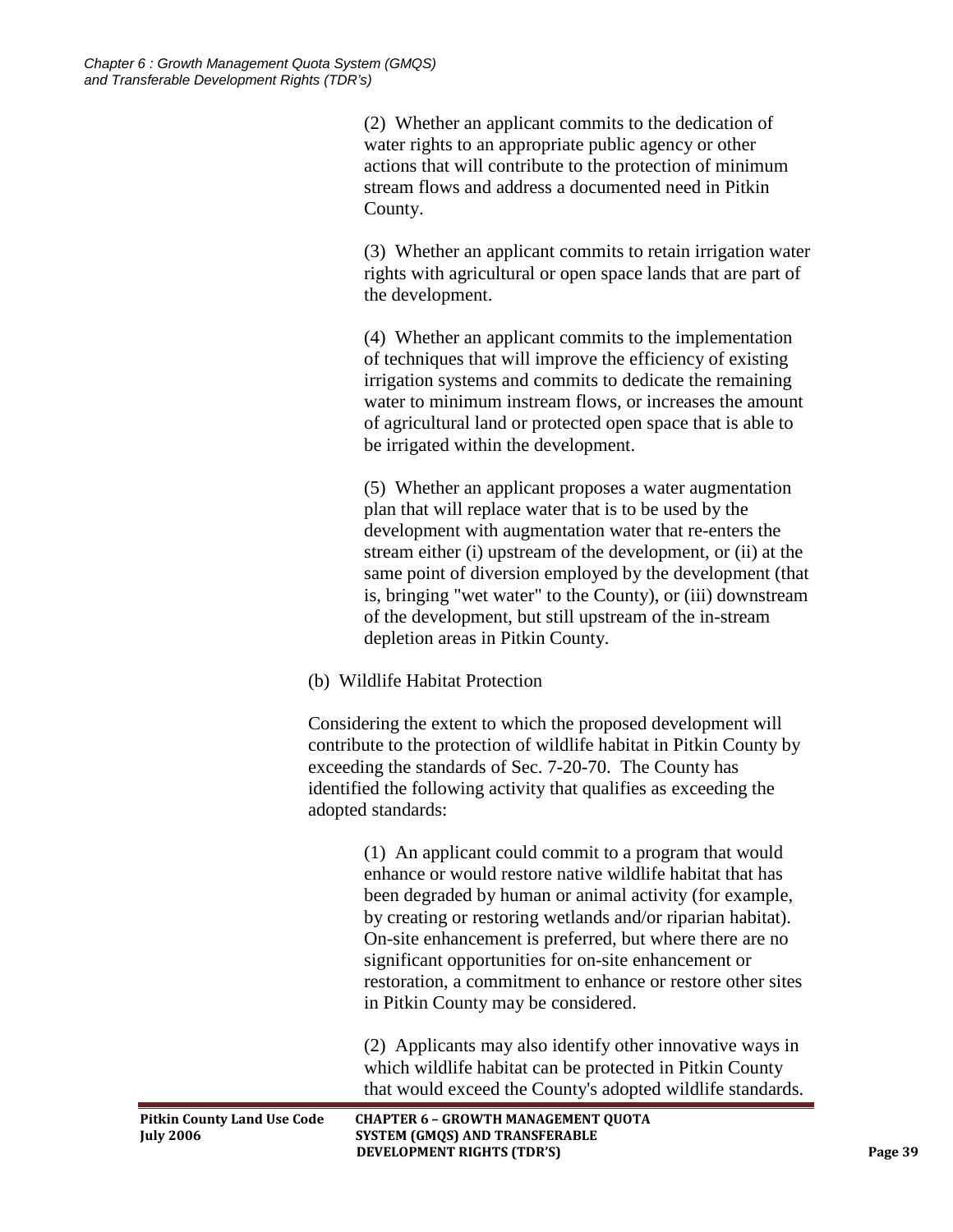Applicants with no mapped or known wildlife habitat on their entire lot or parcel shall receive a score of two (2) in this category.

#### (c) Achievement of Community Goals

(1) Open Space Preservation

(a) Considering the extent to which the proposed development will contribute to the preservation of open space in Pitkin County. Valued open space that an applicant could preserve includes:

> (1) Undeveloped lands that have wildlife, scenic, and other desirable resource values;

(2) Agricultural lands, including those that have been historically irrigated, used for food, grains or other feed production, and those used for dry pasture and rangeland;

(3) Lands, or easements over lands, which provide access to public lands or public waters; and

(4) Other undeveloped lands whose preservation would be consistent with the adopted Pitkin County Comprehensive Plan.

(b) Points shall be awarded according to the following schedule:

(1) Zero (0) means the proposed development does not preserve any of the valued open space within the property.

(2) One (1) means the proposed development preserves some, but not all of the valued open space within the property.

(3) Two (2) means the proposed development preserves all of the valued open space within the property.

(4) If the entire lot or parcel does not contain any valued open space, the applicant shall receive a score of two (2). \*Note: An Applicant can receive a score of zero (0) in this category and not be in violation of the Land Use Code.

(2) Hazard Mitigation and Avoidance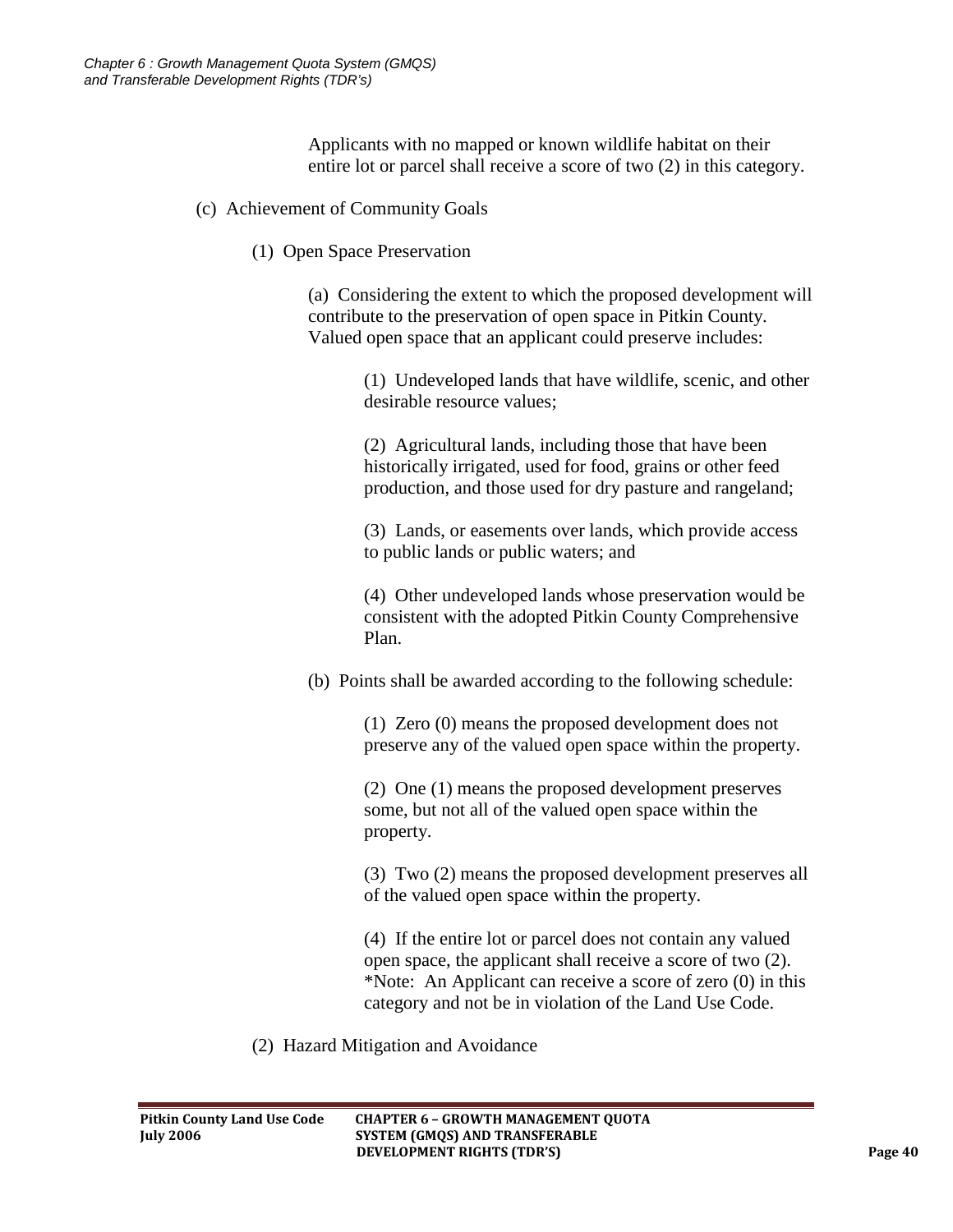Considering the extent to which the proposal mitigates the impacts of development or avoids locating development in floodplain hazard, geologic hazard, or wildfire hazard areas, as these areas are described in Chapter 7 of this Land Use Code. Points shall be awarded according to the following schedule:

> (a) Zero (0) means the proposed development does not comply with the County's adopted standards for floodplain, geologic, and wildfire hazard areas.

(b) One (1) means the proposed development complies with the County's adopted mitigation standards for development in floodplain, geologic, and wildfire hazard areas, but includes some development activities on slopes in excess of thirty (30) percent or in areas subject to severe wildfire hazards.

(c) Two (2) means the proposed development complies with the County's adopted mitigation standards for development in floodplain, geologic, and wildfire hazard areas and includes no development activities on slopes in excess of thirty (30) percent or in areas subject to severe wildfire hazards. \*Note: An Applicant can receive a score of zero (0) in this category and not be in violation of the Land Use Code

(3) Development Below Allowable Density (Only applies to developments within the Rural Area)

Considering the extent to which the development proposed is less than the allowable density in terms of numbers of dwelling units (not including caretaker dwelling units, employee dwelling units, or deed restricted affordable dwelling units) permitted in the applicable zone district. No points shall be awarded where density is reduced subject to standards in Sec. 5-10-20 of the Land Use Code (Reduction in Density for Steep Slopes.) Points shall be awarded according to the following schedule:

> (a) Zero (0) means the applicant proposes development at a density of seventy-six (76) percent to one hundred (100) percent of the density allowed by the underlying zone district.

(b) One (1) means the applicant commits to limit development to fifty-one (51) percent) to seventy-five (75) percent of the density allowed by the underlying zone district.

(c) Two (2) means the applicant commits to limit development to fifty (50) percent or less of the density allowed by the underlying zone district.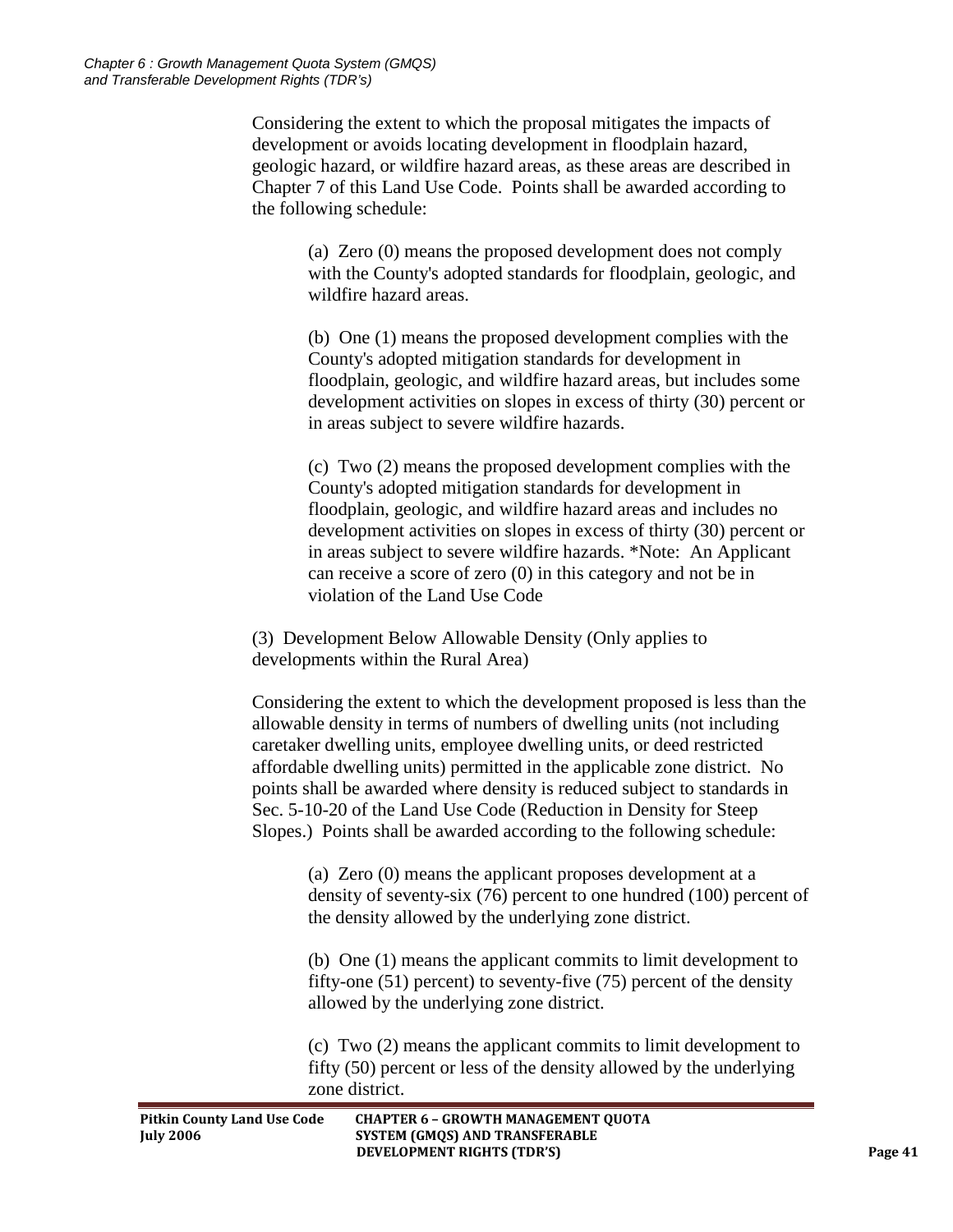An applicant shall receive a score of one (1) if there is no opportunity to reduce density on a property. Note: an Applicant can receive a score of zero (0) in this category and not be in violation of the Land Use Code.

(4) Reduction of Visible Mass (Only applies to developments within the Rural Area) \*Note: An applicant can receive a score of zero (0) in this category and not be in violation of the Land Use Code.

Considering the extent to which the development proposed is less than the allowable floor area allowed on the property by the underlying zone district; utilizes some of its allowed floor area to develop sub-grade space; or is below the allowable height of the underlying zone district. Points shall be awarded according to the following schedule. Applicants for a new lot or parcel in the Rural Remote Zone District shall receive the maximum score of six (6) points in this category.

| TABLE 6-6: Points Schedule for Reduction of Visible Mass |                          |                          |                         |  |
|----------------------------------------------------------|--------------------------|--------------------------|-------------------------|--|
|                                                          | Final Maximum Floor      | Sub-Grade Floor Area     | Height                  |  |
|                                                          | Area                     | (see note 2)             | (see note 3)            |  |
|                                                          | (see note 1)             |                          |                         |  |
| 0 Points                                                 | Final maximum floor      | Less than 20% of the     | Proposed structure(s)   |  |
|                                                          | area is limited to more  | requested floor area     | limited to less than    |  |
|                                                          | than 75% of that         | would be built sub-      | 15% below the           |  |
|                                                          | potentially available to | grade.                   | maximum allowable       |  |
|                                                          | the property.            |                          | height.                 |  |
| 1 Point                                                  | Final maximum floor      | At least 20% of the      | Proposed structure(s)   |  |
|                                                          | area is limited to no    | requested floor area     | limited to at least 15% |  |
|                                                          | more than 75% of that    | will be built sub-grade. | below the maximum       |  |
|                                                          | potentially available to |                          | allowable height.       |  |
|                                                          | the property.            |                          |                         |  |
| 2 Points                                                 | Final maximum floor      | At least 30% of the      | Proposed structure(s)   |  |
| (Note 4)                                                 | area is limited to no    | requested floor area     | limited to at least 30% |  |
|                                                          | more than 55% of that    | will be built sub-grade. | below the maximum       |  |
|                                                          | potentially available to |                          | allowable height.       |  |
|                                                          | the property.            |                          |                         |  |

Notes:

1. This calculation is based on the final maximum floor area that is potentially allowed on the property by the underlying zone district, as specified in Table 5-1.D. See Sec. 5- 20-70 for rules governing measurement of floor area.

2. To qualify as sub-grade, the space must meet the requirements for exempt sub-grade space in Sec.  $5-20-70(g)(1)$ .

3. To receive points in this category, no portion of any proposed structure can measure above the stated height limit.

4. Applicants may score points in each of the three categories described in this section,

| Pitkin County Land Use Code | <b>CHAPTER 6 - GROWTH MANAGEMENT OUOTA</b> |         |
|-----------------------------|--------------------------------------------|---------|
| July 2006                   | SYSTEM (GMQS) AND TRANSFERABLE             |         |
|                             | DEVELOPMENT RIGHTS (TDR'S)                 | Page 42 |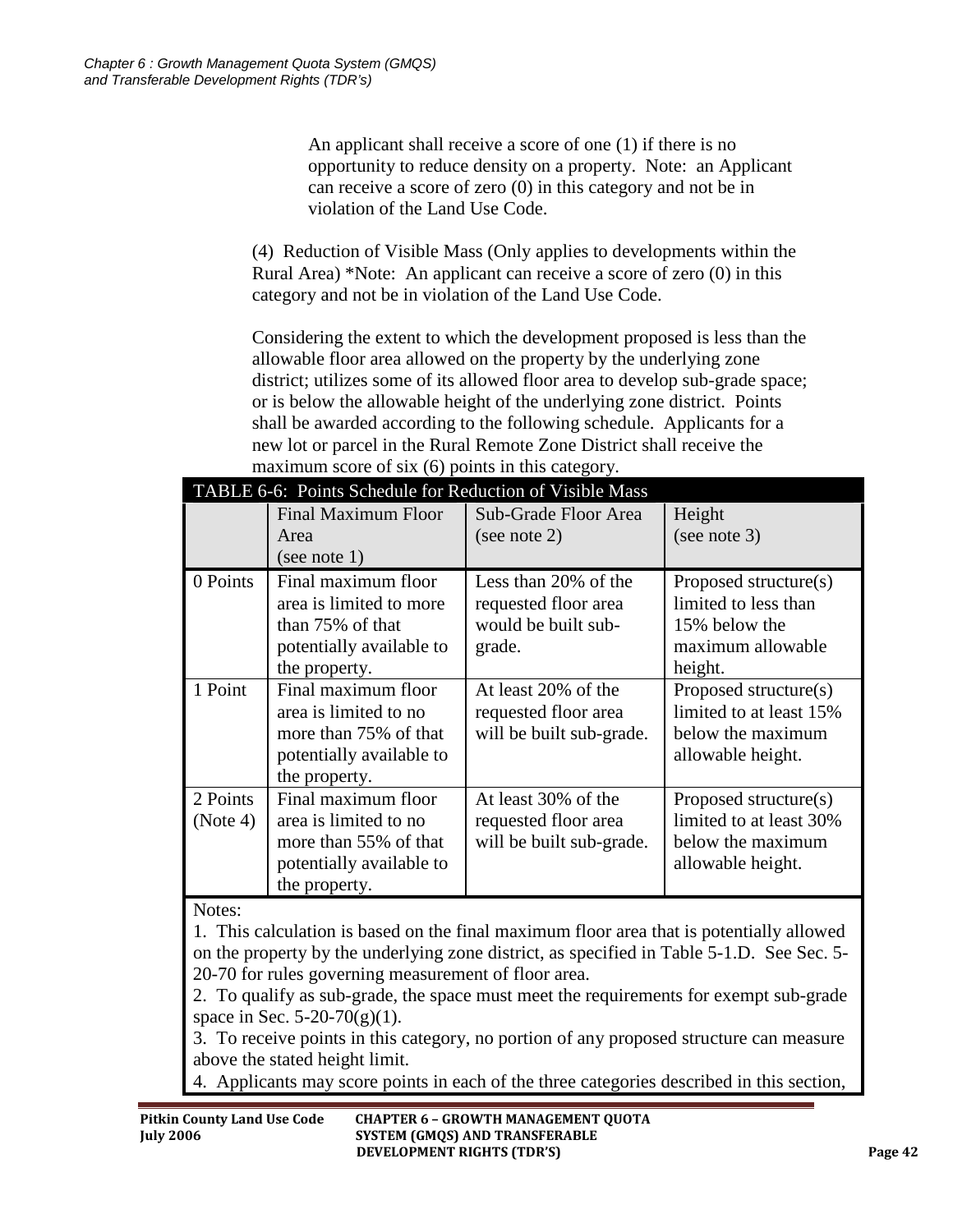## up to a maximum of 6 points (2 points in each category).

(d) Creative Bonus \*Note: An Applicant can receive a score of zero (0) in this category and not be in violation of the Land Use Code.

The Planning and Zoning Commission may award bonus points to any development application that meets the overall minimum scoring threshold to obtain an allocation, as specified in Tables 6-7 and 6-8. Bonus points may be awarded to an applicant who proposes creative approaches that are consistent with the purpose and intent of the scoring categories set forth in Secs. 6-50-20 (a), (b), and (c), and go beyond the standards established in each of the respective categories. Bonus points may also be awarded for creative approaches that have not been addressed in any of the scoring categories set forth in Secs. 6-50-20 (a), (b), and (c), but that are consistent with and help to implement the Pitkin County Comprehensive Plan. Up to five (5) bonus points may be awarded as follows:

(1) One (1) bonus point may be awarded for each creative approach an applicant proposes that is consistent with the purpose and intent of a scoring category set forth in Secs. 6-50-20 (a), (b), and (c), and goes beyond the standards established in that category.

(2) One (1) bonus point may be awarded for each creative approach an applicant proposes that is consistent with and helps to implement the Pitkin County Comprehensive Plan.

(3) One (1) bonus point may be awarded to any applicant who proposes to build affordable housing, rather than pay the Employee Housing Impact Fee required by Section 8-30 of this Land Use Code. To obtain the bonus point, the proposal to build the housing shall comply with the County's adopted affordable housing policies and guidelines in terms of its location and the type of housing proposed.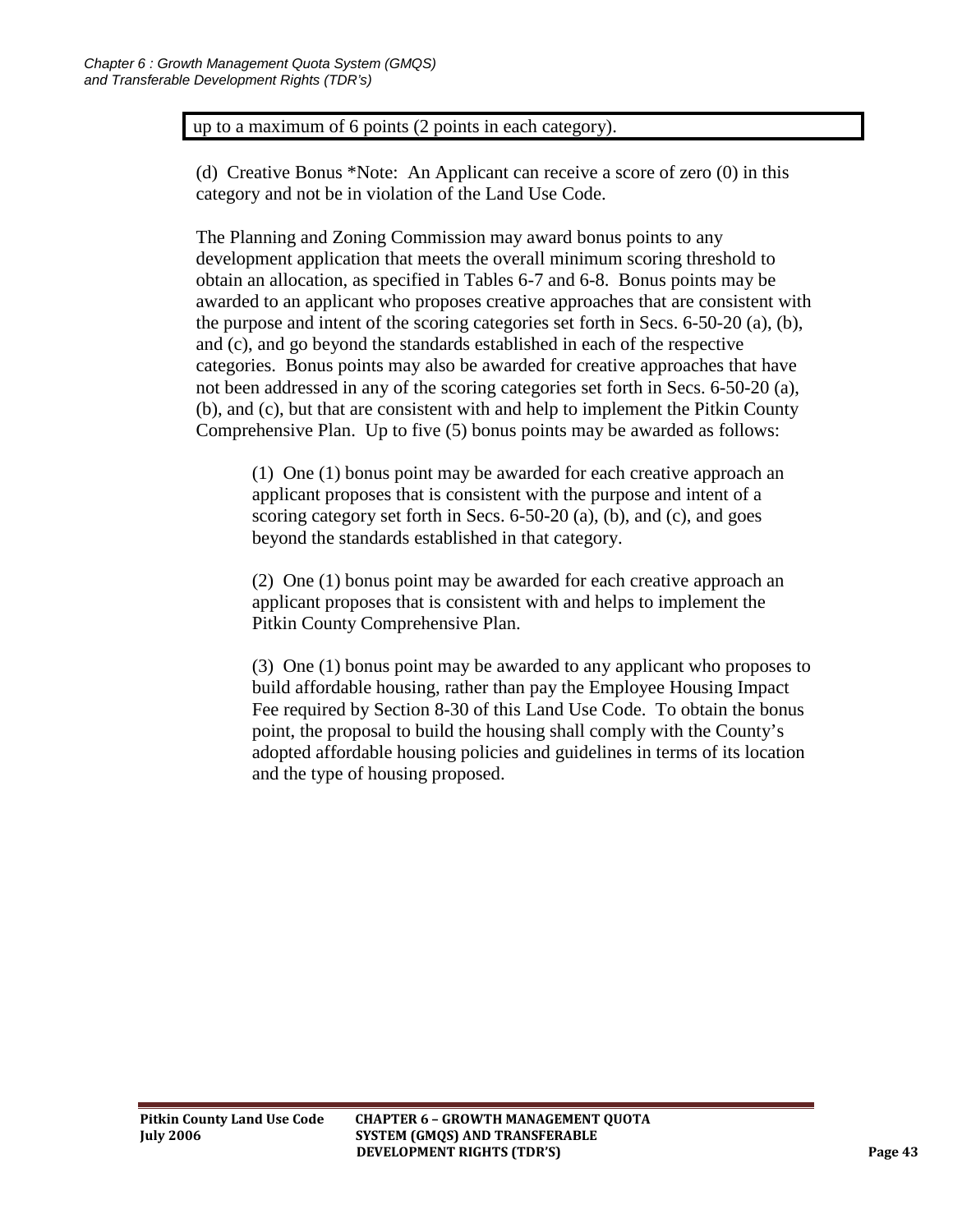| TABLE 6-7: Residential GMQS Scoring System - Urban Growth Boundary |           |                |                |
|--------------------------------------------------------------------|-----------|----------------|----------------|
| Criteria                                                           | Points    | Multiplier     | Potential      |
|                                                                    | Available |                | Score          |
| (a) Impacts on Public and Private Facilities                       |           |                |                |
| (1) Fire Protection                                                | $0 - 2$   |                | $\overline{2}$ |
| (2) Road System                                                    | $0 - 2$   |                | $\overline{2}$ |
| (3) Transit/Trails                                                 | $0 - 2$   | $\overline{2}$ | $\overline{4}$ |
| (b) Effect on the Environment                                      |           |                |                |
| (1) Water Resources                                                | $0 - 2$   | $\overline{2}$ | 4              |
| (2) Wildlife Habitat Protection                                    | $0 - 2$   |                | $\overline{2}$ |
| (c) Achievement of Community Goals                                 |           |                |                |
| (1) Open Space Preservation                                        | $0 - 2$   |                | $\overline{2}$ |
| (2) Hazard Avoidance                                               | $0 - 2$   |                | $\overline{2}$ |
| (d) Creative Bonus                                                 | $0 - 5$   |                | 5              |
| <b>Total Points Available (Excluding Bonus)</b>                    |           |                | 18 points      |
| Minimum Threshold to Obtain an Allocation (New Lots)               |           |                | 13 points      |
| Minimum Threshold to Obtain an Allocation (Additions)              |           |                | 12 points      |

| TABLE 6-8: Residential GMQS Scoring System - Rural Area |           |                |                |
|---------------------------------------------------------|-----------|----------------|----------------|
| Criteria                                                | Points    | Multiplier     | Potential      |
|                                                         | Available |                | Score          |
| (a) Impacts on Public and Private Facilities            |           |                |                |
| (1) Fire Protection                                     | $0 - 2$   | 1              | $\overline{2}$ |
| (2) Road System                                         | $0 - 2$   |                | $\overline{2}$ |
| (3) Transit/Trails                                      | $0 - 2$   |                | $\overline{2}$ |
| (b) Effect on the Environment                           |           |                |                |
| (1) Water Resources                                     | $0 - 2$   | $\overline{2}$ | 4              |
| (2) Wildlife Habitat Protection                         | $0 - 2$   | $\overline{2}$ | 4              |
| (c) Achievement of Community Goals                      |           |                |                |
| (1) Open Space Preservation                             | $0 - 2$   | $\overline{2}$ | 4              |
| (2) Hazard Avoidance                                    | $0 - 2$   | 1              | $\overline{2}$ |
| (3) Development Below Allowable Density                 | $0 - 2$   | $\overline{2}$ | 4              |
| (4) Reduction of Visible Mass                           | $0 - 6$   |                | 6              |
| (d) Creative Bonus                                      | $0 - 5$   |                | 5              |
| <b>Total Points Available (Excluding Bonus)</b>         |           |                | 30 points      |
| Minimum Threshold to Obtain an Allocation (New Lots)    |           |                | 22 points      |
| Minimum Threshold to Obtain an Allocation (Additions)   |           |                | 20 points      |
|                                                         |           |                |                |

*(Code revised (all sections) by Ord. 014-D-2006, 07-05-0; § 6-50-20 (part) amended by [Ord. 021-0, 07-24-07;](http://pitkincounty.com/DocumentCenter/View/8248) [Ord. 023-07, 08-28-07,](http://pitkincounty.com/DocumentCenter/View/8249) [Ord. 019-09, 06-24-09,](http://pitkincounty.com/DocumentCenter/View/8261) [Ord. 026-09](http://pitkincounty.com/DocumentCenter/View/8262) 11- [04-09\);](http://pitkincounty.com/DocumentCenter/View/8262) [Ord. 019-2020, 05-13-2020;](https://pitkincounty.com/DocumentCenter/View/26283/boccord0192020) [Ord. 021-2012, 08-08-2012](http://pitkincounty.com/DocumentCenter/View/8270)*

**Pitkin County Land Use Code CHAPTER 6 – GROWTH MANAGEMENT QUOTA SYSTEM (GMQS) AND TRANSFERABLE DEVELOPMENT RIGHTS (TDR'S) Page 44**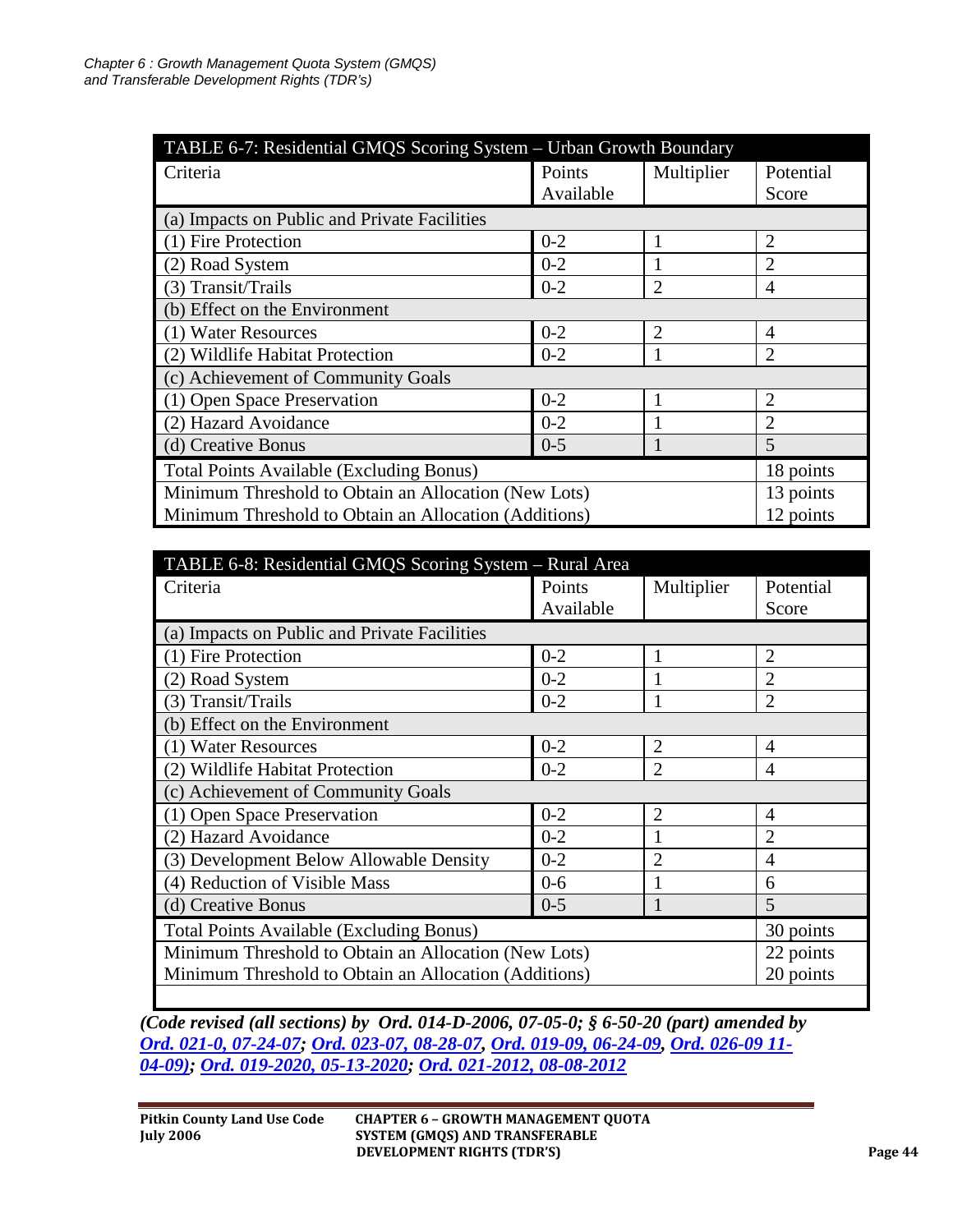## <span id="page-44-0"></span>**6-60: COMMERCIAL/TOURIST ACCOMMODATIONS COMPETITION SYSTEM**

#### <span id="page-44-1"></span>**6-60-10: GENERAL**

The standards and scoring system in this section are utilized to evaluate applications for commercial and tourist accommodations allotments submitted pursuant to the procedures in Sec. 2-40-40. The competitive categories, points available, and minimum competitive thresholds for commercial and tourist accommodations units are summarized in Table 6- 10 (for commercial development) and Table 6-11 (for tourist accommodations units).

(a) Method of Scoring

Scoring shall be conducted separately for commercial development and for development of tourist accommodations units.

(b) Proportionality

When scoring an application, the Planning and Zoning Commission should consider whether each commitment made by the applicant seeking points is proportional to the size of the allotment being requested. In other words, an applicant seeking an allotment for a large number of EGUs or tourist units would be expected to make a proportionately greater commitment to obtain the same score as an applicant seeking a lesser number of EGUs or units.

## <span id="page-44-2"></span>**6-60-20: STANDARDS FOR SCORING APPLICATIONS FOR COMMERCIAL AND TOURIST ACCOMMODATIONS ALLOTMENTS**

The Planning and Zoning Commission shall consider each application with respect to the scoring categories described herein, and shall assign points according to the following schedules:

(a) Impacts on Public and Private Facilities

(1) Considering whether an applicant has provided a commitment to install those public and private facilities that are necessary to serve the development and may also be of benefit to the surrounding neighborhood. Points shall be awarded according to the following schedule:

(a) Zero (0) means the proposed facilities do not comply with the County's adopted standards or do not meet the needs of the project.

(b) One (1) means the proposed facilities comply with the County's adopted standards and provide for the needs of the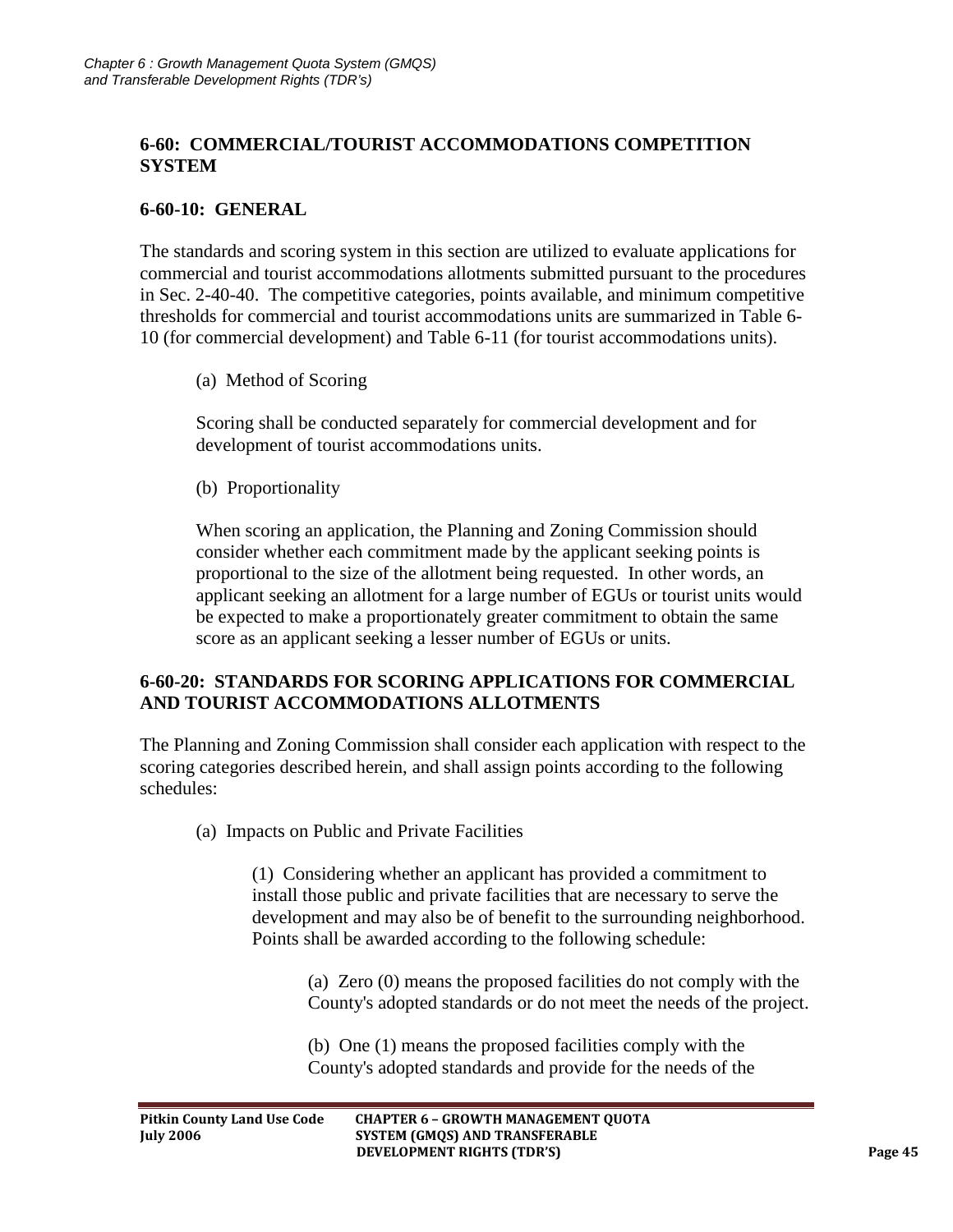project, but do not improve services to the surrounding neighborhood.

(c) Two (2) means the proposed facilities and improvements comply with the County's adopted standards, provide for the needs of the project, and help to solve a problem or resolve a constraint with existing facilities, or otherwise are of benefit to the surrounding neighborhood. Any such improvements proposed must also be consistent with adopted County plans addressing such facilities.

(2) The types of facilities for which points shall be awarded are as follows:

(a) Storm Drainage

(1) The degree to which an applicant proposes to manage storm drainage from the development site and where applicable, from neighboring properties; and

(2) If the development requires the use of a public or private drainage system, the commitment of the applicant to install the necessary improvements to the system and to maintain the system over the long term.

(b) Fire Protection

Capability of the appropriate fire protection district to provide fire protection according to its established response standards;

> (1) Adequacy of available water pressure and capacity for providing fire-fighting flows; and

> (2) Commitment of an applicant to finance or provide fire protection facilities that may be necessitated by the project or that may improve fire protection capabilities in the neighborhood, including but not limited to fire hydrants, water storage tanks or ponds, and specialized fire fighting vehicles or equipment.

(c) Road System

(1) Capability of the public road network to provide for the needs of the proposed development within acceptable levels of safety, as defined in the Pitkin County Asset Management Plan; and

| <b>Pitkin County Land Use Code</b> | <b>CHAPTER 6 - GROWTH MANAGEMENT OUOTA</b> |         |
|------------------------------------|--------------------------------------------|---------|
| <b>July 2006</b>                   | SYSTEM (GMQS) AND TRANSFERABLE             |         |
|                                    | DEVELOPMENT RIGHTS (TDR'S)                 | Page 46 |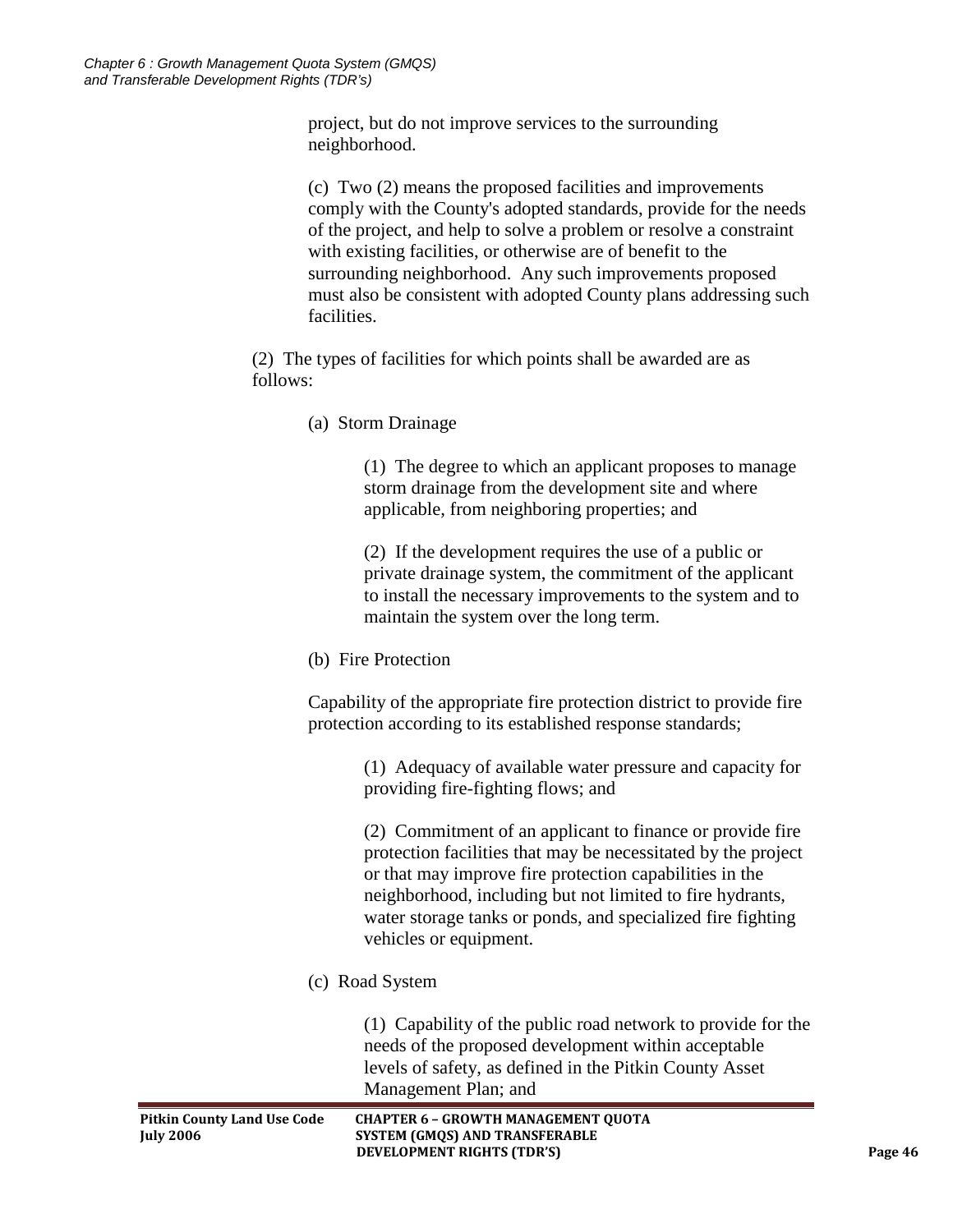(2) Applicant's commitment to finance or provide necessary road system improvements attributable to the proposed development or to improve road capacity or safety in the neighborhood.

(d) Transit and Trail Systems

(1) Whether the proposed development site is located in proximity to existing transit routes and trail systems and whether appropriate on-site connections are made to these routes and trails;

(2) Capability of the transit system to accommodate the proposed development without the need for additional facilities or route shifts;

(3) Commitment of the applicant to finance or provide capital improvements (such as a bus, bus shelter, or trail connection) that enhance the ability of the transit or trail system to serve the proposed development, or to provide an easement for a trail that has been identified in the Pitkin County Comprehensive Plan; and/or an easement for a trail that's generally been identified as a public access need.

# (b) Quality of Design

(1) The Planning and Zoning Commission shall consider each application's exterior design and rate each development by assigning points according to the following system:

> (a) Zero (0) means a deficient design or a design with a major flaw.

- (b) One (1) means an acceptable (but standard) design.
- (c) Two (2) means an excellent design.

(2) The types of design features for which points shall be awarded are as follows:

(a) Site Design

Considering the quality and character of the proposed site plan, including but not limited to the following elements: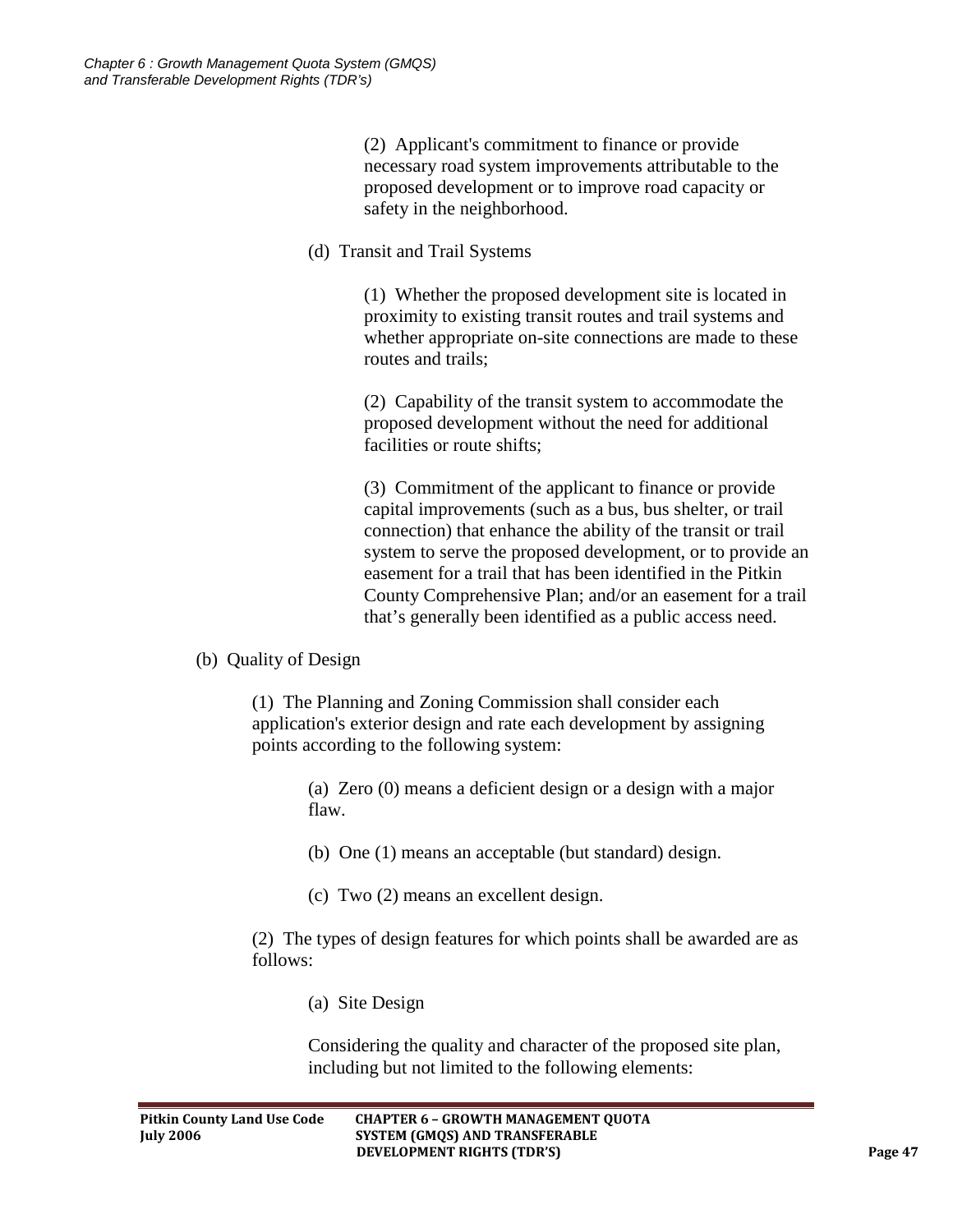(1) Quality and character of the proposed landscaping and open space areas;

(2) Degree to which natural vegetation is preserved;

(3) Provision of pedestrian amenities (paths, sitting areas, outdoor recreation areas, construction of connections to existing trails or walks) that enhance the design of the development and provide for the needs of customers and employees;

(4) Provision of automatic, in-ground irrigation systems for all landscaped areas that require irrigation;

- (5) Use of reclaimed grey water for landscape irrigation;
- (6) 100% balance of cut and fill on-site;

(7) Orientation of development to accommodate active solar gain; and

(8) Orientation of development to accommodate passive solar gain.

(b) Parking and Circulation

Considering the quality and efficiency of the internal circulation, parking lot design, trash areas, service vehicle access, loading areas, and snow storage areas. Considering whether design features have been proposed to screen parking and service areas from public views. Considering whether the design avoids the potential for conflicts between vehicle circulation and pedestrian circulation areas, or between vehicle circulation, vehicle parking and service loading and delivery areas.

(c) Visual Impacts

Considering the extent to which the applicant uses mitigating techniques such as siting, buffering, natural topography and vegetation and setbacks to offset the visibility of the project (manmade berms are not encouraged), and whether the height of the proposed project is consistent and compatible with that of surrounding buildings. Only reductions in height beyond those standards required by Table 5-1, and by Chapter 7 shall receive points.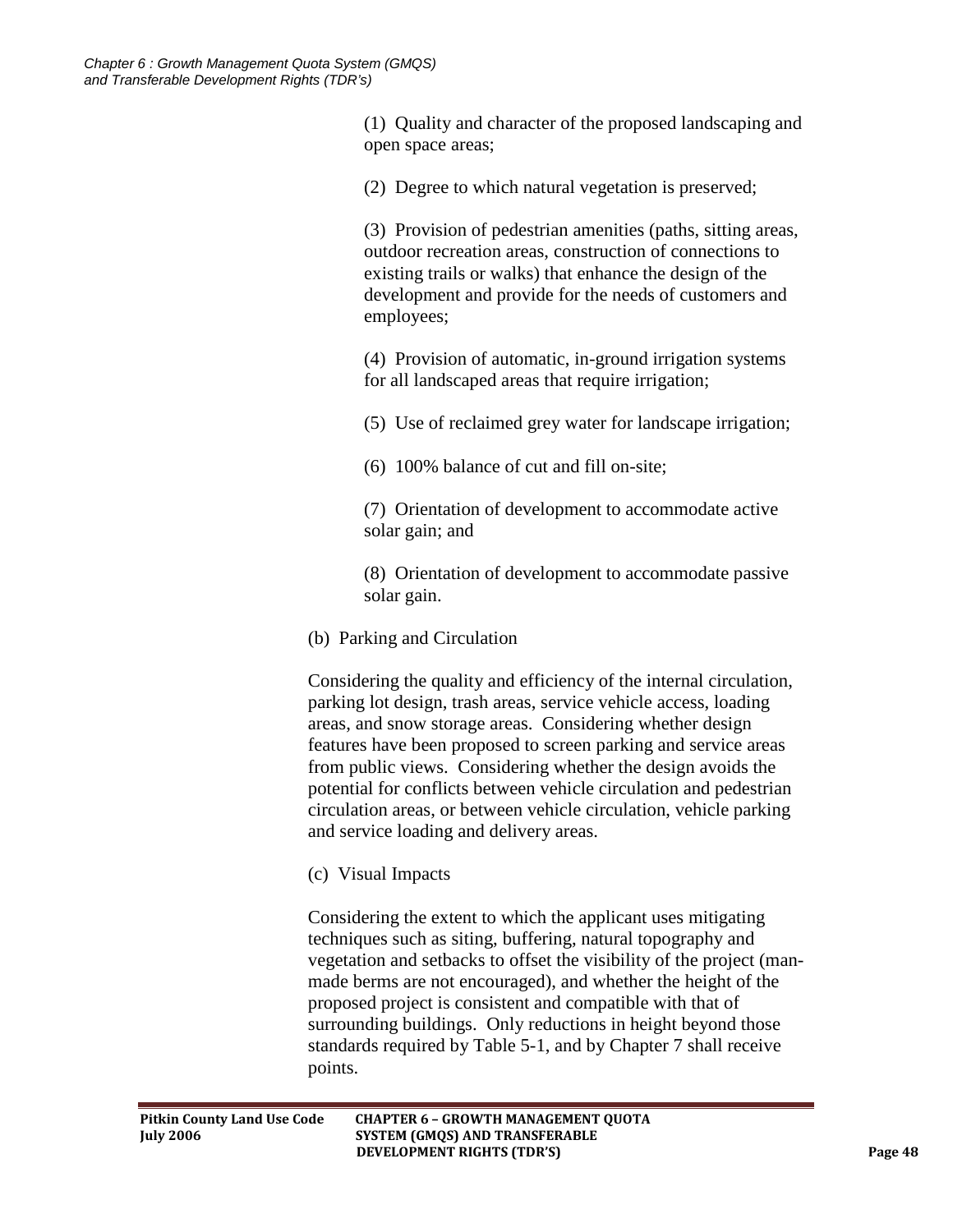(d) Guest Amenities (Only Applies to Tourist Accommodation Development)

Considering the extent to which the project provides facilities for its guests, including, but not limited to, on-site common meeting areas such as lobbies and conference areas, on-site dining facilities, and on-site recreational facilities. \*Note: An Applicant can receive a score of zero (0) in this category and not be in violation of the Land Use Code.

(c) Achievement of Community Goals

- (1) Employee Housing \*Note: An applicant can receive a score of zero
- (0) in this category and not be in violation of the Land Use Code.

Considering the commitment of the applicant to exceed the requirements of Sec. 8-30 of this Land Use Code, Employee Housing Impact Fee. According to this section, an applicant for commercial development or for historic/standard tourist lodge accommodation units and luxury tourist/lodge accommodation units is required to mitigate for one hundred (100%) percent of the project's employee housing impacts. An applicant shall receive up to three (3) points for committing to exceed this requirement, according to the following schedule:

| TABLE 6-9: Employee Housing Points Schedule                 |            |  |  |  |
|-------------------------------------------------------------|------------|--|--|--|
| <b>Employee Housing Impacts Mitigated</b><br>Points Awarded |            |  |  |  |
| Commercial Development and Historic/Standard Tourist Lodge  |            |  |  |  |
| <b>Accommodation Units</b>                                  |            |  |  |  |
| 100%                                                        | $0$ points |  |  |  |
| 110%                                                        | 1 points   |  |  |  |
| 120%                                                        | 2 points   |  |  |  |
| 130%                                                        | 3 points   |  |  |  |
| Luxury Tourist/Lodge Accommodation Units                    |            |  |  |  |
| 100%                                                        | points     |  |  |  |
| 110%                                                        | points     |  |  |  |
| 120%                                                        | 2 points   |  |  |  |
| 130%                                                        | points     |  |  |  |

(2) Alternative Transportation Techniques

Considering the commitment of the applicant to provide: employee transportation services (such as van pools, bus passes) at no cost to employees; guest transportation services (applicable to tourist accommodations only); facilities that will encourage bicycling by employees (such as secure bicycle storage, showers, lockers); or other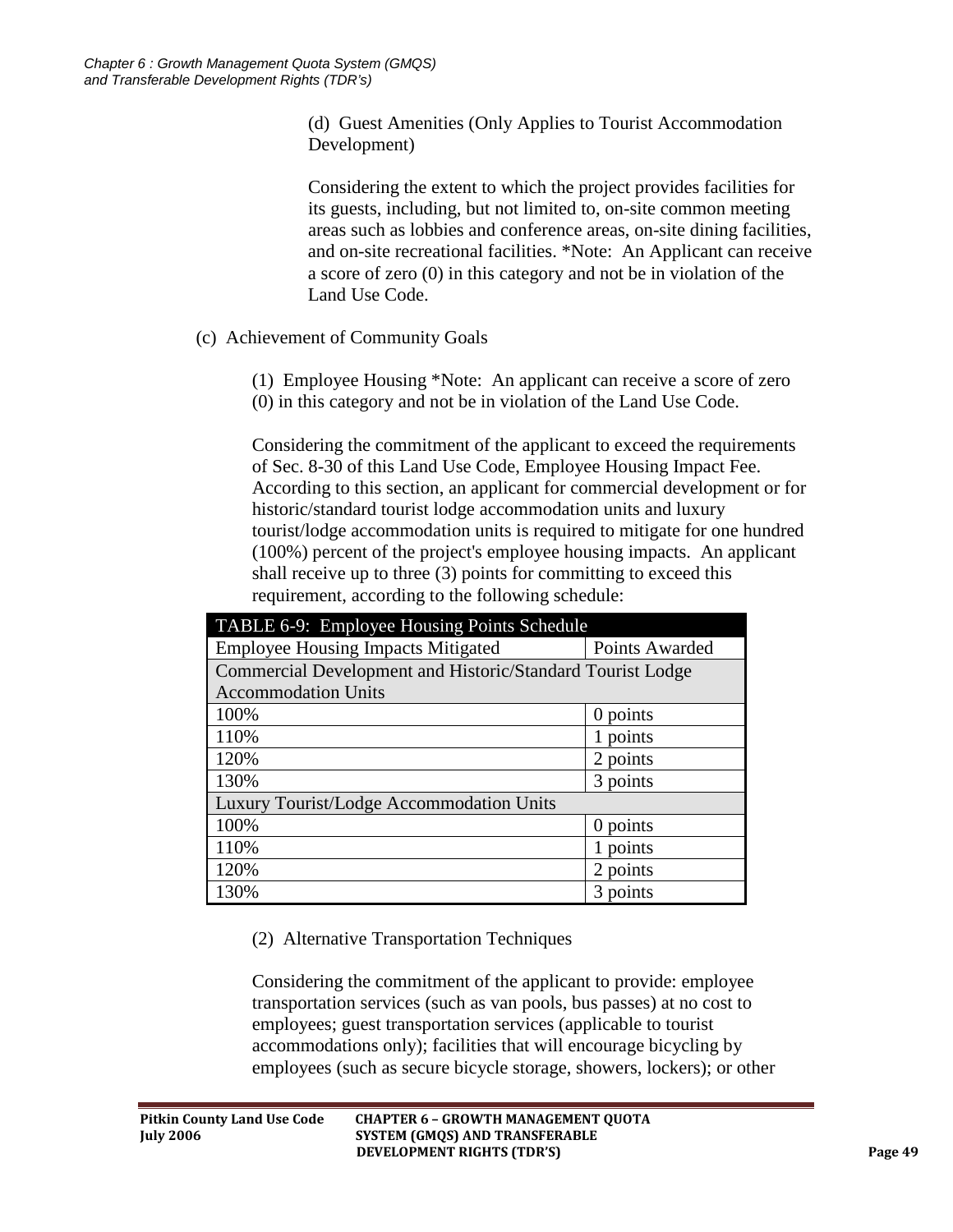alternative transportation solutions that the Planning and Zoning Commission finds to be consistent with the intent of this scoring category. Points shall be awarded according to the following schedule:

> (a) Zero (0) means the applicant does not propose to employ alternative transportation techniques as part of the project.

(b) One (1) means the applicant proposes to employ alternative transportation techniques as part of the project, the extent and type of which are determined to be standard for a project of its size and type. \*Note: An Applicant can receive a score of zero (0) in this category and not be in violation of the Land Use Code.

(c) Two (2) means the applicant proposes to employ alternative transportation techniques as part of the project, the extent or the type of which are determined to be exceptional for a project of its size and type.

| TABLE 6-10: Commercial GMQS Scoring System             |           |                |                |
|--------------------------------------------------------|-----------|----------------|----------------|
| Criteria                                               | Points    | Multiplier     | Potential      |
|                                                        | Available |                | Score          |
| (a) Availability of Facilities                         |           |                |                |
| (1) Storm Drainage                                     | $0 - 2$   | 1              | $\overline{2}$ |
| (2) Fire Protection                                    | $0 - 2$   |                | $\overline{2}$ |
| (3) Road System                                        | $0 - 2$   | 1              | $\overline{2}$ |
| (4) Transit/Trails                                     | $0 - 2$   | $\overline{2}$ | 4              |
| (b) Quality of Design                                  |           |                |                |
| (1) Site Design                                        | $0 - 2$   | $\overline{2}$ | $\overline{A}$ |
| (2) Parking and Circulation                            | $0 - 2$   | $\overline{2}$ | 4              |
| (3) Visual Impacts                                     | $0 - 2$   | $\overline{2}$ | 4              |
| (c) Achievement of Community Goals                     |           |                |                |
| (1) Affordable Housing                                 | $0 - 3$   | $\overline{2}$ | 6              |
| (2) Alternative Transportation Modes                   | $0 - 2$   | $\overline{2}$ | 4              |
| <b>Total Points Available</b>                          |           |                | 32 points      |
| Minimum Threshold to Obtain an Allocation<br>24 points |           |                |                |

| TABLE 6-11: Tourist Accommodations GMQS Scoring System |           |            |           |
|--------------------------------------------------------|-----------|------------|-----------|
| Criteria                                               | Points    | Multiplier | Potential |
|                                                        | Available |            | Score     |
| (a) Impacts on Public and Private Facilities           |           |            |           |
| (1) Storm Drainage                                     | $0 - 2$   |            |           |
| (2) Fire Protection                                    | $0 - 2$   |            |           |
| (3) Road System                                        | $0 - 2$   |            |           |
| (4) Transit/Trails                                     | $0 - 2$   |            |           |
| (b) Quality of Design                                  |           |            |           |

**Pitkin County Land Use Code CHAPTER 6 – GROWTH MANAGEMENT QUOTA SYSTEM (GMQS) AND TRANSFERABLE DEVELOPMENT RIGHTS (TDR'S) Page 50**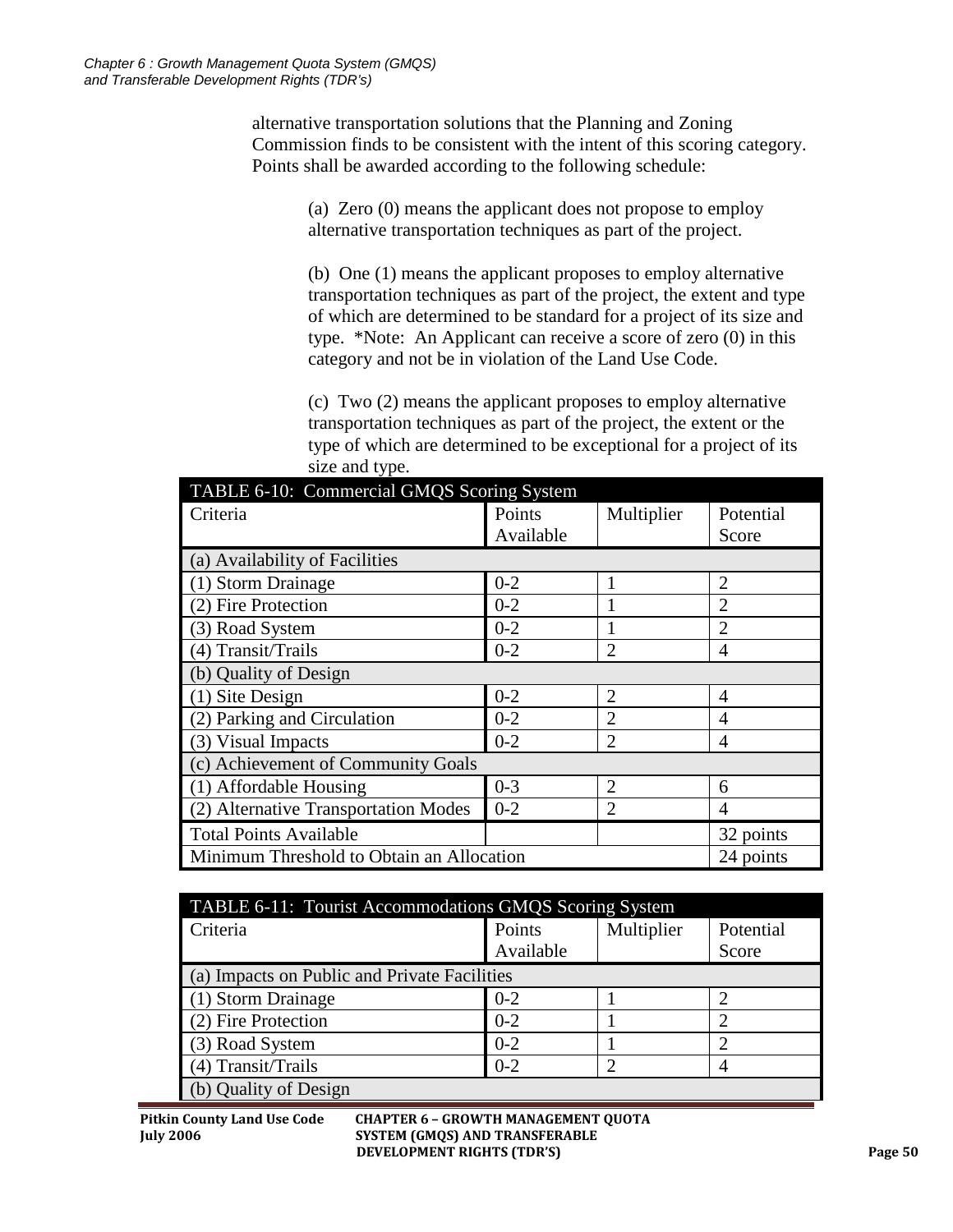| TABLE 6-11: Tourist Accommodations GMQS Scoring System |           |                |                |
|--------------------------------------------------------|-----------|----------------|----------------|
| Criteria                                               | Points    | Multiplier     | Potential      |
|                                                        | Available |                | Score          |
| (1) Site Design                                        | $0 - 2$   |                | 2              |
| (2) Parking and Circulation                            | $0 - 2$   | $\overline{2}$ | 4              |
| (3) Visual Impacts                                     | $0 - 2$   | $\overline{2}$ | 4              |
| (4) Guest Amenities                                    | $0 - 2$   |                | $\overline{2}$ |
| (c) Achievement of Community Goals                     |           |                |                |
| (1) Affordable Housing                                 | $0 - 3$   | $\mathcal{D}$  | 6              |
| (2) Alternative Transportation Modes                   | $0 - 2$   | 2              | 4              |
| <b>Total Points Available</b>                          |           |                | 34 points      |
| Minimum Threshold to Obtain an Allocation<br>26 points |           |                |                |

## *(Code revised (all sections)by Ord. 014-d-2006, 07-05-0; § 6-50-20 (part) amended by [Ord. 021-0, 07-24-07;](http://pitkincounty.com/DocumentCenter/View/8248) [Ord. 023-07, 08-28-07,](http://pitkincounty.com/DocumentCenter/View/8249) [Ord.](http://pitkincounty.com/DocumentCenter/View/8261) [019-09, 06-24-09\)](http://pitkincounty.com/DocumentCenter/View/8261); [Ord. 019-20, 05-](https://pitkincounty.com/DocumentCenter/View/26283/boccord0192020) [23-2020](https://pitkincounty.com/DocumentCenter/View/26283/boccord0192020)*

## <span id="page-50-0"></span>**6-70: TRANSFERABLE DEVELOPMENT RIGHTS SYSTEM**

#### <span id="page-50-1"></span>**6-70-10: GENERAL**

The Transferable Development Rights (TDR) System is used to move development rights from defined "Sending Sites" to other defined "Receiving Sites" through private market purchase and sale transactions, pursuant to the standards in this section. The TDR system is summarized in Table 6-12. Procedures for the issuance of Certificates of Transferable Development Rights, and for the use of Transferable Development Rights pursuant to this Land Use Code, are set forth in Table 2-1.

## <span id="page-50-2"></span>**6-70-20: SENDING AND RECEIVING SITES**

(a) Sending Sites

In addition to all other uses available, the following types of land shall have the right to sever development rights, and to transfer those development rights to other areas pursuant to this section.

(1) Preservation Sites

Lots or parcels, or portions of lots or parcel, in the RR, TR-1, TR-2 zone districts that have not previously used TDRs to remove development potential, and subject to the limitations shown in Table 6-12.

(2) Conservation Development PUD (CD-PUD)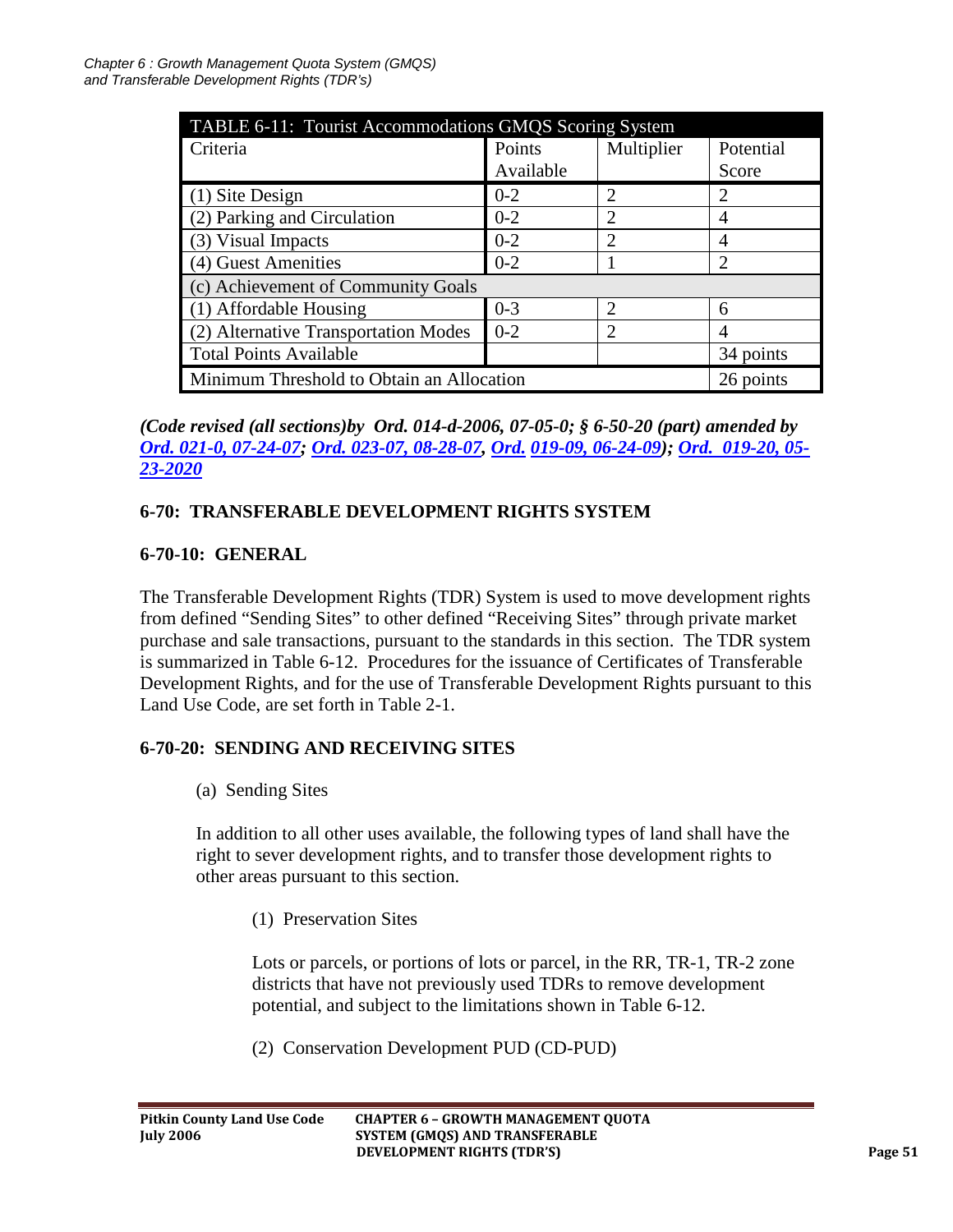Lands within the Conservation Development PUD (CD-PUD) zone district that are not developed pursuant to the Residential Development or Commercial Agricultural Development Options.

(3) Constrained Sites.

Legally created lots or parcels that have been identified as Constrained Sites because the lot or parcel is undevelopable or severely restricted pursuant to the Land Use Code, as determined in the discretion of the Board of County Commissioners.

(4) Visually Constrained Sites

Legally created lots or parcels that have been identified as Visually Constrained Sites because development would severely impact or destroy a scenic public view plane, as determined in the discretion of the Board of County Commissioners.

(5) Limited Development Conservation Parcels

Conservation parcels on which limited development is proposed pursuant to Sec. 6-70-40(a)(9); on which a conservation easement for limited development has been executed and recorded; and which have received special review approval from the Board of County Commissioners to sever transferable development rights.

(6) Properties Designated to Pitkin County Historic Register

Properties that have received approval from the Board of County Commissioners to sever development rights (TDRs) in conjunction with designation to the Pitkin County Historic Register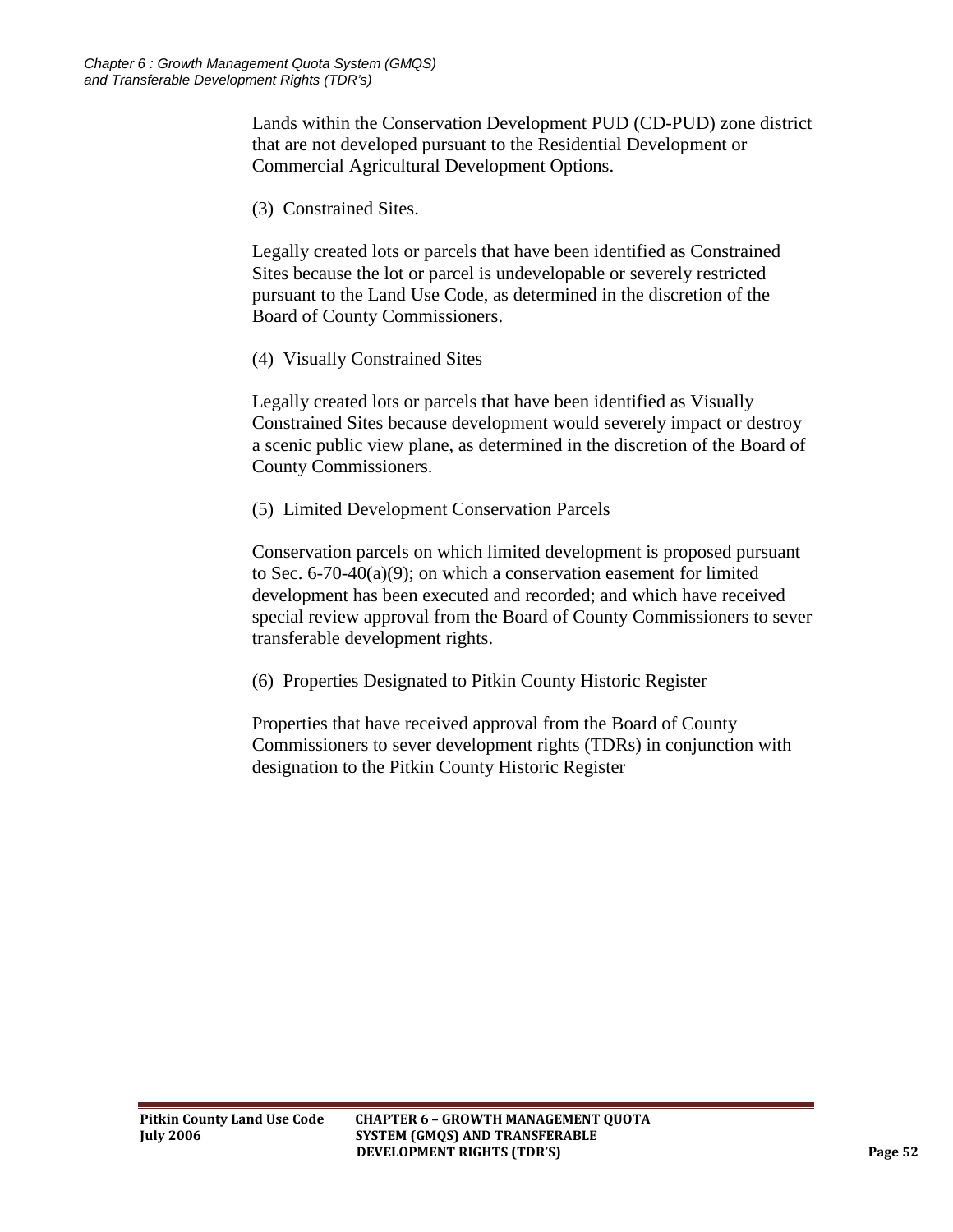| TABLE 6-11: Tourist Accommodations GMQS Scoring System |           |                |                |
|--------------------------------------------------------|-----------|----------------|----------------|
| Criteria                                               | Points    | Multiplier     | Potential      |
|                                                        | Available |                | Score          |
| (a) Impacts on Public and Private Facilities           |           |                |                |
| (1) Storm Drainage                                     | $0 - 2$   |                | $\overline{2}$ |
| (2) Fire Protection                                    | $0 - 2$   |                | $\overline{2}$ |
| (3) Road System                                        | $0 - 2$   |                | $\overline{2}$ |
| (4) Transit/Trails                                     | $0 - 2$   | $\overline{2}$ | 4              |
| (b) Quality of Design                                  |           |                |                |
| $(1)$ Site Design                                      | $0 - 2$   | $\overline{2}$ | $\overline{2}$ |
| (2) Parking and Circulation                            | $0 - 2$   | $\overline{2}$ | 4              |
| (3) Visual Impacts                                     | $0 - 2$   | $\overline{2}$ | 4              |
| (4) Guest Amenities                                    | $0 - 2$   |                | $\overline{2}$ |
| (c) Achievement of Community Goals                     |           |                |                |
| (1) Affordable Housing                                 | $0 - 3$   | $\overline{2}$ | 6              |
| (2) Alternative Transportation Modes                   | $0 - 2$   | $\overline{2}$ | 4              |
| <b>Total Points Available</b>                          |           |                | 34 points      |
| Minimum Threshold to Obtain an Allocation<br>26 points |           |                |                |

*(Code revised (all sections)by Ord. 014-d-2006, 07-05-0; § 6-50-20 (part) amended by [Ord. 021-0, 07-24-07;](http://pitkincounty.com/DocumentCenter/View/8248) [Ord. 023-07, 08-28-07,](http://pitkincounty.com/DocumentCenter/View/8249) [019-09, 06-24-09\)](http://pitkincounty.com/DocumentCenter/View/8261)*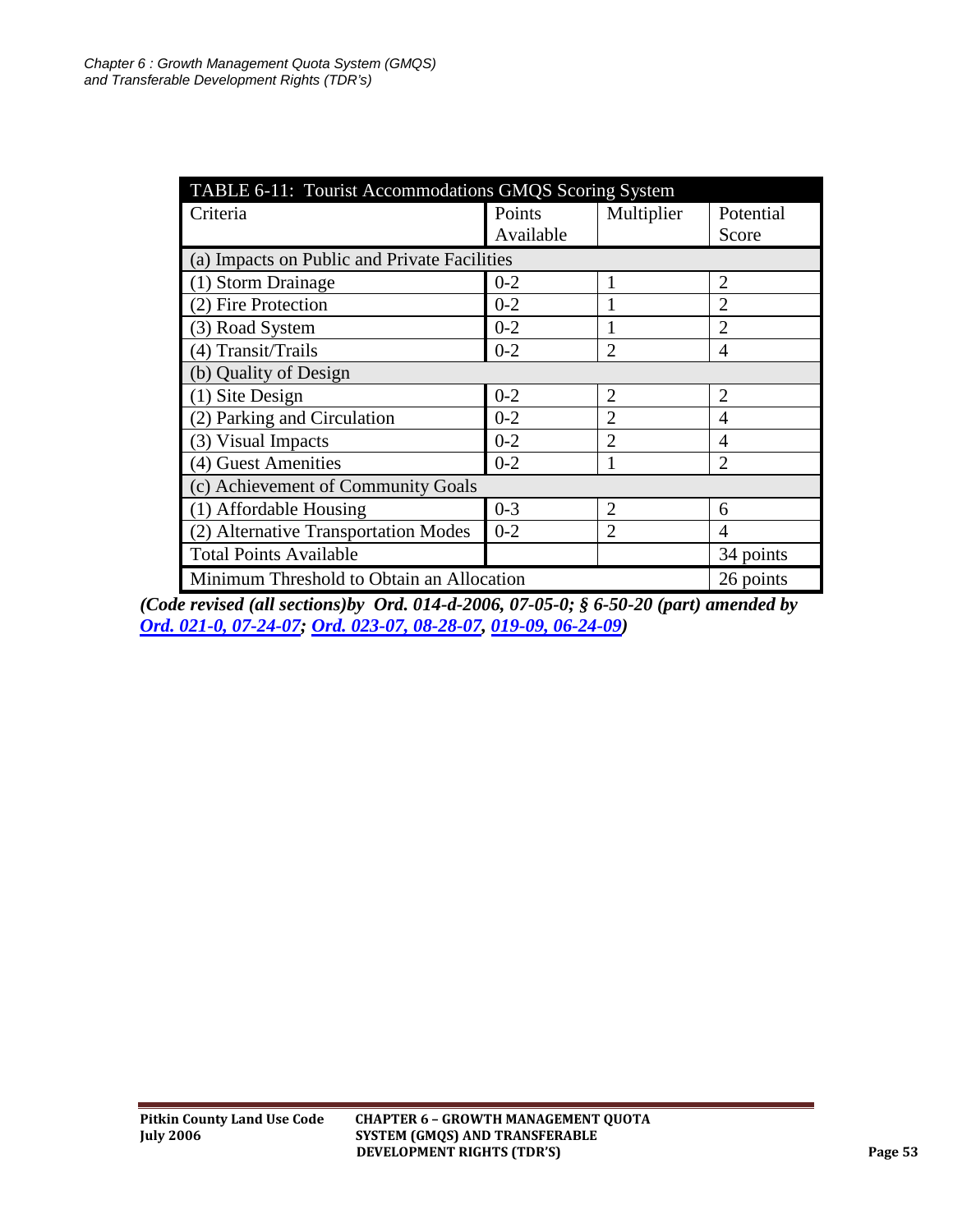**This page left blank intentionally**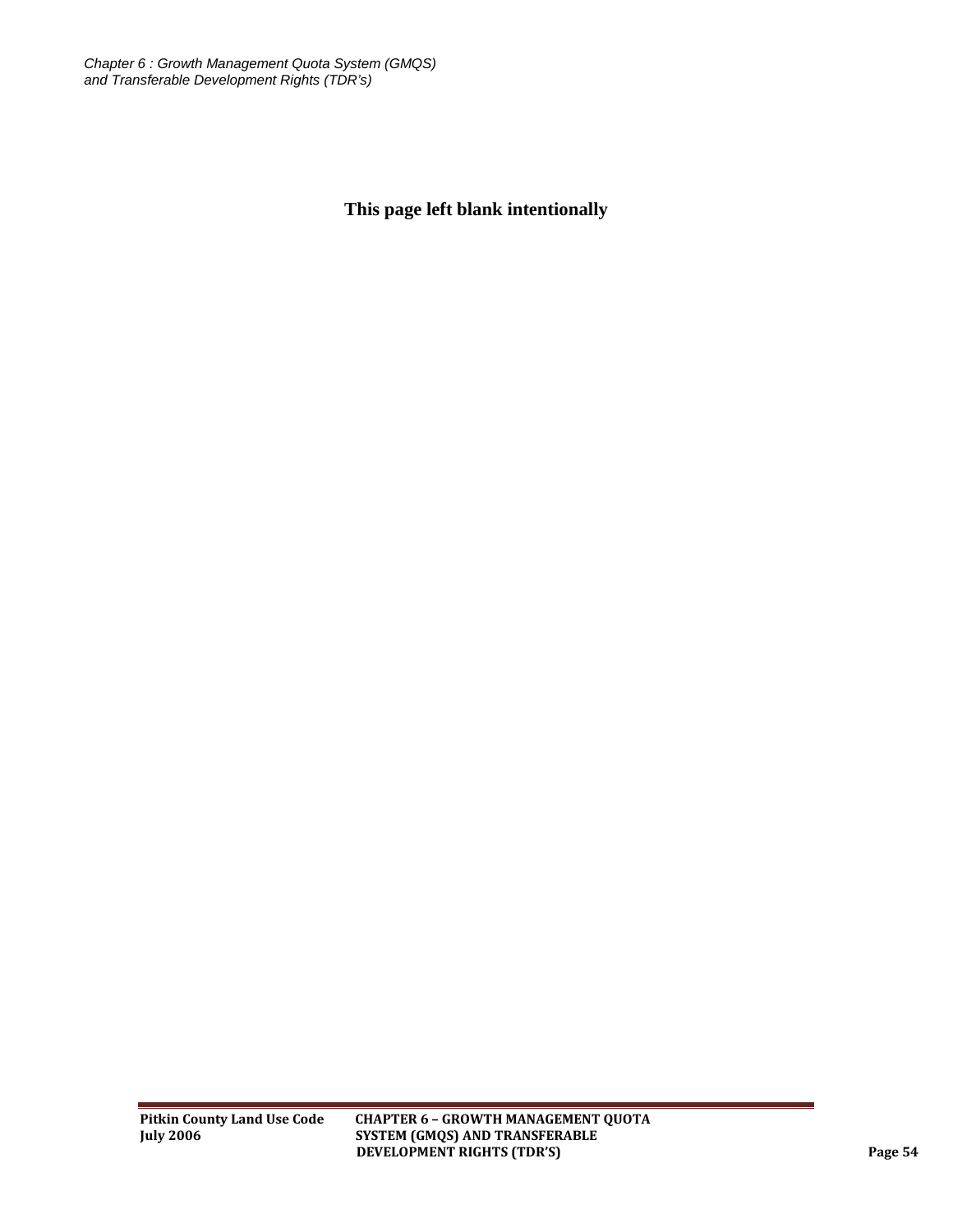| TABLE 6-12: TDR Table                                                                                                                                                                             |                                                                                                                    |                                                                                                                                                                                                                                                                                            |
|---------------------------------------------------------------------------------------------------------------------------------------------------------------------------------------------------|--------------------------------------------------------------------------------------------------------------------|--------------------------------------------------------------------------------------------------------------------------------------------------------------------------------------------------------------------------------------------------------------------------------------------|
|                                                                                                                                                                                                   |                                                                                                                    |                                                                                                                                                                                                                                                                                            |
|                                                                                                                                                                                                   |                                                                                                                    |                                                                                                                                                                                                                                                                                            |
| ZONE DISTRICT                                                                                                                                                                                     | <b>CAN A PROPERTY IN</b><br><b>THIS ZONE</b><br><b>DISTRICT OR</b><br><b>DESIGNATION BE A</b><br>TDR SENDING SITE? | CAN A PROPERTY IN THIS ZONE DISTRICT BE A<br>TDR RECEIVING SITE?<br>IF YES, CAN IT BE USED TO INCREASE HOUSE<br>SIZE AND/OR TO CREATE A NEW DEVELOPMENT<br>RIGHT?                                                                                                                          |
| R/R                                                                                                                                                                                               | YES*                                                                                                               | N <sub>O</sub>                                                                                                                                                                                                                                                                             |
| $\overline{\text{RS}}$ -160                                                                                                                                                                       | $NO**$                                                                                                             | N <sub>O</sub>                                                                                                                                                                                                                                                                             |
| <b>RS-35</b>                                                                                                                                                                                      | $NO**$                                                                                                             | YES - to increase house size to max permitted                                                                                                                                                                                                                                              |
| $TR-1$                                                                                                                                                                                            | YES*                                                                                                               | N <sub>O</sub>                                                                                                                                                                                                                                                                             |
| $TR-2$                                                                                                                                                                                            | YES*                                                                                                               | $YES - to increase house size up to 3,500 sq. ft., but only$<br>with TDRs from a sending site within the TR-2 zone<br>district                                                                                                                                                             |
| AR-10, RS-20, RS-30                                                                                                                                                                               | $\overline{NO^{**}}$                                                                                               | YES - to increase house size to max permitted;<br>YES - to create a new development right (in the Aspen<br>UGB only)                                                                                                                                                                       |
| $AR-2$                                                                                                                                                                                            | N <sub>O</sub>                                                                                                     | YES - to increase house size to max permitted;<br>YES - to create a new development right (in the Aspen<br>UGB only)                                                                                                                                                                       |
| R-6, R-15, R-30                                                                                                                                                                                   | N <sub>O</sub>                                                                                                     | YES - to increase house size to max permitted;<br>YES - to create a new development right (in the Aspen<br>UGB only)                                                                                                                                                                       |
| $R-15A$                                                                                                                                                                                           | NO                                                                                                                 | YES - to increase house size to max permitted                                                                                                                                                                                                                                              |
| <b>LIR</b>                                                                                                                                                                                        | NO                                                                                                                 | YES - to increase house size to max permitted ONLY as<br>part of a Cluster Option Development                                                                                                                                                                                              |
| CD-PUD                                                                                                                                                                                            | <b>YES</b>                                                                                                         | YES - to increase total gross square footage of all<br>structures to max permitted (in compliance with BOCC-<br>adopted Caucus floor area limitations, where such<br>limitations exist) ONLY as part of the Residential<br>Development Option and only with TDRs from within the<br>CD-PUD |
| RS-G, MHP, AH, AH-PUD,<br>B-1, B-2, VC, P-I, T, SKI-<br>REC, VR, I, PUB, AC/REC-2                                                                                                                 | N <sub>O</sub>                                                                                                     | N <sub>O</sub>                                                                                                                                                                                                                                                                             |
| Lots/Parcels in any Zone<br>District Other than RR, TR-1,<br>TR-2, VR, VC, SKI-REC,<br>MHP, AH, AH-PUD, RS-G,<br>B-1, B-2, P-I, T, PUB, I, U,<br>AC/REC-2 Determined to be<br>"Constrained Sites" | <b>YES</b>                                                                                                         | NOT APPLICABLE                                                                                                                                                                                                                                                                             |

NOTES: In zone districts without FAR limits (RS-35, RS-30, RS-20, and AR-10) where TDRs are available to increase house size, the maximum size of the house after use of the TDRs shall be the maximum size shown in Table 5-1, which is based on Comprehensive Plan for different areas.

In zone districts with FAR limits (AR-2, R-30, R-15, R-15A, R-6, and VR) where TDRs are available to increase house size, the maximum allowable floor area of the house shall be limited by the applicable FAR, as shown in Table 5-1.

1. TDRs may not be used to exceed the maximum allowable floor area, but may be used to attain the final maximum gross floor area

\*Except where parcel is less than 1 acre and does not comply with the criteria specified in Sec. 6-70-40(a)(6). \*\*Except where parcel is designated as a Limited Development Conservation Parcel by Special Review

(*Code revised (all sections by Ord. No. 14-D, 2006, 07-05-06; Table 6-12 amended (part) by [Ord. 38-06, 12-06-06\)](http://pitkincounty.com/DocumentCenter/View/8288)*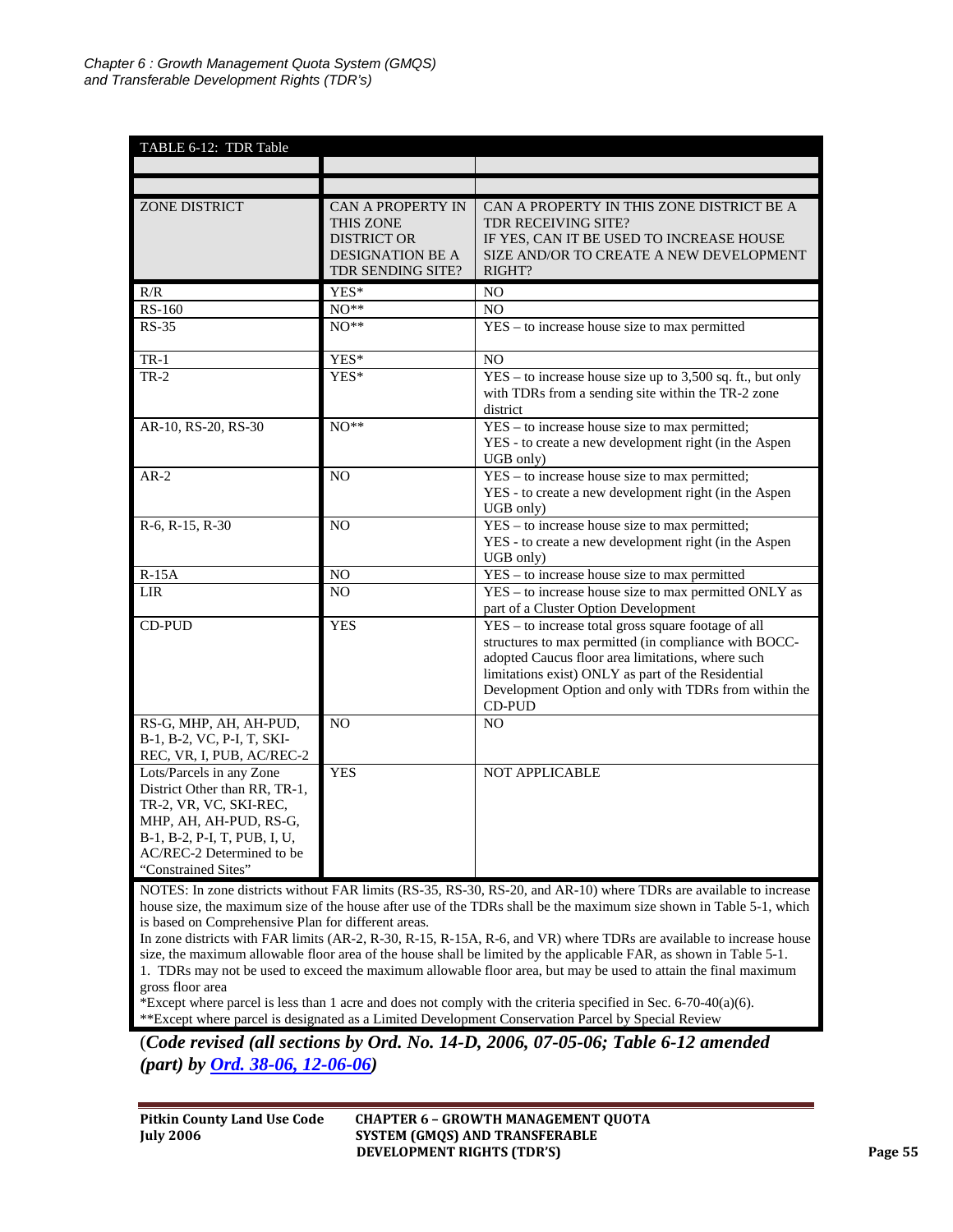#### (b) Receiving Sites

In addition to all other uses available in the underlying zone, the following types of sites may receive development rights that have been severed from other properties and transferred pursuant to this section:

(1) Lots or Parcels without Development Rights in the Aspen Urban Growth Boundary

TDRs may be used to create a new development right for a single family dwelling on a legally created lot or parcel within the Aspen urban Growth Boundary that does not currently have a development right to build a single family dwelling and/or accessory structures with a combined floor area of up to the base maximum size permitted by Table 5-1.

(2) Lots or Parcels Where a House Larger than the Base Floor Area Is Desired

Where the owner of a lot or parcel in the RS-35, RS-30, RS-20, AR-10, AR-2, R-30, R-15, R-15A or R-6 zone districts desires to build larger than the base maximum floor area permissible under Table 5-1, TDR's may be used to increase the permitted floor area up to the final maximum floor area specified in Table 5-1 may be subject to special review approval, if required in Sec. 6-30-50(b), and shall be reviewed through the Site Plan process.

*(Code revised (all sections by Ord. 014-D-2006; § 6-70-20 amended (part) by [Ord. 038-](http://pitkincounty.com/DocumentCenter/View/8288) [06, 12-06-06;](http://pitkincounty.com/DocumentCenter/View/8288) [Ord. 021-07, 07-24-07,](http://pitkincounty.com/DocumentCenter/View/8248) [Ord. 024-09, 10-28-09\)](http://pitkincounty.com/DocumentCenter/View/8259)*

## <span id="page-55-0"></span>**6-70-30: NUMBER OF TDRS CREATED AND REQUIRED**

(a) Sending Sites

This section describes how the number of TDRs available to be severed from Sending Sites is calculated. If the Sending Site contains an existing dwelling unit or other primary structure, the total acreage available for calculation of available TDRs under subsections (1) through (3) below shall be reduced by the minimum lot size for a lot in that zone district. The remainder of the lot or parcel does not need to be divided into individual lots or parcels, through subdivision, lot split, or subdivision exemption, as a pre-requisite to severance and transfer.

(1) RR and TR-1 Zone Districts

In the RR and TR-1 zone districts, one TDR may be severed and sold for every thirty-five (35) acres of each Sending Site, provided that fractions of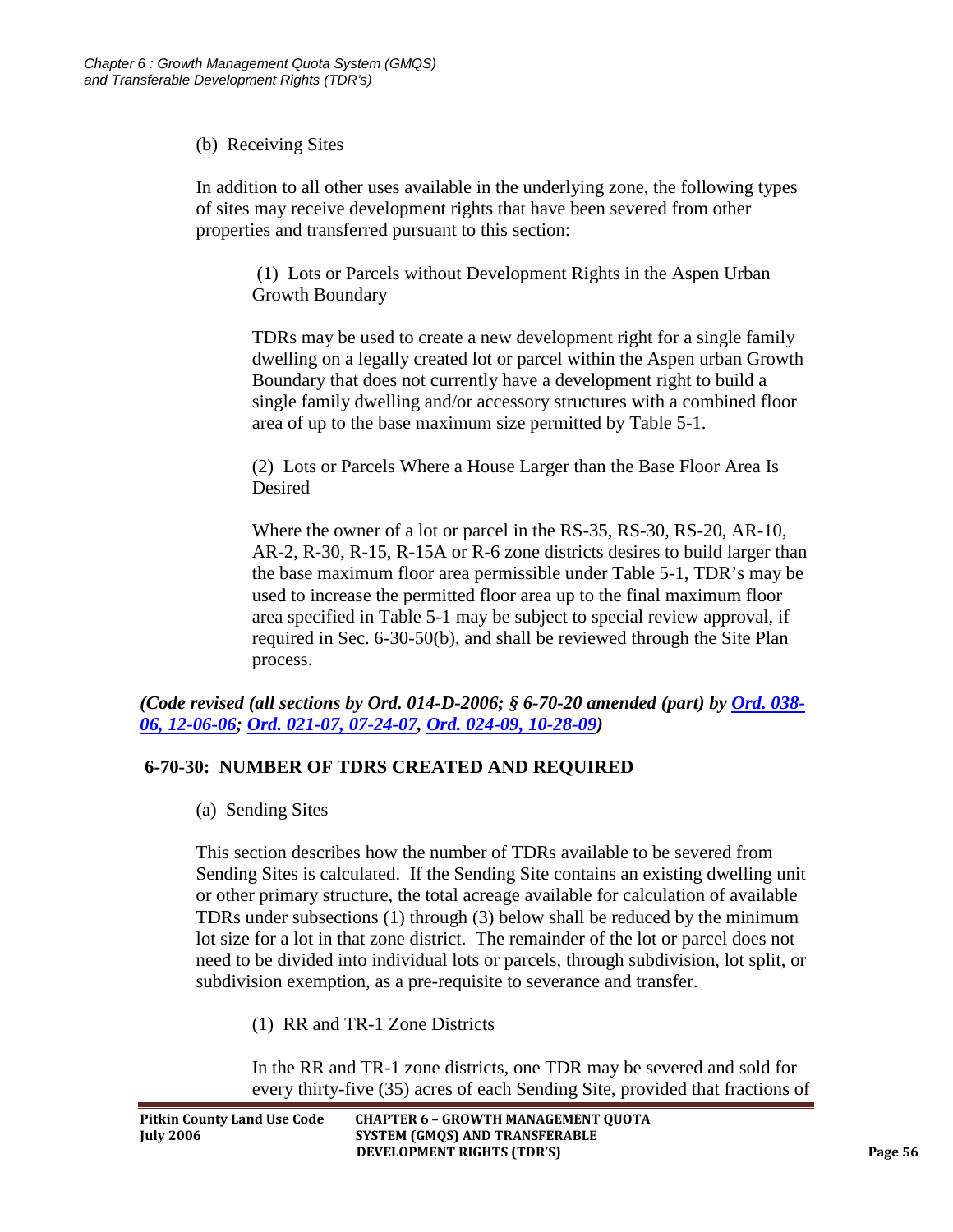TDRs shall not be considered. A legally created lot or parcel less than thirty-five (35) acres in size may sever and sell one (1) TDR. The transfer of less than one (1) TDR, or any fractional interest of less than a whole number, is prohibited. The following chart illustrates the number of TDRs by size of the Sending Site:

| TABLE 6-13: TDRs Available By Acreage |                |  |
|---------------------------------------|----------------|--|
| Acreage of Preservation Site          | Number of TDRs |  |
| 35 acres or less                      | 1 TDR          |  |
| 60 acres                              | 1 TDR          |  |
| 70 acres                              | 2 TDRs         |  |
| 90 acres                              | 2 TDRs         |  |
| 135 acres                             | 3 TDRs         |  |
| 140 acres                             | 4 TDRs         |  |

#### (2) TR-2 Zone District

TDRs may be severed and sold from lands within the TR-2 zone district at the rate of one (1) TDR per ten (10) acres for properties as they were configured as of January 26th, 2005. A legally created lot or parcel less than ten (10) acres in size may sever and sell one (1) TDR. The transfer of less than one (1) TDR, or any fractional interest of less than a whole number, is prohibited.

#### (3) CD-PUD Zone district

TDRs may be severed and sold from lands within the CD-PUD zone district at the rate of one (1) TDR per thirty-five (35) acres, excluding the first one hundred sixty (160) acres that are developed pursuant to the standards for the Residential Development or Commercial Agricultural Development Options.

(4) Constrained Sites

The Board may allow one (1) or more development rights to be severed and transferred from a site, provided the site meets the criteria for Constrained Sites in Sec. 6-70-40(a)(7).

(5) Visually Constrained Sites

The Board may allow one (1) development right to be severed and transferred from a site, provided the site meets the criteria for Visually Constrained Sites in Sec. 6-70-40(a)(8).

(6) Limited Development Conservation Parcels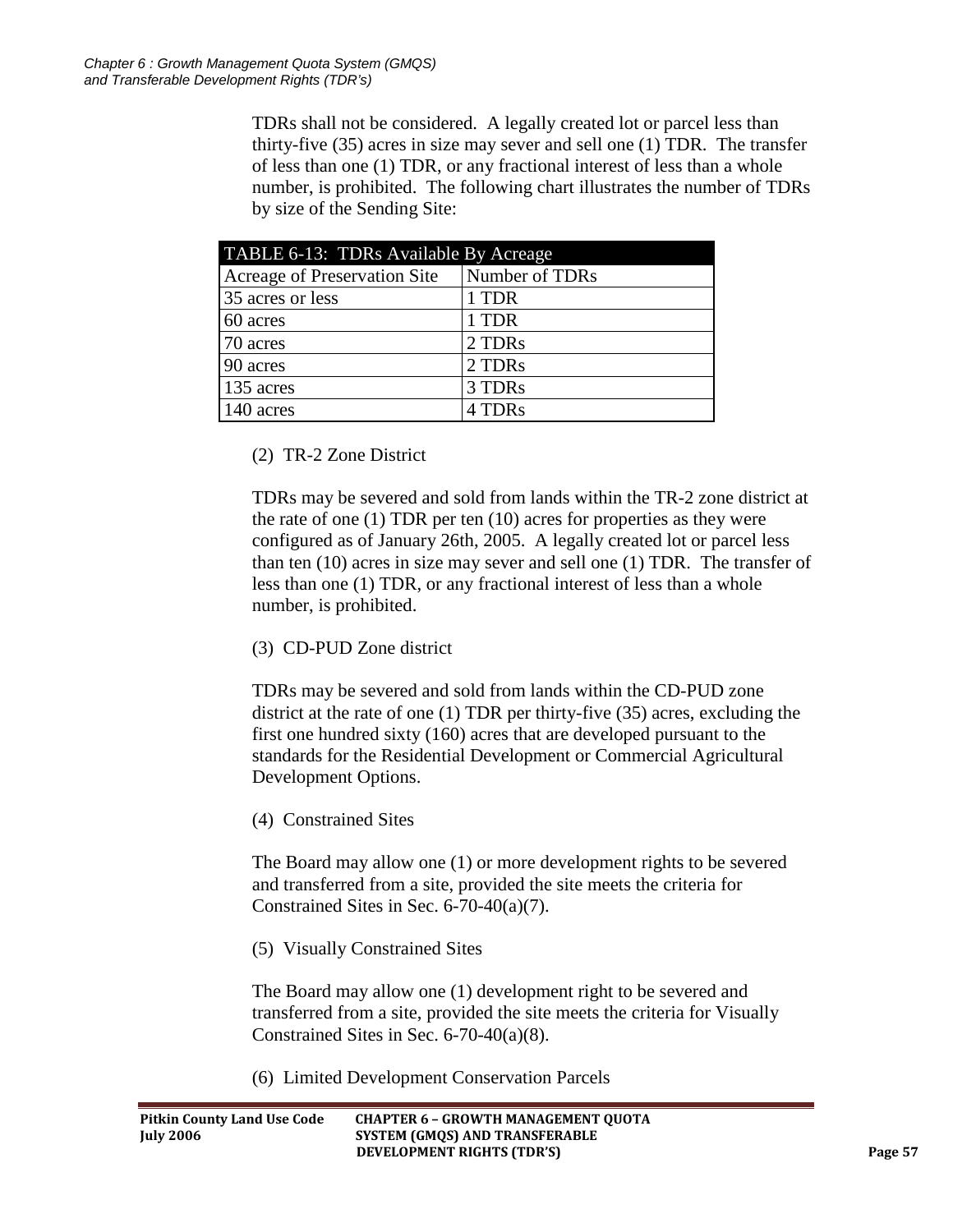Provided the site meets the criteria for Limited Development Conservation Parcels in Sec. 6-70-40(a)(9), TDRs may be severed and sold at the rate of one (1) TDR per thirty-five (35) acres. In calculating parcel size for purposes of determining number of potential TDRs, seventy (70) acres shall be deducted for each legal dwelling unit that exists on the property. If no dwelling units exist on the property, and the property was legally created before June 12, 1978, the entire parcel acreage can be used for purposes of determining number of potential TDRs.

(b) Receiving Sites

(1) When used to increase house size, one (1) TDR Certificate shall allow the purchaser in an approved Receiving Site to expand the base floor area by up to two thousand five hundred (2,500) square feet of floor area. A portion of the two thousand five hundred (2,500) square feet of floor area associated with one (1) TDR may be reserved for future development on the same site exempt from GMQS.

(2) When used to create a new development right on an approved Receiving Site where a development right does not exist, one (1) TDR Certificate shall permit the purchaser to a create a development right of up to two thousand five hundred (2,500) square feet of floor area.

## *(Code revised (all sections by Ord. 014-D-2006; § 6-70-30 amended (part) by [Ord. 038-](http://pitkincounty.com/DocumentCenter/View/8288) [06, 12-06-06;](http://pitkincounty.com/DocumentCenter/View/8288) [Ord. 021-07, 07-24-07\)](http://pitkincounty.com/DocumentCenter/View/8248)*

# <span id="page-57-0"></span>**6-70-40: CRITERIA FOR TDR TRANSFERS**

- (a) Criteria for Sending Sites
	- (1) Legally Created Lot or Parcel

A Sending Site shall be a legally created Lot or Parcel.

(2) Eligible Sending Sites

Eligible Sending Sites are specified in Sec. 6-70-20(a). TDRs may be severed and sold from Eligible Sending Sites if the land is subject to a conservation easement granted to Pitkin County in a form approved by the County after the 5th of July, 2006 but before the TDRs have been certified provided the conservation easement specifically reserves the right to certify TDRs. The County, in its discretion, may refuse acceptance of the conservation easement. If the landowner seeking a TDR claims State or Federal Tax benefits for the conservation easement, the landowner must declare any TDRs reserved as an amount received for a bargain sale at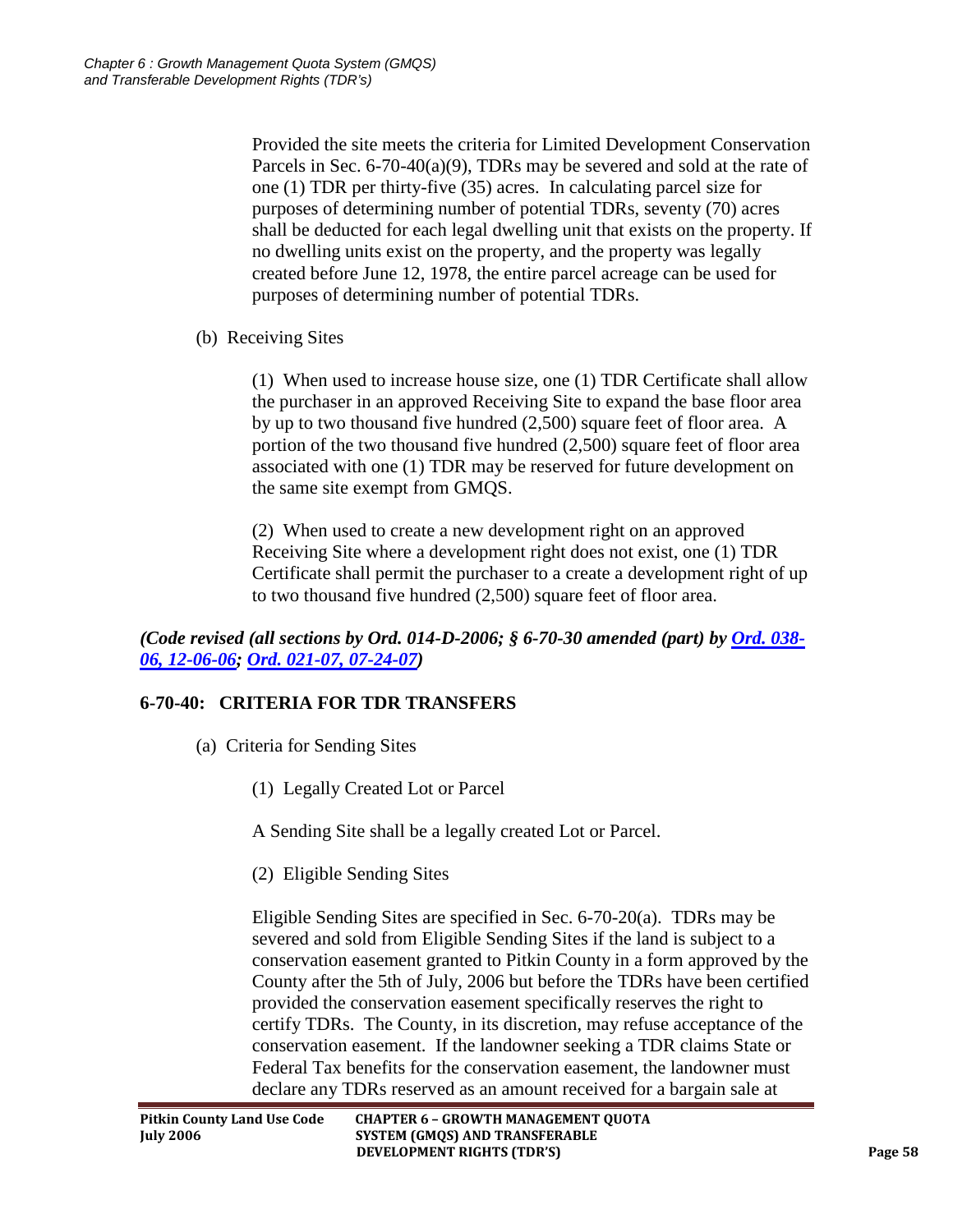their appraised value on IRS Form 8283 signed by the appraiser and acknowledged by the County. TDRs reserved in a conservation easement may not be certified until the County duly executes a restrictive covenant on the property, and takes other action as may be necessary to rezone the property or to designate it as a constrained lot in order to designate the property as a TDR sending site.

(3) Aggregation of Acreage

The acreage of all contiguous parcels in common ownership shall be aggregated for purposes of calculating how many TDRs may be severed from the Sending Site.

(4) Restriction on Further Development

Upon severance of a TDR from a Sending Site, the owner of the Sending Site shall execute and record a restrictive covenant on the parcel that acknowledges that the development right has been severed from the parcel and that all further development, as that term is defined in Chapter 11, is prohibited. The form of the covenant shall be approved by the County Attorney, and shall address (a) what types of activities not involving structures or regular human occupancy may still be conducted upon the land following severance of the TDR, and (b) obligations regarding maintenance of the land (including weed control and fence maintenance) following severance of the TDR.

(5) Criteria for Retaining Structure in RR Zone District

Notwithstanding the severance of TDR(s) from a lot or parcel in the RR zone district, one (1) legally created structure up to one thousand (1,000) square feet in size may be retained, subject to special review approval and the following additional standards and criteria:

(a) The structure must pre-date the re-zoning of the parcel to the RR zone district;

(b) The structure must be on a parcel of at least thirty-five (35) acre parcel, or must be on a legally created separate parcel that is substandard in size. Subdivision shall not be permitted to create parcels less than thirty-five (35) acres in size;

(c) The structure must be deed restricted as Category or Resident-Occupied employee housing as specified by the Board of County Commissioners;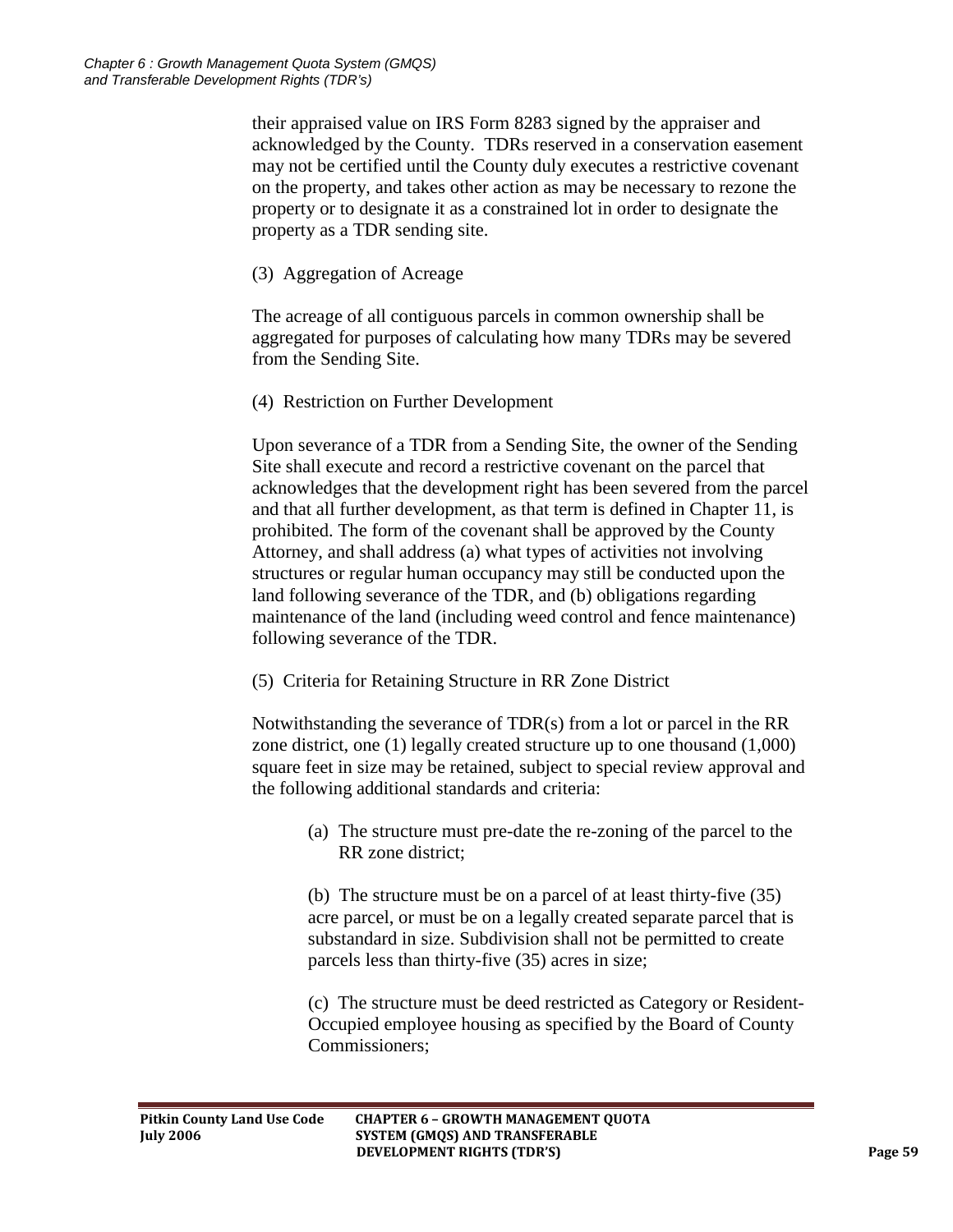(d) The preservation site must be restricted against all further development, as that term is defined in Chapter 11, in a form acceptable to the County Attorney;

(e) The structure may never be expanded, and may only be replaced with a structure of the same mass and bulk with no change to the existing footprint; and

(f) The structure may not be subdivided, separately conveyed or otherwise separated from the underlying preservation site.

(6) Criteria for Transfer of TDR From a Lot or Parcel Containing Less Than One Acre Within the RR, TR-1 or TR-2 Zone Districts

If an owner of a parcel of one (1) acre or less in the RR, TR-1 or TR-2 zone districts wishes to be granted a TDR, the following criteria must be met and an administrative approval granted pursuant to Sec. 2-30-20:

> (a) The applicant must provide the legal description and proof of ownership of the property and a site plan demonstrating that the following can be met:

> > (1) Required distances between the well location and the onsite wastewater treatment system can be satisfied pursuant to the Pitkin County Environmental Health and Natural Resources regulations;

> > (2) A onsite wastewater treatment system can be accommodated pursuant to the Pitkin County Environmental Health and Natural Resources regulations;

(3) A footprint of one thousand (1,000) square feet for a structure can be accommodated on the site without interference of subsections (1) and (2) above;

(4) Legal access to the site exists;

(5) Any site with a septic tank must have access for a septic pump truck.

(7) Criteria for Constrained Site TDRs

(a) The lot or parcel shall be located in a zone district other than the RR, TR-1, TR-2, VR, VC, SKI-REC, MHP, AH, AH-PUD, RS-G, B-1, B-2, P-I, T, PUB, I, U or AC/REC-2 zone districts, and shall be undevelopable or severely restricted pursuant to this Land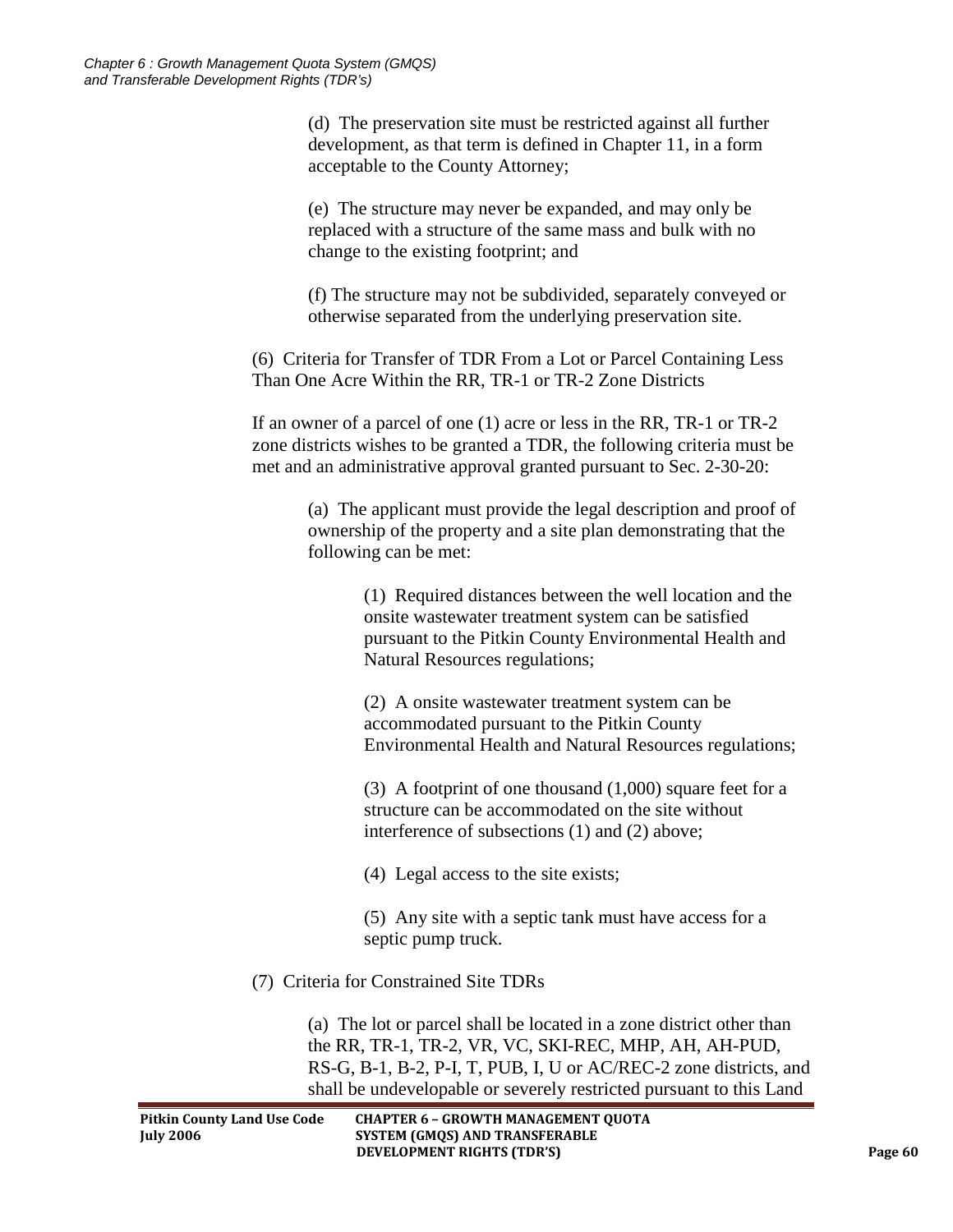Use Code. Both the availability of Constrained Site TDRs and the amount of TDRs to be awarded, if any, are discretionary with the Board, and shall be considered pursuant to Sec. 6-70-20(a)(3).

(b) The determination that a property is constrained pursuant to this section is merely a procedure to allow the Board to consider granting a TDR(s) at the request of a property owner, and shall not be considered a final decision as to the beneficial, productive, and/or economically viable uses that may be available to the property.

(8) Criteria for Visually Constrained Site TDRs

(a) The lot or parcel shall be located in a zone district other than the RR, TR-1, TR-2, VR, VC, SKI-REC, MHP, AH, AH-PUD, RS-G, B-1, B-2, P-I, T, PUB, I, U or AC/REC-2 zone district, and shall be determined by the Community Development Department to be visually constrained because development would severely impact or destroy a Scenic View Protection Area, and the Board of County Commissioners shall confirm that determination. The availability of a Visually Constrained Site TDR(s) is discretionary with the Board, and shall be considered pursuant to Sec. 6-70-  $20(a)(4)$ .

(b) The determination that property is visually constrained pursuant to this section is merely a procedure to allow the Board to consider granting one transferable development right at the request of a property owner, and shall not be considered a final decision as to the beneficial, productive, and/or economically viable uses that may be available to the property.

(9) Criteria for Limited Development Conservation Parcels TDRS

If a property owner wishes to sever TDRs from a parcel on which no further development is proposed (with the exception of development of one (1) deed restricted caretaker dwelling unit; and /or accessory agricultural buildings) the following criteria must be met in addition to the Special Review criteria in Sec. 2-30-30(h).

- (a) The parcel shall be located within the AR-10, RS-20,RS-30, RS-35 or RS-160 zone districts.
- (b) The parcel shall contain a minimum of 160 acres and be configured as it was on December 6, 2006. All residential and accessory structures (with the exception of agricultural buildings) must have existed on the subject property on or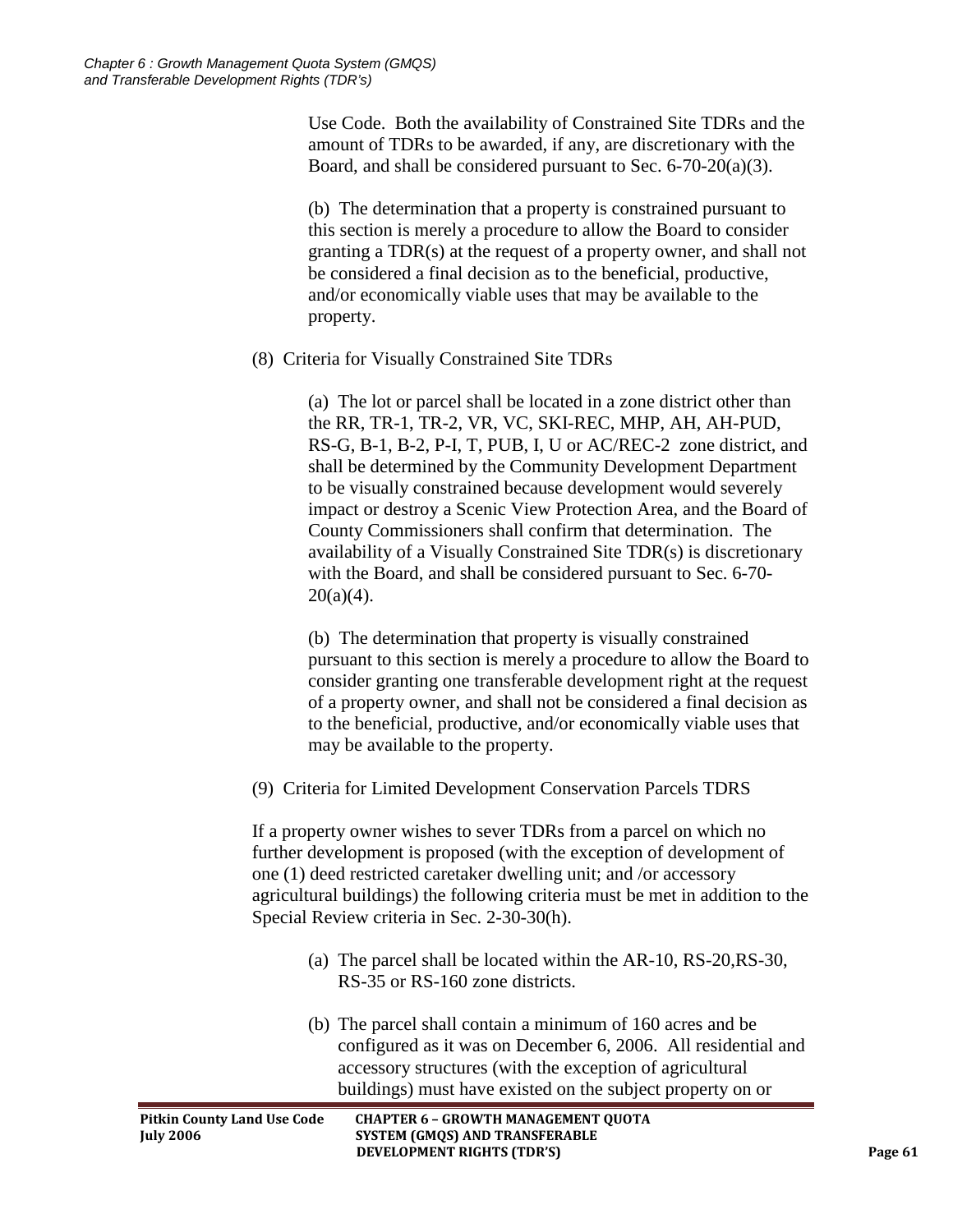before December 6, 2006. All adjacent parcels held in common ownership shall be included for review.

- (c) If there is no existing development on the property then no further development is allowed.
- (d) If there is existing development on the property, then further development shall be limited as follows:

(1) An activity envelope and site plan shall be established for all existing development on the property. The size and location of existing structures shall be documented on the site plan.

(2) One existing dwelling unit on the parcel may expand up to a maximum floor area of 5,750 square feet. (Floor area of accessory structures other than agricultural buildings, shall be included in the total floor area allowance of five thousand seven hundred fifty (5,750) square feet.) If a dwelling unit(s) of larger than five thousand seven hundred 50 (5,750) square feet exists, and/or if more than one legal dwelling unit exists on the parcel, then the parcel shall be subject to the replacement and/or non-conforming structure provisions of the Land Use Code.

(3) Agricultural buildings are exempt from floor area as provided in Sec. 5-20-70(j). The location of proposed agricultural buildings shall be established through the activity envelope and site plan process, unless they are determined to be exempt pursuant to Sec. 7-10-30.

(4) One deed-restricted caretaker dwelling unit of up to one thousand (1,000) square feet shall not count as floor area. Other accessory structures including garages, shall count as floor area. Below grade space shall count as floor area.

(5) Neither Growth Management allotments, nor growth management exemptions, including TDRs may be used on-site to increase floor area or to create a new development right(s).

(6) If a deed restricted dwelling unit does not already exist, development of one (1) deed restricted caretaker dwelling unit may be requested and reviewed concurrently with special review for severance of TDRs on the property, subject to the criteria in Secs. 4-30-50 (e) and 6-30-40 (c). The location of the proposed caretaker dwelling unit shall be established through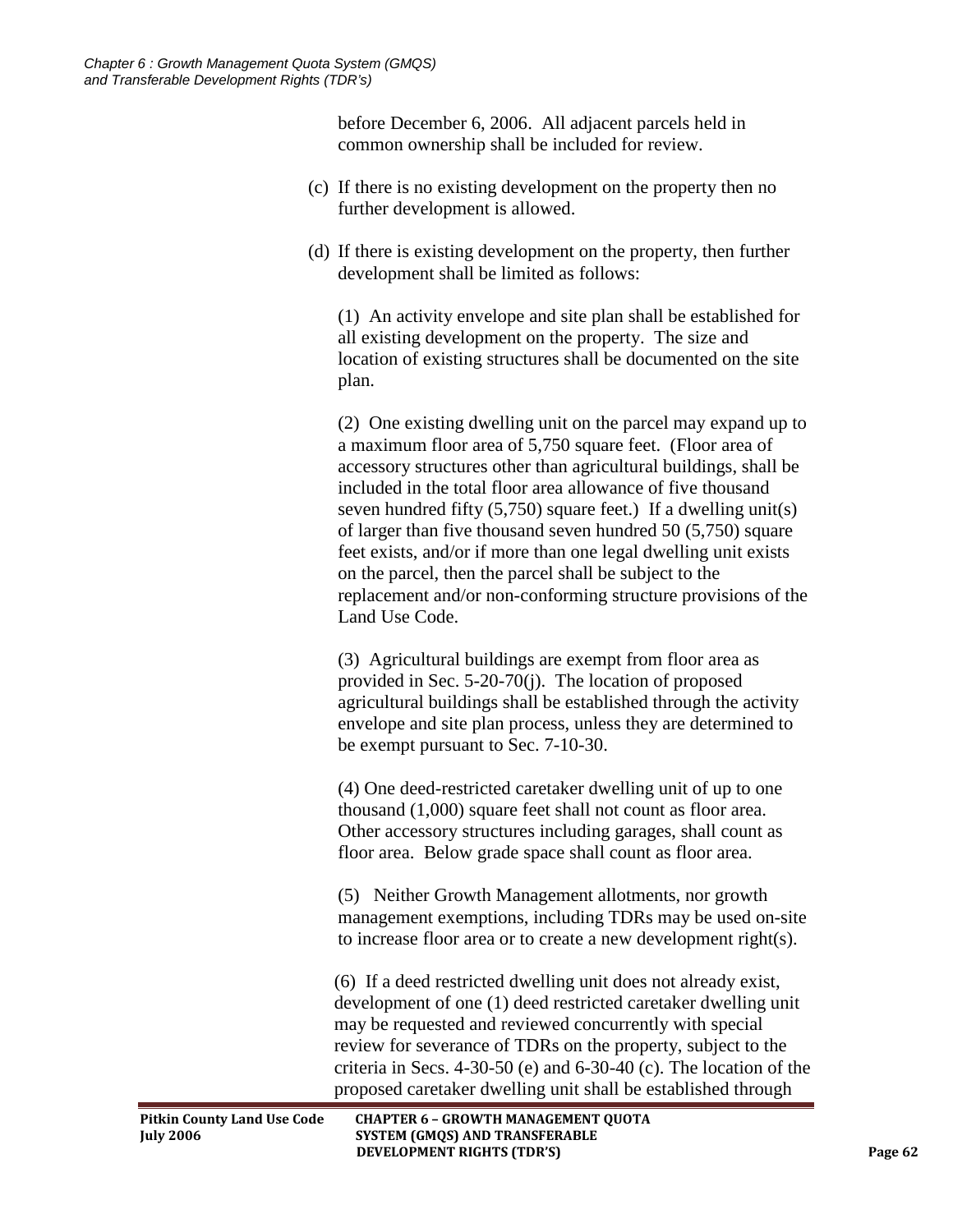the activity envelope and site plan process. Parcels shall not be eligible to apply for any other new Special Review Uses.

(e) A conservation easement prohibiting further development of the property must be approved by the County Attorney, executed and recorded prior to, or concurrent with issuance of TDR Certificates. The following two exceptions to the prohibition of further development may be made for properties with existing development.

> 1. Agricultural Buildings may be built to accommodate onsite agricultural operations subject the provisions of Sec.5-  $20-70(i)$  and/or

2. One (1) deed restricted caretaker dwelling unit may be built, if there is an existing principal dwelling unit on the property.

(f) TDRs may be severed from the property and transferred offsite to eligible receiver sites based on the following criteria:

> (1) The parcel size shall be based upon a survey depicting the property and adjacent parcels held in common ownership, both as configured on December 6, 2006.

(2) The number of TDRs awarded shall be based on one (1) TDR/thirty-five (35) acres.

(3) In calculating parcel size for purposes of determining the number the number of potential TDRs, seventy (70) acres shall be deducted for each legal dwelling unit that exists on the property. If no dwelling units exist on the property, and the property was legally created before June 12, 1978, and is not otherwise restricted against further development, the entire parcel acreage can be used for purposes of determining number of potential TDRs.

5. If the Applicant chooses to limit the floor area of the principal structure on the property in perpetuity to a maximum of 3,250 square feet then one (1) TDR may be awarded for the 2,500 square foot reduction in the floor area from five thousand seven hundred fifty (5,750) square feet of floor area.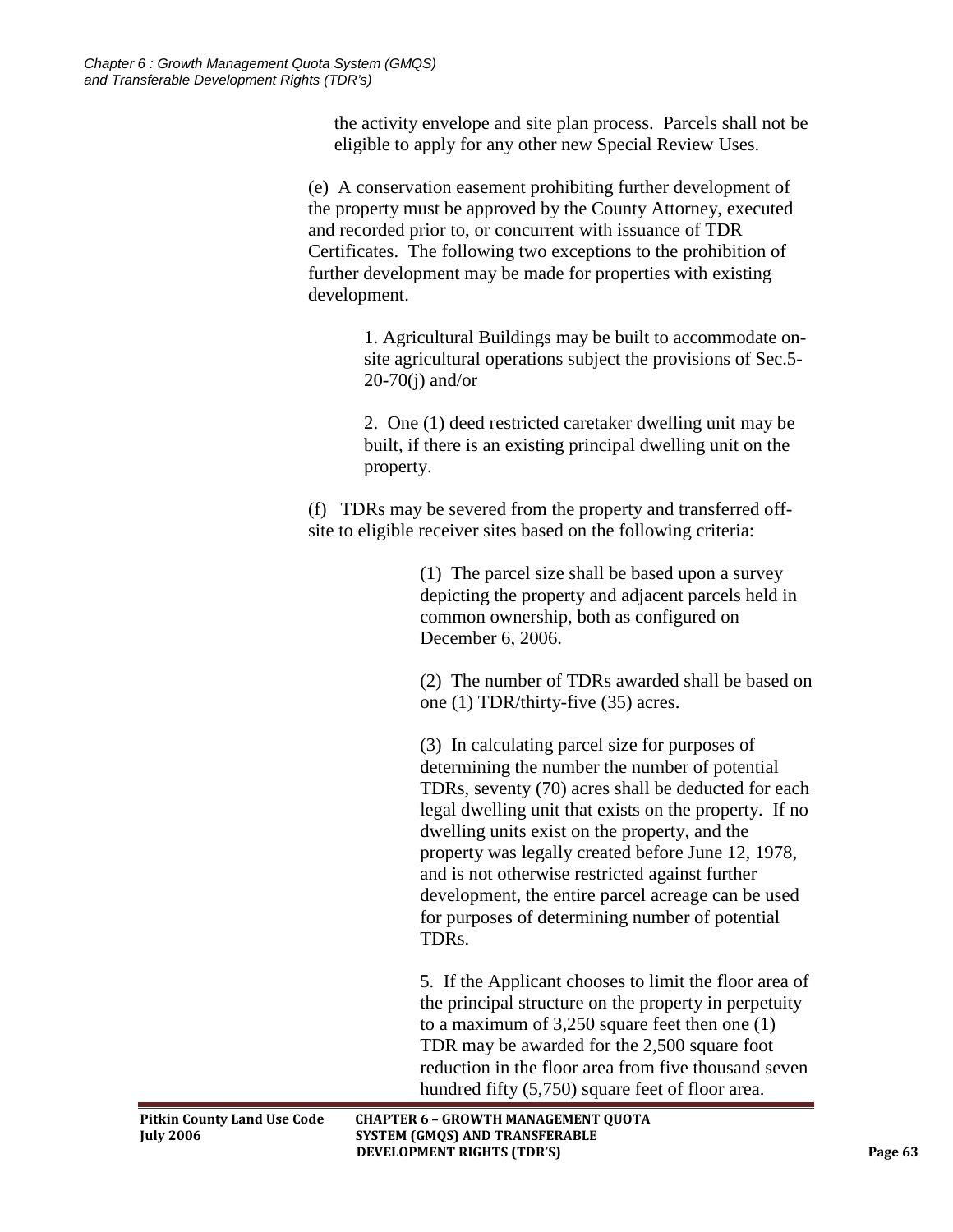(g) Land use approvals on Limited Development Conservation Parcels shall be granted vested property rights pursuant to Section 2-20-170, but the vesting of rights shall be for a period of twenty (20) years, rather than three years.

(h) Approval for an Activity Envelope or Site Plan on a Parcel shall remain in effect until the end of the lapsing period according to provisions in Section 2-20-160, except the approval shall lapse (i.e. expire) after a period of twenty (20) years and/or after a period that coincides exactly with the vesting period granted.

(10) Criteria for Properties Designated on the Pitkin County Historic Register

Both the availability of historic register property TDRs and the amount of TDRs to be awarded, if any, are discretionary with the Board, and shall be considered pursuant to Section 6-70-20(a)(6). In making a determination on how many TDRs to award, the Board of County Commissioners shall consider the following factors:

> (a) Community benefit associated with historic resource, including but not limited to the following considerations:

> > (1) Value/importance of resource relative to overall County Historic Inventory

(2) Accessibility to the public;

(3) Visibility to the public;

(4) Neighborhood/Caucus Master Plan identification of resource as valuable;

(5) Caucus recommendation regarding value of resource to Caucus area;

(6) Guarantee of long-term preservation of resource through a covenant, development agreement, conservation easement or other instrument acceptable to the Community Development Department and the County Attorney.

(b) Cumulative Community impacts associated with the following discretionary incentives in the event that one or more are issued by the BOCC for the property: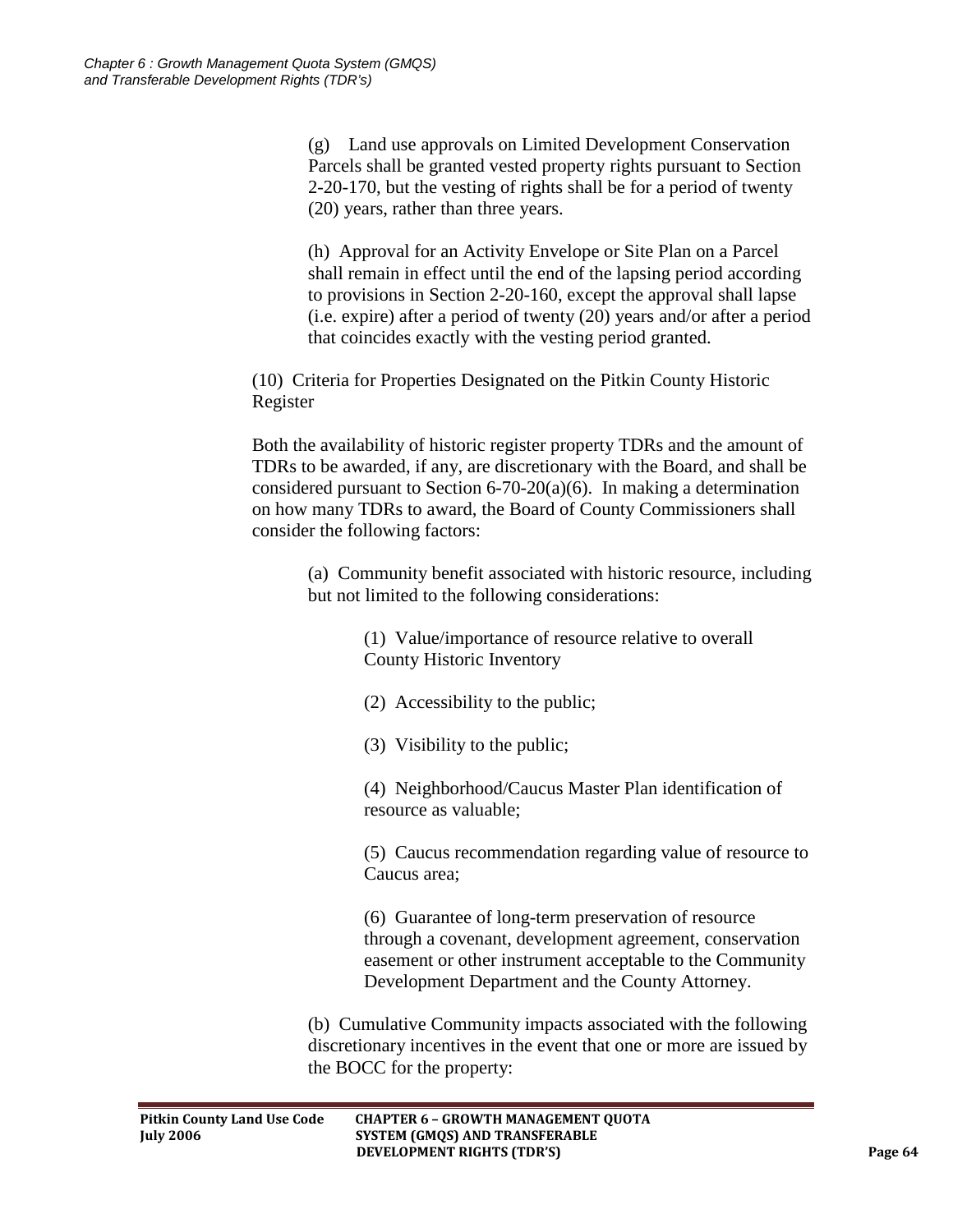- 1. Growth Management Quota Exemption;
- 2. Subgrade space exemption from floor area calculation;
- 3. Exemption from affordable housing mitigation requirements;
- 4. Density bonus of one additional house or intensity bonus.

(c) Amount of incentive required to effect preservation of historic resource

(d) Likely development potential of the property based upon zoned density and intensity, development of comparable properties in the neighborhood, physical characteristics of the land, neighborhood compatibility, and extent to which infrastructure could accommodate potential development.

(b) Criteria for Receiving Sites

Transferable development rights from any Sending Site in the County may be used on any Receiving Site in the County except as limited by Table 6-12 and the provisions of this section.

Except as expressly authorized in this section, all development of the Receiving Site shall comply with all requirements of the applicable zoning district regulations, except as may be varied by the Board of Adjustment or by staff through the Administrative Modification procedures in Sec. 2-20-10(c).

(1) When Used to Increase Base Maximum Floor Area:

(a) Regardless of the number of TDRs purchased, no structure on any Receiving Site shall be permitted to exceed that maximum size for structures in the zone district shown in Table 5-1.

(b) Additional floor area shall not be available to any Receiving Site where the underlying zone district contains a floor area ratio restriction that would not permit the square footage of floor area sought, or where a prior development approval limited the square footage allowed, and there was no provision for the use of TDRs to exceed the allowed square footage.

(2) When Used to Create a New Development Right